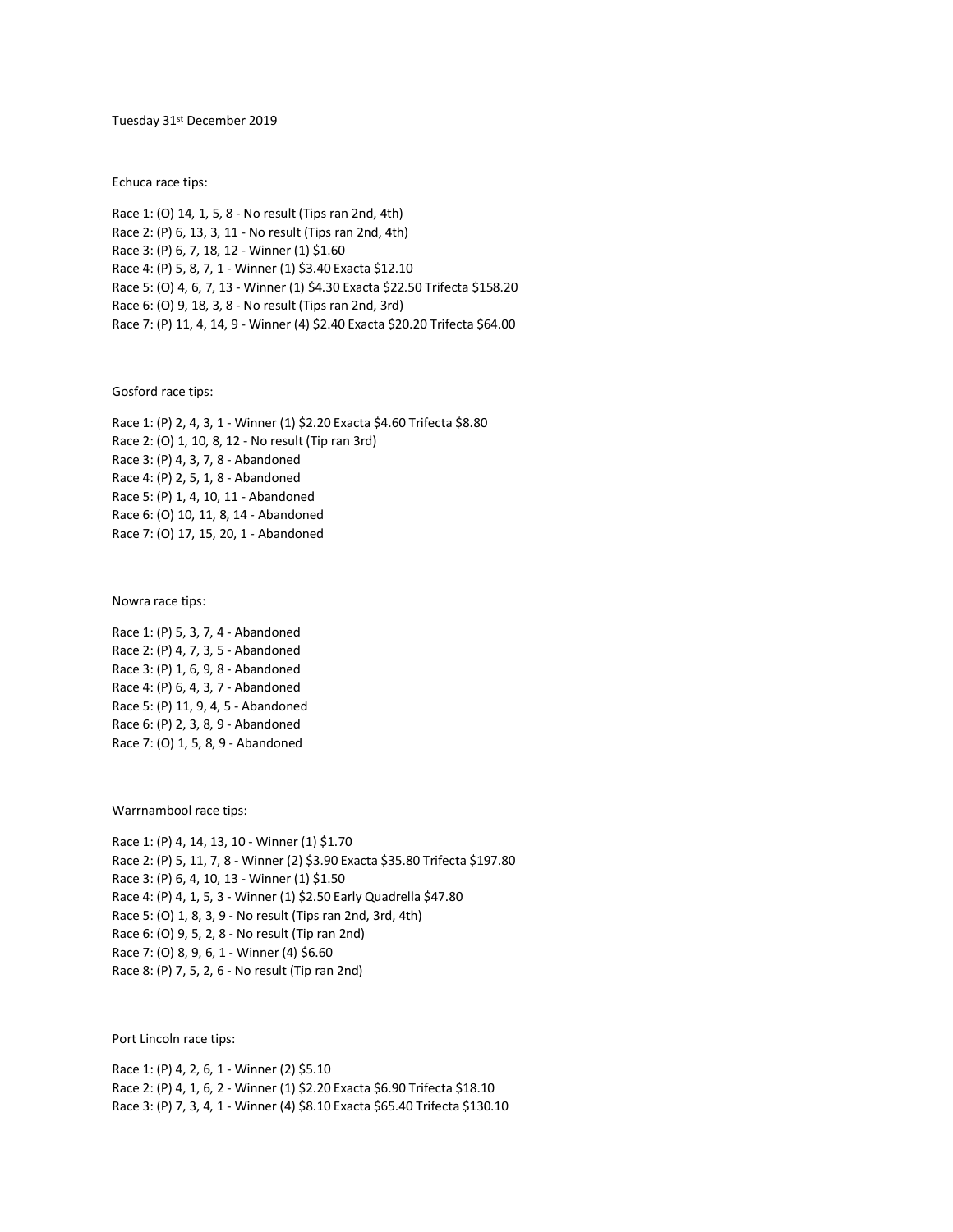Race 4: (P) 1, 5, 7, 4 - Winner (2) \$4.60 Exacta \$12.00

- Race 5: (O) 3, 2, 7, 8 Winner (3) \$7.50 Exacta \$50.20 Trifecta \$275.50 Early Quadrella \$778.60
- Race 6: (P) 4, 2, 3, 1 Winner (4) \$4.90
- Race 7: (P) 1, 5, 2, 3 No result (Tips ran 2nd, 3rd, 4th)
- Race 8: (P) 7, 6, 2, 3 Winner (4) \$11.20
- Race 9: (P) 5, 1, 6, 8 No result (Tips ran 2nd, 4th)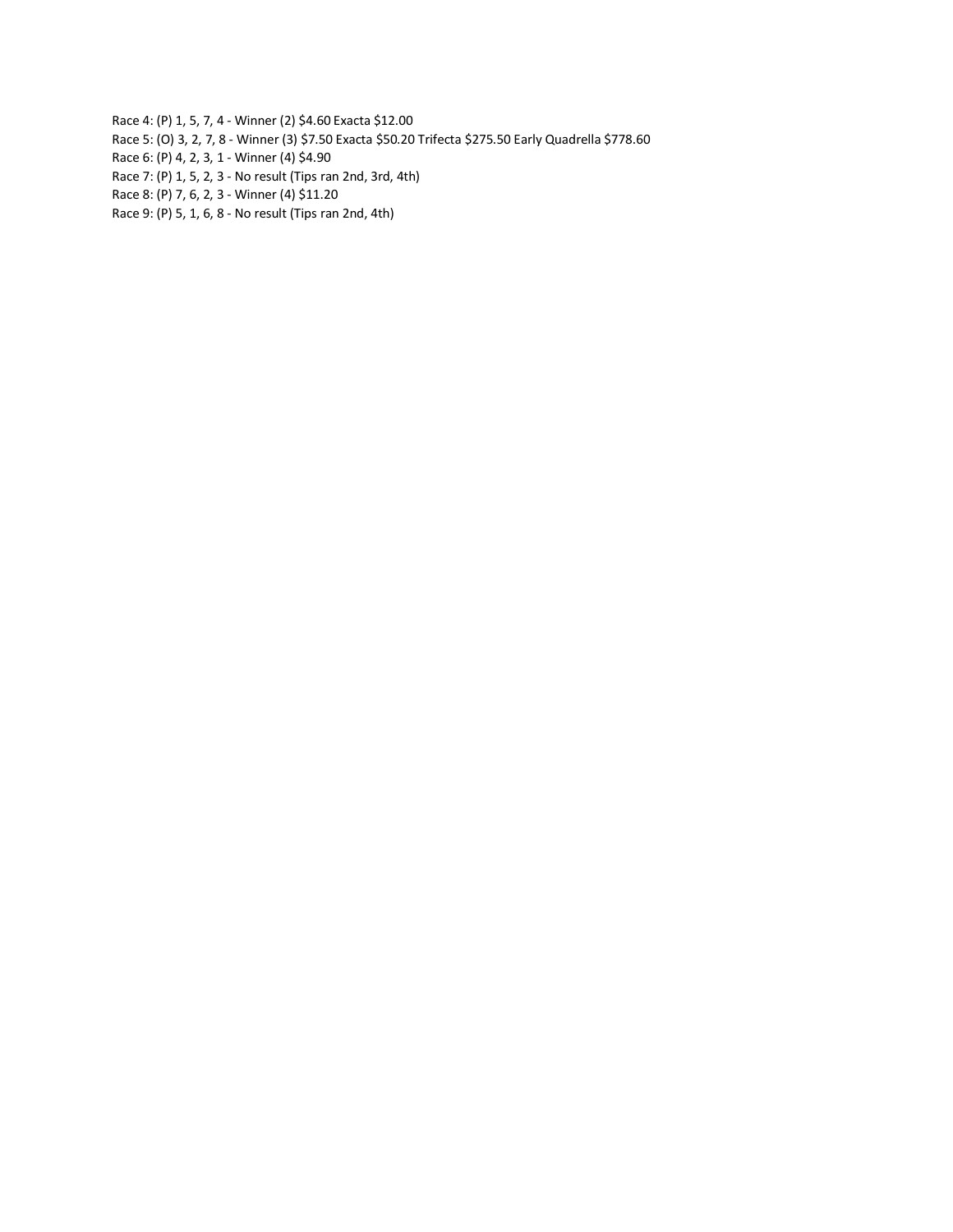Tuesday 24th December 2019

Werribee race tips:

Race 1: (P) 7, 2, 1, 6 - Winner (1) \$1.40 Exacta \$2.50 Race 2: (O) 6, 15, 2, 13 - Winner (1) \$3.00 Exacta \$19.60 Race 3: (P) 11, 8, 5, 7 - Winner (1) \$4.20 Race 4: (P) 12, 11, 6, 3 - No result (Tips ran 2nd, 3rd) Race 5: (P) 2, 1, 4, 6 - Winner (1) \$2.50 Race 6: (P) 4, 10, 2, 5 - Winner (1) \$1.50 Exacta \$6.90 Trifecta \$29.70 Race 7: (P) 7, 6, 10, 1 - No result (Tip ran 4th) Race 8: (P) 6, 5, 1, 7 - Winner (1) \$6.40 Exacta \$74.70 Trifecta \$305.70

Wagga race tips:

Race 1: (P) 4, 6, 2, 5 - Winner (2) \$8.40 Race 2: (P) 6, 3, 7, 5 - Winner (1) \$1.70 Race 3: (O) 1, 5, 11, 7 - No result (Tips ran 2nd, 3rd) Race 4: (P) 1, 7, 6, 3 - Winner (1) \$7.60 Exacta \$39.60 Trifecta \$185.00 Race 5: (O) 6, 1, 11, 4 - Winner (4) \$4.90 Race 6: (O) 13, 8, 9, 4 - Winner (2) \$7.10 Race 7: (P) 4, 12, 6, 5 - Winner (1) \$4.30 Race 8: (O) 12, 6, 8, 3 - Winner (1) \$2.10 Quadrella \$350.30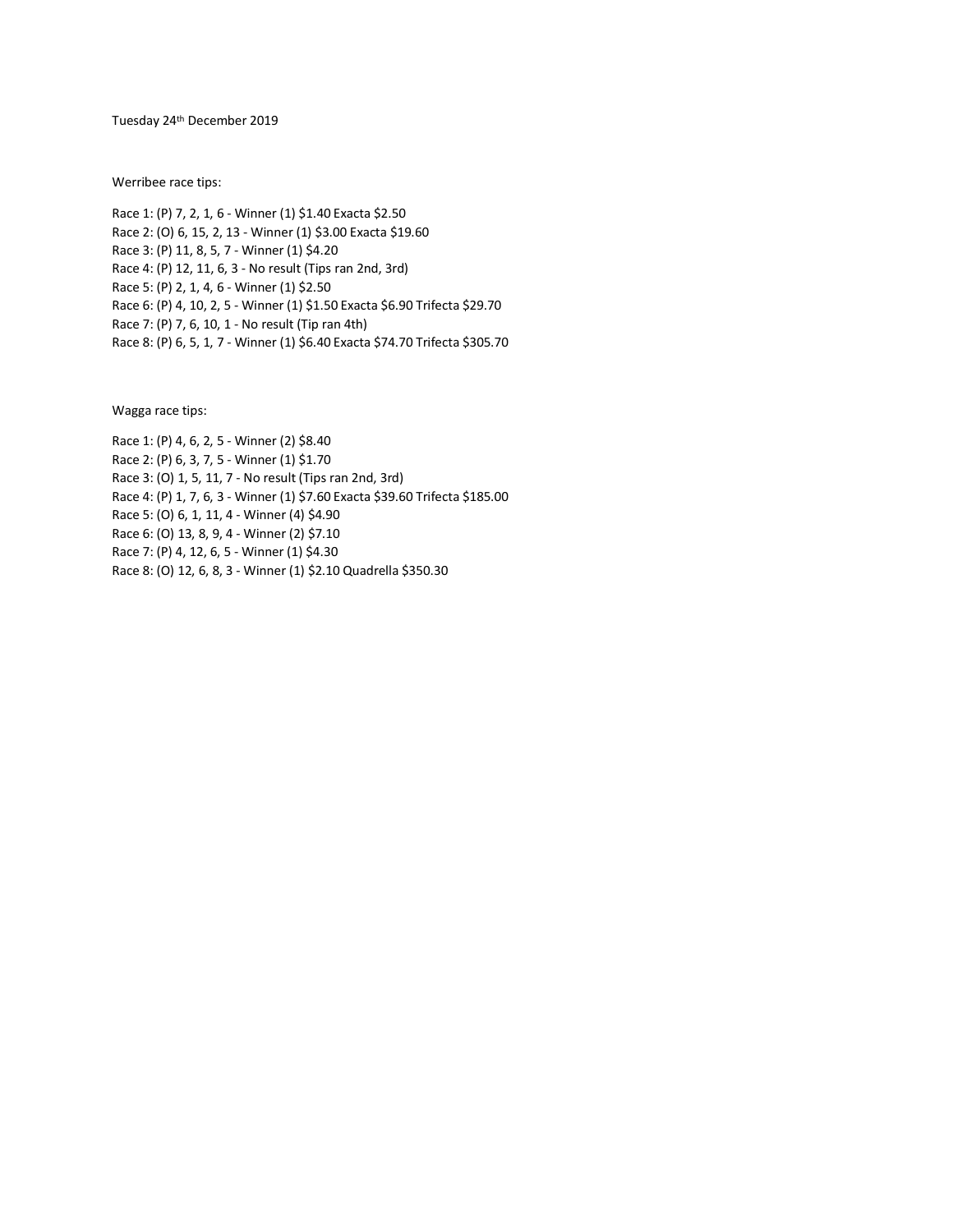Tuesday 17<sup>th</sup> December 2019

Gunnedah race tips:

Race 1: (P) 7, 10, 1, 2 - Winner (1) \$2.70 Race 2: (O) 9, 7, 10, 16 - Winner (1) \$2.50 Race 3: (P) 1, 4, 2, 3 - Winner (3) \$5.20 Exacta \$13.00 Trifecta \$33.90 First Four \$69.50 Race 4: (O) 11, 6, 1, 9 - Winner (1) \$3.80 Exacta \$9.40 Early Quadrella \$142.10 Race 5: (O) 3, 6, 7, 12 - Winner (3) \$14.90 Race 6: (P) 9, 5, 12, 2 - Winner (2) \$5.30 Race 7: (O) 2, 6, 11, 12 - Winner (2) \$3.10 Exacta \$14.10 Race 8: (O) 8, 5, 2, 9 - Winner (2) \$2.70 Exacta \$5.00 Quadrella \$2213.20

Mornington race tips:

Race 1: (P) 6, 5, 4, 7 - Winner (1) \$2.20 Exacta \$5.10 Trifecta \$25.50 First Four \$38.10 Race 2: (P) 7, 6, 5, 1 - Winner (1) \$1.70 Exacta \$15.90 Trifecta \$20.70 Race 3: (P) 7, 8, 4, 5 - Winner (2) \$2.00 Exacta \$3.60 Race 4: (O) 7, 10, 9, 8 - Winner (1) \$3.10 Early Quadrella \$19.20 Race 5: (P) 3, 1, 2, 8 - Winner (1) \$2.40 Exacta \$5.00 Race 6: (P) 2, 3, 1, 5 - Winner (4) \$4.20 Exacta \$28.90 Race 7: (O) 6, 8, 5, 4 - Winner (4) \$11.50 Exacta \$46.30 Race 8: (P) 9, 6, 2, 11 - Winner (1) \$2.10 Exacta \$4.40 Trifecta \$14.60 First Four \$36.50 Quadrella \$504.60

Rockhampton race tips:

Race 1: (P) 2, 1, 3, 4 - Winner (1) \$1.70 Exacta \$3.90 Race 2: (O) 15, 8, 13, 4 - Winner (1) \$3.70 Exacta \$6.70 Race 3: (P) 1, 2, 4, 6 - No result (Tips ran 2nd, 3rd) Race 4: (P) 1, 3, 6, 9 - Winner (1) \$3.60 Exacta \$7.60 Race 5: (P) 6, 3, 8, 1 - Winner (1) \$2.10 Race 6: (P) 6, 5, 2, 7 - Winner (4) \$8.40 Race 7: (P) 1, 8, 11, 7 - Winner (3) \$12.20 Exacta \$70.50 Trifecta \$375.00 Quadrella \$870.20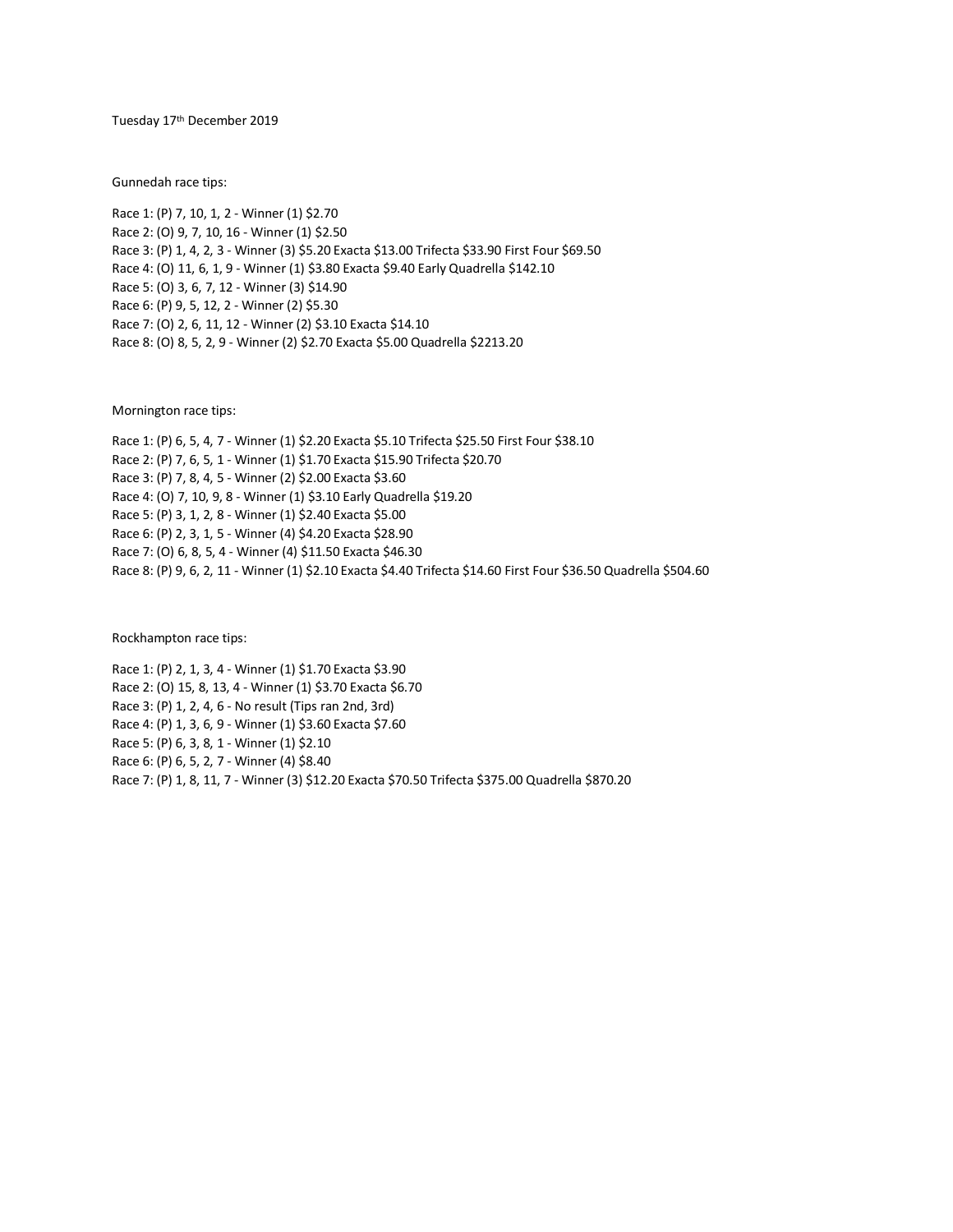Tuesday 10th December 2019

Wagga race tips:

Race 1: (P) 10, 11, 3, 7 - Winner (1) \$1.90 Exacta \$10.60 Trifecta \$20.50 Race 2: (P) 2, 5, 1, 3 - No result (Tips ran 3rd, 4th) Race 3: (P) 9, 5, 2, 3 - Winner (4) \$6.00 Exacta \$24.30 Race 4: (P) 2, 7, 9, 5 - Winner (2) \$3.10 Exacta \$7.10 Trifecta \$22.60 Race 5: (O) 7, 9, 5, 6 - Winner (1) \$4.10 Exacta \$10.50 Trifecta \$50.60 Race 6: (P) 2, 3, 7, 4 - Winner (1) \$4.70 Exacta \$17.80 Race 7: (O) 2, 16, 12, 4 - Winner (4) \$8.30 Exacta \$29.40 Trifecta \$91.60 Race 8: (O) 3, 6, 5, 1 - Winner (2) \$17.30 Quadrella \$2125.80

Ararat race tips:

Race 1: (P) 7, 5, 1, 3 - Winner (4) \$7.90 Exacta \$12.20 Race 2: (P) 2, 8, 1, 4 - Winner (2) \$3.40 Exacta \$4.50 Trifecta \$23.60 First Four \$89.40 Race 3: (P) 6, 8, 1, 5 - Winner (2) \$3.30 Exacta \$8.30 Trifecta \$61.70 First Four \$40.10 Race 4: (P) 1, 4, 9, 12 - Winner (4) \$4.60 Exacta \$20.10 Early Quadrella \$663.00 Race 5: (P) 2, 5, 1, 7 - Winner (3) \$3.40 Race 6: (P) 6, 5, 8, 1 - No result (Tips ran 2nd, 3rd) Race 7: (P) 4, 5, 6, 7 - Winner (1) \$1.80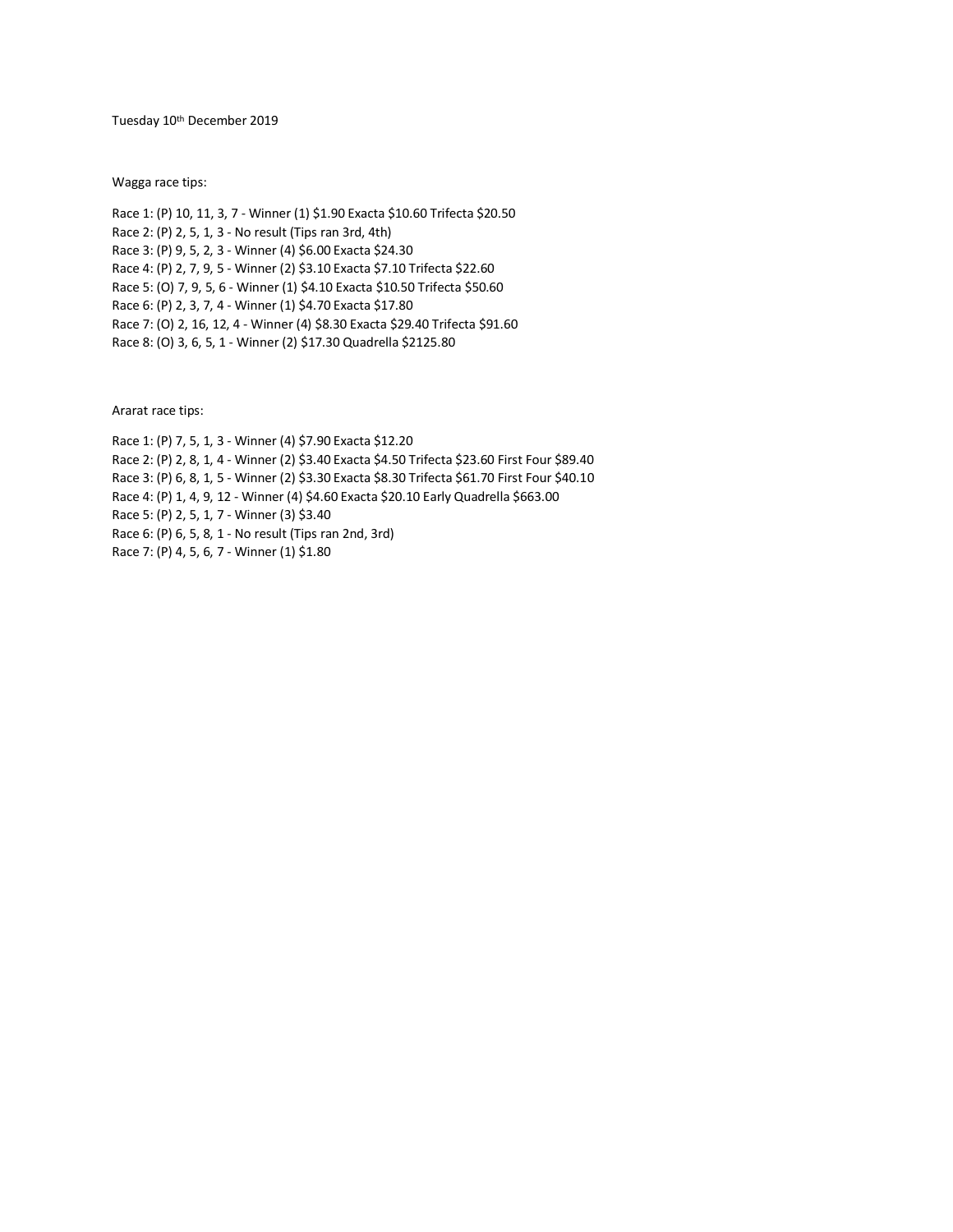Tuesday 3<sup>rd</sup> December 2019

Tamworth race tips:

Race 1: (P) 2, 5, 3, 1 - Winner (4) \$5.00 Exacta \$14.50 Trifecta \$56.30 Race 2: (P) 5, 2, 3, 1 - Winner (4) \$3.20 Exacta \$7.70 Race 3: (P) 2, 1, 5, 6 - Winner (1) \$4.30 Exacta \$15.20 Race 4: (O) 7, 3, 5, 9 - Winner (1) \$2.00 Early Quadrella \$209.50 Race 5: (P) 5, 2, 4, 3 - Winner (2) \$11.10 Exacta \$33.20 Race 6: (P) 2, 5, 4, 1 - Winner (3) \$8.70 Exacta \$16.80 Trifecta \$113.80 Race 7: (O) 3, 5, 11, 4 - Winner (2) \$12.60 Exacta \$29.10 Trifecta \$339.80 Race 8: (O) 4, 3, 8, 12 - No result (Tips ran 2nd, 3rd, 4th)

Hamilton race tips:

Race 1: (P) 9, 2, 6, 7 - Winner (1) \$2.10 Exacta \$11.70 Trifecta \$64.80 Race 2: (O) 8, 13, 1, 14 - Winner (3) \$5.20 Exacta \$26.80 Race 3: (O) 7, 8, 14, 4 - Winner (1) \$7.60 Exacta \$58.30 Trifecta \$886.50 Race 4: (P) 2, 6, 8, 1 - No result (Tips ran 2nd, 3rd) Race 5: (O) 1, 6, 8, 3 - No result (Tips ran 2nd, 3rd, 4th) Race 6: (P) 1, 4, 8, 2 - Winner (2) \$4.60 Exacta \$12.40 Race 7: (P) 7, 13, 12, 11 - Winner (3) \$5.00 Race 8: (O) 6, 1, 11, 7 - No result (Tips ran 2nd, 4th)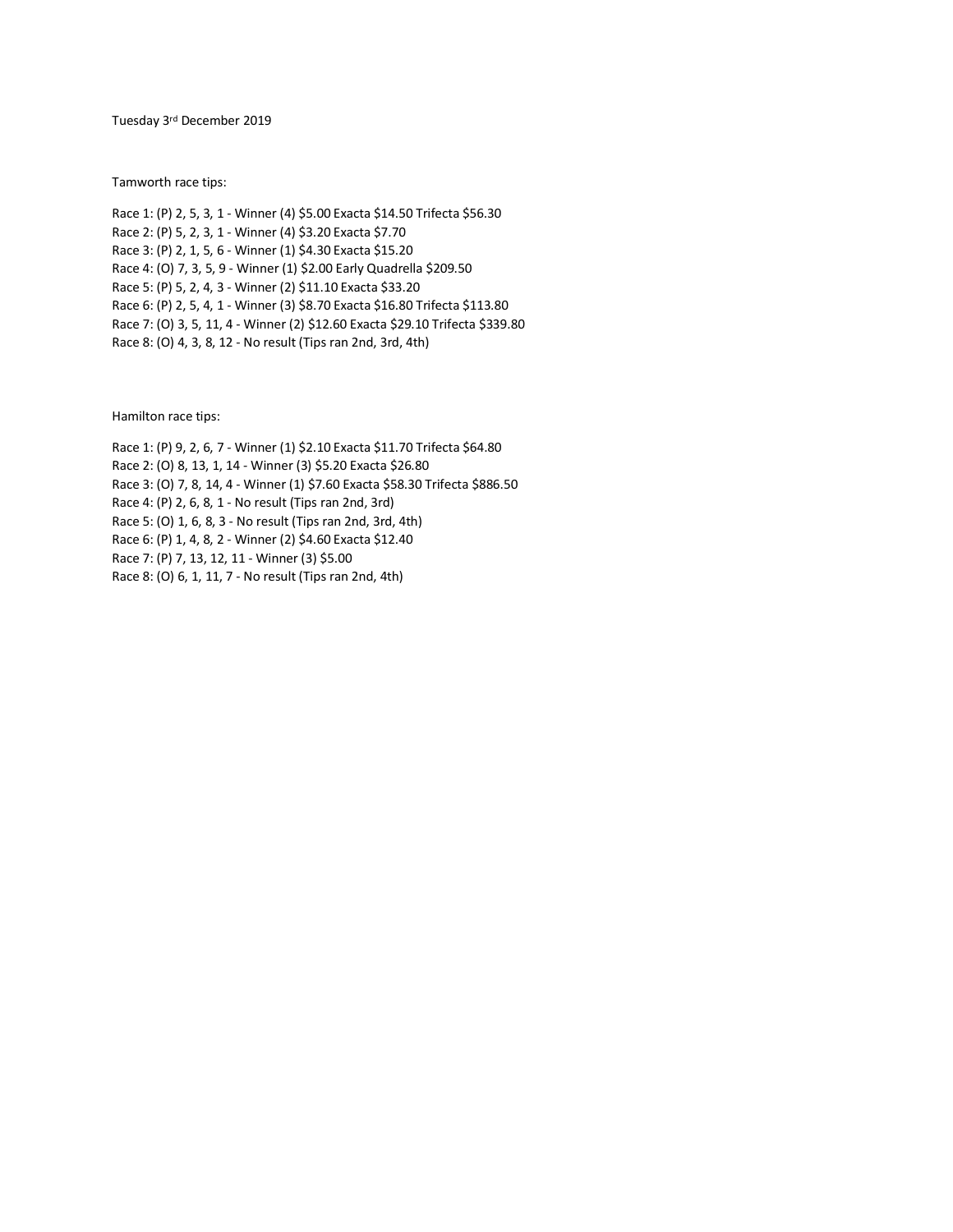Tuesday 26th November 2019

Port Macquarie race tips:

Race 1: (P) 4, 2, 1, 5 - Winner (2) \$2.00 Exacta \$15.00 Trifecta \$32.10 Race 2: (P) 1, 9, 4, 7 - Winner (2) \$3.30 Race 3: (O) 13, 9, 3, 4 - Winner (2) \$4.30 Exacta \$18.30 Race 4: (P) 2, 4, 6, 11 - Winner (4) \$14.00 Exacta \$38.20 Early Quadrella \$992.00 Race 5: (P) 2, 1, 5, 7 - No result (Tips ran 3rd, 4th) Race 6: (O) 1, 2, 9, 5 - Winner (3) \$4.30 Exacta \$13.90 Trifecta \$70.00 First Four \$340.90 Race 7: (O) 4, 3, 1, 7 - Winner (3) \$3.70 Race 8: (P) 2, 6, 8, 7 - Winner (1) \$3.30

Kyneton race tips:

Race 1: (P) 8, 2, 5, 1 - Winner (1) \$1.60 Exacta \$10.50 Trifecta \$39.90 First Four \$115.30 Race 2: (P) 1, 4, 7, 2 - Winner (2) \$3.90 Race 3: (P) 4, 2, 5, 6 - Winner (1) \$2.40 Exacta \$7.60 Trifecta \$30.50 Race 4: (P) 9, 5, 4, 7 - No result (Tip ran 3rd) Race 5: (P) 1, 3, 6, 7 - Winner (2) \$4.10 Race 6: (P) 7, 4, 3, 2 - Winner (1) \$2.70 Exacta \$12.90 Race 7: (O) 4, 7, 10, 8 - Winner (3) \$8.20 Race 8: (P) 3, 8, 5, 10 - No result (Tips ran 3rd, 4th)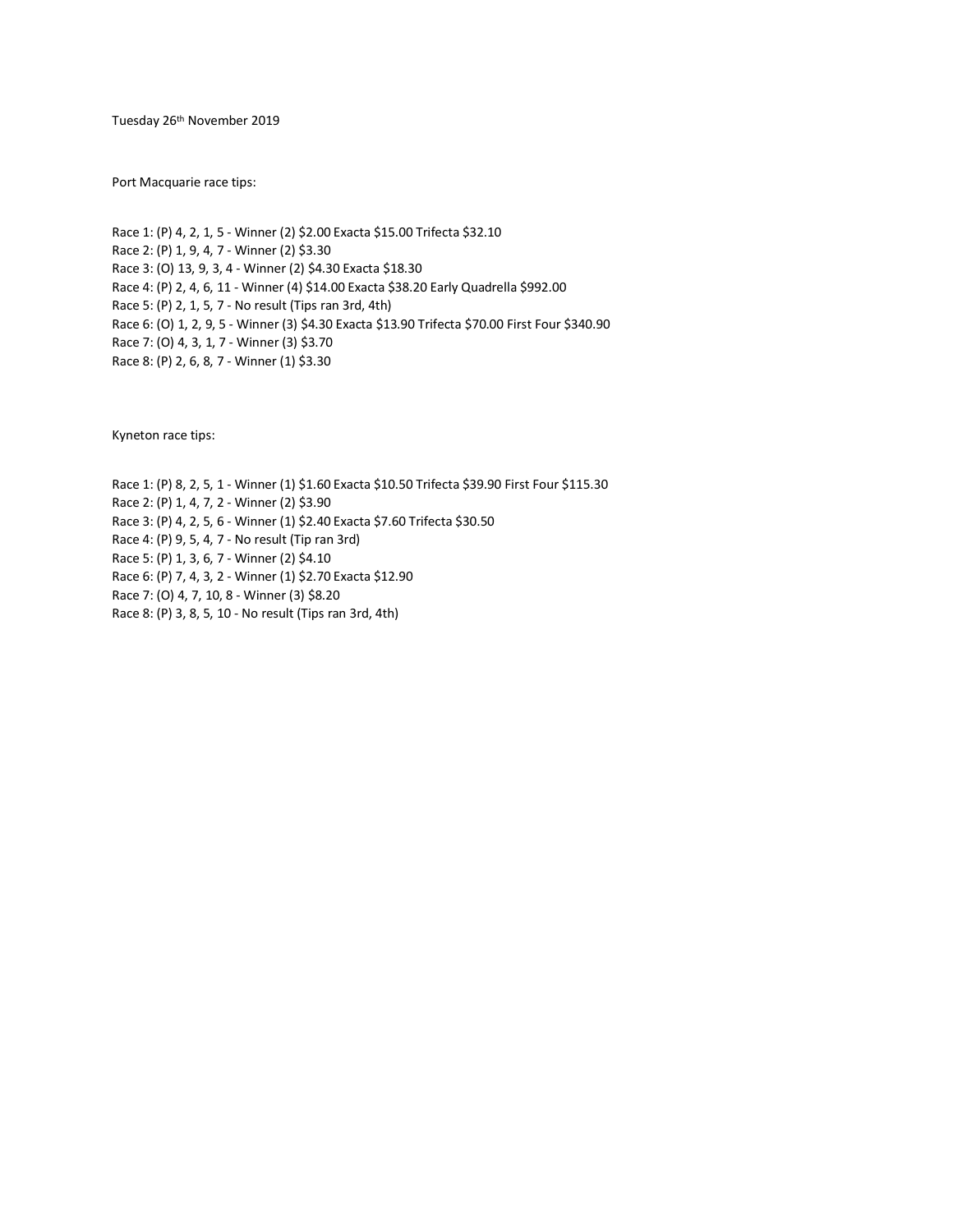Tuesday 19th November 2019

Taree race tips:

Race 1: (O) 10, 12, 4, 8 - Abandoned Race 2: (P) 4, 1, 15, 6 - Abandoned Race 3: (P) 7, 14, 8, 12 - Abandoned Race 4: (P) 1, 2, 4, 8 - Abandoned Race 5: (P) 5, 4, 7, 11 - Abandoned Race 6: (P) 3, 9, 6, 5 - Abandoned Race 7: (O) 9, 5, 4, 11 - Abandoned Race 8: (P) 3, 6, 8, 4 - Abandoned Race 9: (P) 5, 7, 11, 4 - Abandoned

Terang race tips:

Race 1: (O) 7, 1, 4, 11 - Winner (2) \$6.40 Race 2: (O) 8, 1, 5, 6 - No result (Tips ran 2nd, 3rd, 4th) Race 3: (P) 11, 1, 10, 14 - Winner (1) \$1.70 Race 4: (P) 13, 7, 9, 14 - No result (Tips ran 3rd, 4th) Race 5: (P) 9, 14, 5, 10 - Winner (3) \$3.70 Exacta \$17.30 Trifecta \$57.10 Race 6: (P) 6, 5, 4, 3 - Winner (1) \$1.40 Race 7: (O) 10, 1, 12, 6 - Winner (2) \$2.50 Exacta \$21.90 Race 8: (O) 4, 8, 9, 6 - Winner (1) \$4.20 Quadrella \$68.80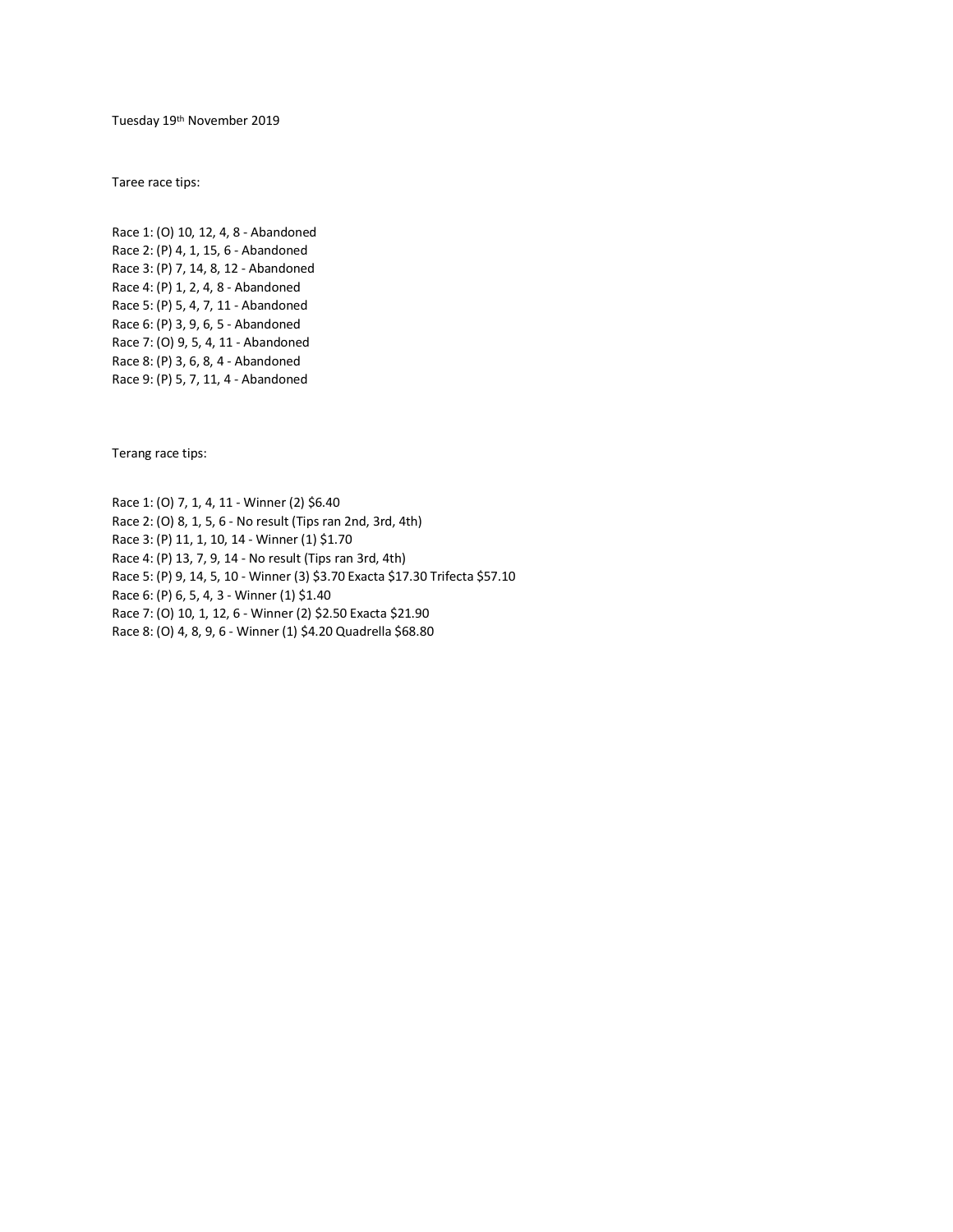Tuesday 12th November 2019

Scone race tips:

Race 1: (P) 1, 2, 3, 4 - Abandoned Race 2: (P) 1, 2, 3, 4 - Abandoned Race 3: (P) 1, 2, 3, 4 - Abandoned Race 4: (P) 1, 2, 3, 4 - Abandoned Race 5: (P) 1, 2, 3, 4 - Abandoned Race 6: (P) 1, 2, 3, 4 - Abandoned Race 7: (P) 1, 2, 3, 4 - Abandoned Race 8: (P) 1, 2, 3, 4 - Abandoned

Hamilton race tips:

Race 1: (P) 1, 5, 8, 7 - Winner (1) \$3.60 Exacta \$7.10 Trifecta \$18.90 First Four \$37.20 Race 2: (P) 2, 3, 7, 4 - Winner (3) \$10.10 Exacta \$97.40 Trifecta \$203.80 First Four \$286.00 Race 3: (P) 6, 5, 4, 1 - Winner (1) \$2.10 Race 4: (P) 4, 5, 7, 6 - Winner (1) \$2.00 Exacta \$18.70 Early Quadrella \$381.40 Race 5: (P) 4, 11, 10, 5 - Winner (1) \$1.60 Race 6: (P) 2, 1, 6, 3 - Winner (3) \$4.80 Exacta \$21.40 Race 7: (P) 4, 6, 2, 9 - Winner (2) \$3.80 Exacta \$8.00 Trifecta \$38.00 First Four \$91.00 Race 8: (P) 5, 10, 3, 4 - Winner (4) \$3.80 Exacta \$15.90 Trifecta \$72.50 Quadrella \$124.90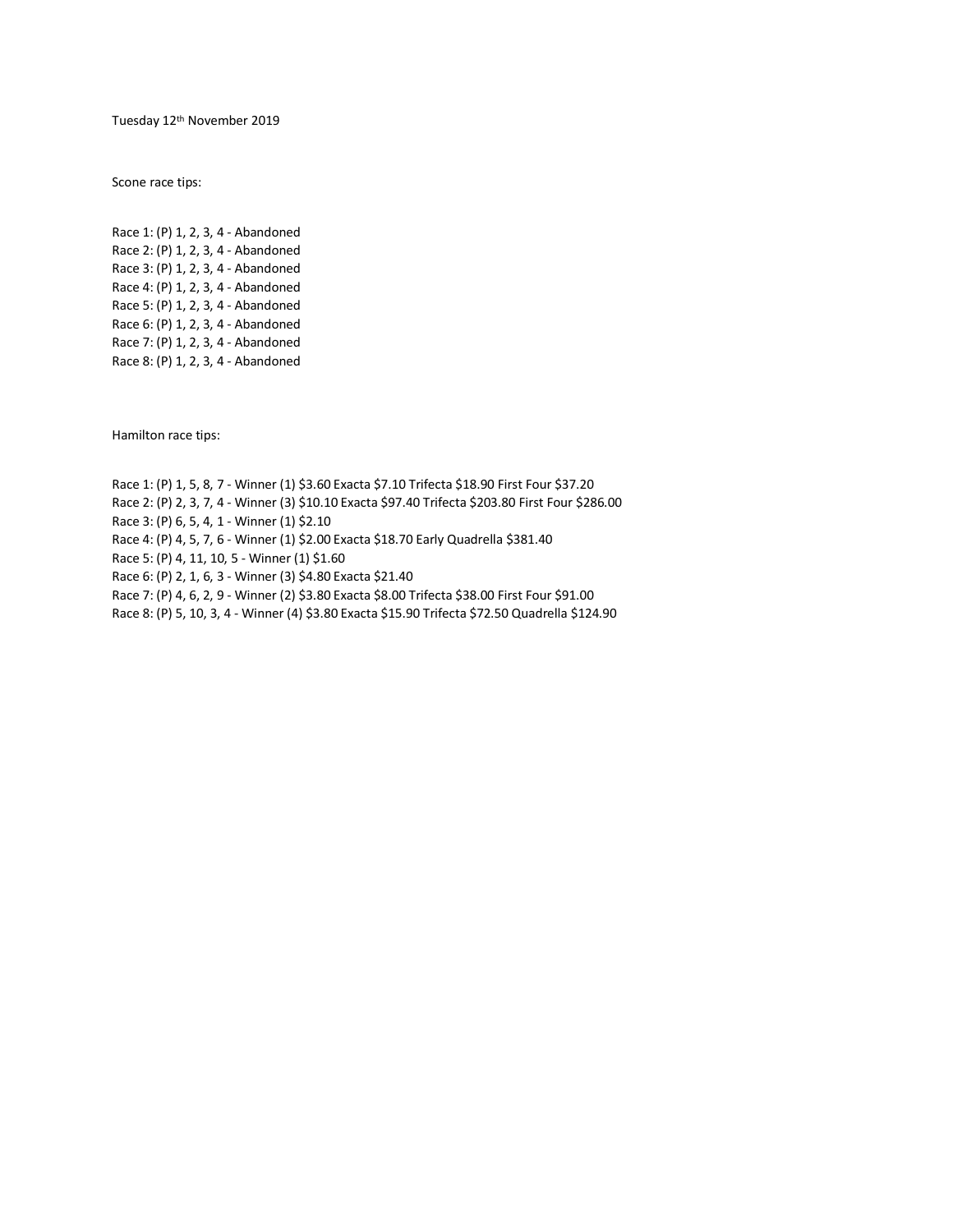Tuesday 5 th November 2019

Devonport race tips:

Race 1: (P) 6, 2, 8, 3 - Winner (2) \$2.40 Exacta \$8.30 Trifecta \$31.40 Race 2: (P) 2, 3, 5, 9 - Winner (2) \$1.90 Race 3: (P) 4, 3, 5, 7 - No result (Tips ran 2nd, 3rd, 4th) Race 4: (P) 10, 1, 7, 9 - No result (Tips ran 2nd, 3rd, 4th) Race 5: (P) 1, 3, 4, 5 - Winner (1) \$5.80 Exacta \$17.80 Race 6: (P) 2, 1, 4, 3 - Winner (4) \$7.10 Exacta \$61.10 Trifecta \$90.40 First Four \$109.80 Race 7: (P) 3, 11, 6, 5 - Winner (2) \$11.70 Exacta \$102.80

Flemington race tips:

Race 1: (O) 8, 7, 13, 3 - No result (Tips ran 2nd, 3rd) Race 2: (P) 7, 1, 3, 5 - Winner (3) \$7.30 Exacta \$75.20 Trifecta \$181.40 First Four \$346.00 Race 3: (O) 2, 7, 10, 13 - Winner (2) \$4.90 Race 4: (O) 3, 13, 7, 8 - Winner (1) \$1.40 Exacta \$14.50 Race 5: (O) 14, 4, 5, 2 - Winner (2) \$3.60 Race 6: (P) 4, 8, 1, 7 - No result (Tips ran 2nd, 3rd) Race 7: (O) 11, 2, 23, 19 - Winner (3) \$11.60 Race 8: (O) 17, 8, 11, 6 - No result (Tips ran 2nd, 3rd) Race 9: (P) 6, 1, 2, 4 - Winner (3) \$7.60 Race 10: (P) 5, 6, 11, 4 - No result (Tips ran 2nd, 3rd)

Cranbourne race tips:

Race 1: (P) 1, 8, 5, 6 - Winner (1) \$2.30 Race 2: (P) 6, 4, 2, 3 - Winner (2) \$2.40 Exacta \$50.50 Trifecta \$70.20 First Four \$297.20 Race 3: (P) 5, 6, 1, 8 - Winner (1) \$3.50 Race 4: (P) 5, 3, 9, 4 - Winner (4) \$14.30 Exacta \$132.50 Trifecta \$403.30 First Four \$1947.30 Early Quadrella \$324.90 Race 5: (P) 5, 7, 9, 8 - Winner (3) \$4.00 Exacta \$13.90 Trifecta \$64.10 Race 6: (P) 1, 8, 3, 5 - Winner (1) \$1.70 Quadrella \$872.00

Randwick Kensington race tips:

Race 1: (P) 6, 4, 1, 5 - Winner (4) \$3.80 Exacta \$15.20 Trifecta \$42.60 First Four \$77.80 Race 2: (P) 6, 5, 4, 3 - Winner (2) \$2.60 Race 3: (P) 3, 6, 15, 1 - Winner (1) \$1.40 Race 4: (P) 3, 4, 1, 2 - Winner (3) \$3.00 Exacta \$12.10 Trifecta \$22.30 First Four \$49.60 Race 5: (P) 1, 3, 2, 5 - Winner (2) \$2.80 Early Quadrella \$68.40 Race 6: (P) 5, 10, 3, 6 - No result (Tips ran 3rd, 4th) Race 7: (P) 12, 1, 4, 5 - Winner (1) \$2.80 Race 8: (P) 2, 10, 9, 12 - Winner (1) \$2.10 Exacta \$4.90 Trifecta \$27.40 Race 9: (P) 2, 14, 10, 13 - Winner (1) \$3.20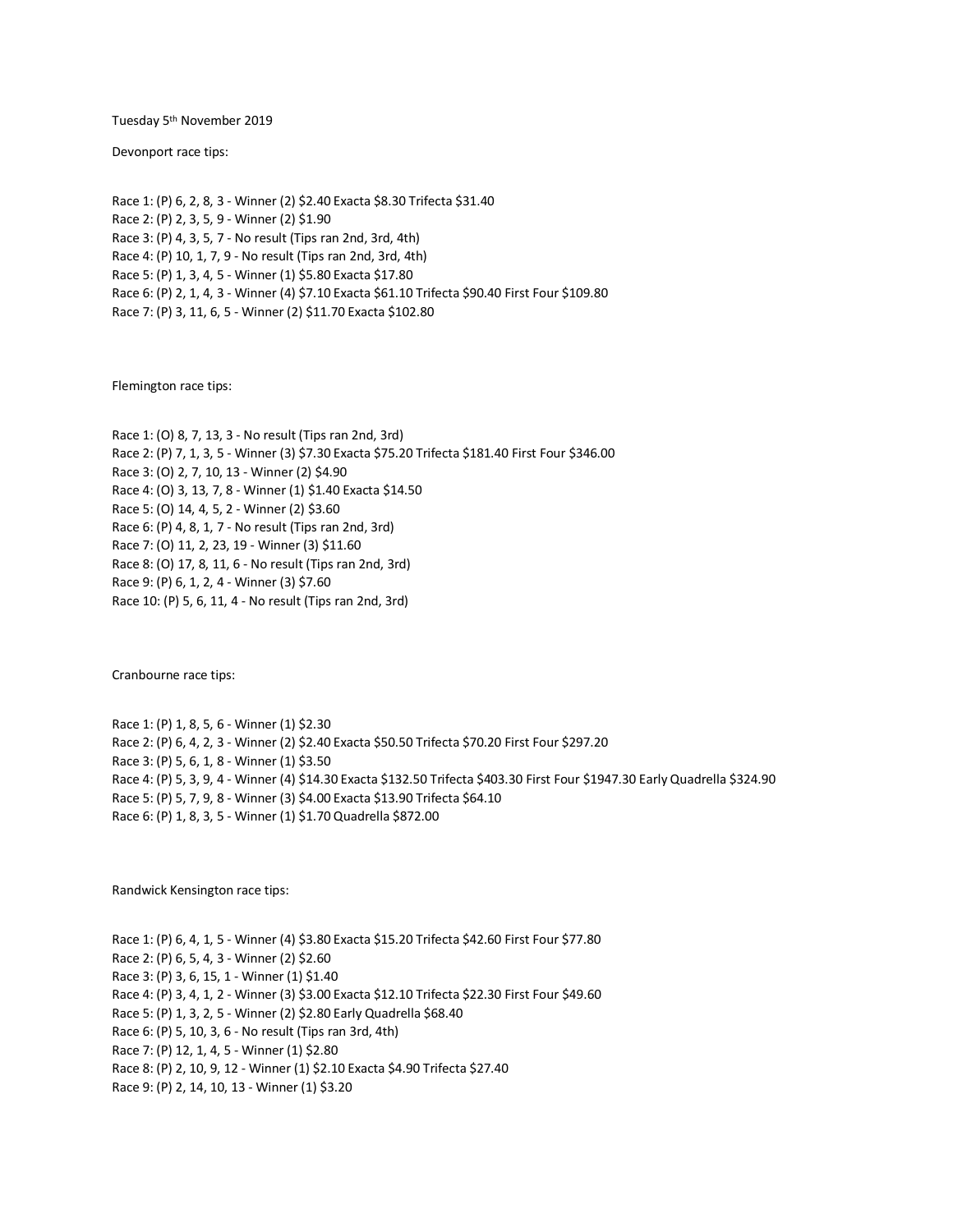Kembla Grange race tips:

Race 1: (P) 4, 3, 6, 2 - Winner (3) \$6.30 Exacta \$29.00 Trifecta \$47.80 Race 2: (P) 5, 1, 2, 3 - Winner (2) \$2.80 Exacta \$9.20 Trifecta \$29.70 Race 3: (P) 5, 4, 7, 1 - No result (Tips ran 2nd, 3rd, 4th) Race 4: (P) 2, 8, 9, 3 - No result (Tip ran 4th) Race 5: (P) 6, 2, 9, 3 - No result (Tips ran 2nd, 3rd) Race 6: (P) 1, 6, 5, 9 - No result (Tips ran 2nd, 3rd, 4th) Race 7: (P) 3, 4, 1, 7 - Winner (1) \$2.90 Race 8: (O) 4, 6, 1, 5 - Winner (1) \$3.50 Exacta \$10.90

Morphettville race tips:

Race 1: (P) 10, 12, 13, 1 - Winner (1) \$1.10 Race 2: (P) 10, 13, 7, 11 - Winner (1) \$1.70 Race 3: (P) 11, 6, 8, 9 - No result (Tips ran 2nd, 3rd) Race 4: (P) 6, 4, 5, 1 - Winner (3) \$12.10 Exacta \$33.90 Trifecta \$162.70 First Four \$339.00 Race 5: (P) 3, 4, 5, 1 - Winner (1) \$2.20 Exacta \$12.30 Race 6: (O) 3, 2, 11, 5 - Winner (2) \$6.20 Race 7: (O) 2, 5, 8, 6 - Winner (1) \$3.80 Exacta \$17.60 Race 8: (O) 10, 3, 5, 6 - No result (Tip ran 3rd) Race 9: (P) 9, 4, 11, 7 - Winner (1) \$4.80

Echuca race tips:

Race 1: (P) 8, 3, 7, 6 - Winner (1) \$1.30 Exacta \$2.90 Trifecta \$5.40 Race 2: (O) 8, 7, 9, 1 - Winner (2) \$4.40 Race 3: (P) 13, 4, 10, 3 - Winner (1) \$2.60 Race 4: (O) 4, 2, 6, 8 - No result (Tips ran 2nd, 3rd) Race 5: (P) 4, 5, 2, 6 - Winner (3) \$6.10 Race 6: (P) 2, 6, 8, 1 - Winner (3) \$4.10 Race 7: (P) 3, 6, 5, 2 - Winner (2) \$1.70

Canberra race tips:

Race 1: (P) 4, 1, 5, 7 - Winner (3) \$2.00 Exacta \$10.10 Race 2: (P) 3, 2, 5, 7 - No result (Tips ran 2nd, 4th) Race 3: (P) 2, 8, 6, 5 - No result (Tips ran 2nd, 3rd, 4th) Race 4: (P) 4, 2, 8, 9 - Winner (2) \$2.60 Race 5: (P) 1, 8, 2, 4 - Winner (2) \$3.50 Race 6: (P) 6, 2, 3, 8 - Winner (2) \$1.50 Exacta \$2.40 Race 7: (P) 2, 12, 10, 7 - Winner (2) \$3.00 Exacta \$17.30 Race 8: (P) 7, 10, 5, 13 - No result (Tips ran 2nd, 3rd)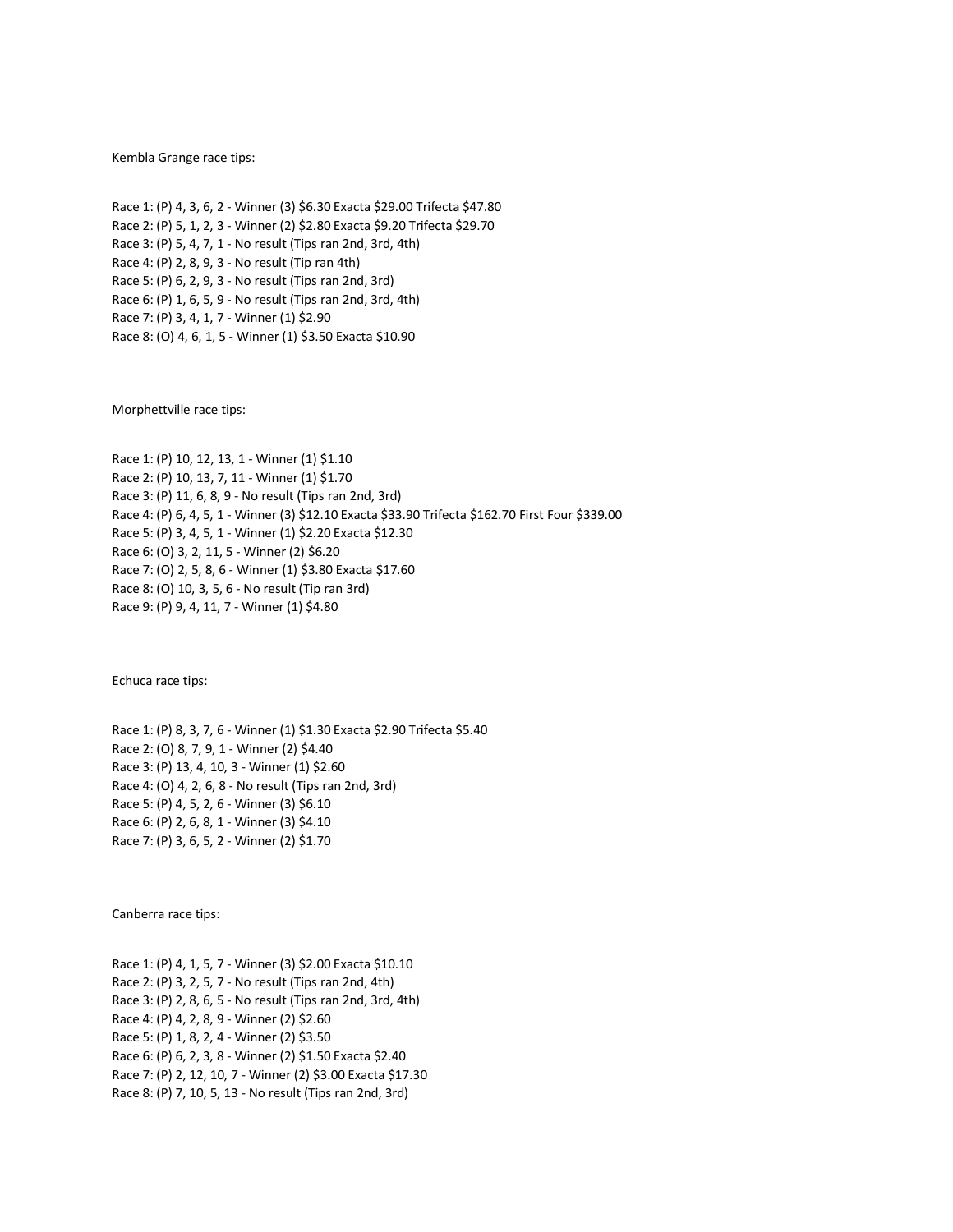#### Eagle Farm race tips:

Race 1: (P) 9, 8, 2, 6 - Winner (4) \$10.50 Exacta \$21.60 Trifecta \$52.10 Race 2: (P) 2, 10, 3, 11 - No result (Tip ran 2nd) Race 3: (P) 5, 2, 6, 1 - Winner (3) \$8.20 Exacta \$62.40 Trifecta \$392.90 First Four \$620.90 Race 4: (P) 2, 9, 8, 1 - No result (Tips ran 3rd, 4th) Race 5: (O) 7, 3, 4, 1 - Winner (4) \$2.90 Exacta \$10.80 Trifecta \$38.40 Race 6: (P) 8, 2, 6, 1 - Winner (2) \$5.30 Race 7: (O) 2, 1, 6, 4 - Winner (3) \$4.30 Exacta \$21.10 Race 8: (O) 7, 2, 13, 6 - Winner (1) \$2.30 Quadrella \$294.90

Muswellbrook race tips:

Race 1: (P) 11, 2, 10, 1 - Winner (3) \$4.60 Exacta \$34.40 Race 2: (O) 3, 10, 7, 6 - No result (Tips ran 2nd, 3rd) Race 3: (P) 5, 8, 7, 3 - Winner (1) \$2.20 Race 4: (O) 9, 13, 3, 12 - Winner (1) \$2.30 Exacta \$59.20 Race 5: (P) 4, 6, 2, 8 - Winner (3) \$3.50 Exacta \$12.00 Race 6: (O) 3, 2, 1, 6 - No result (Tips ran 2nd, 3rd, 4th) Race 7: (O) 5, 2, 7, 3 - Winner (1) \$2.60 Exacta \$14.90

Gold Coast race tips:

Race 1: (P) 2, 5, 4, 3 - Winner (3) \$4.20 Exacta \$11.20 Trifecta \$14.60 Race 2: (P) 2, 4, 1, 6 - Winner (3) \$2.80 Race 3: (P) 2, 4, 5, 7 - Winner (1) \$1.20 Race 4: (P) 4, 2, 5, 7 - No result (Tips ran 2nd, 3rd, 4th) Race 5: (P) 5, 3, 4, 2 - No result (Tips ran 3rd, 4th) Race 6: (P) 4, 9, 5, 1 - Winner (1) \$2.10 Exacta \$5.00 Race 7: (P) 6, 4, 9, 8 - No result (Tips ran 2nd, 4th)

Sunshine Coast race tips:

Race 1: (P) 3, 1, 6, 5 - No result (Tips ran 2nd, 3rd) Race 2: (P) 10, 8, 12, 7 - Winner (2) \$4.40 Exacta \$21.10 Race 3: (O) 6, 4, 12, 3 - Winner (2) \$4.30 Exacta \$38.30 Trifecta \$182.00 First Four \$1070.80 Race 4: (O) 13, 14, 7, 5 - No result (Tips ran 2nd, 4th) Race 5: (P) 1, 3, 6, 4 - Winner (1) \$2.00 Exacta \$11.80 Trifecta \$24.80 First Four \$121.70 Race 6: (P) 1, 3, 6, 2 - Winner (1) \$2.40

Ascot race tips: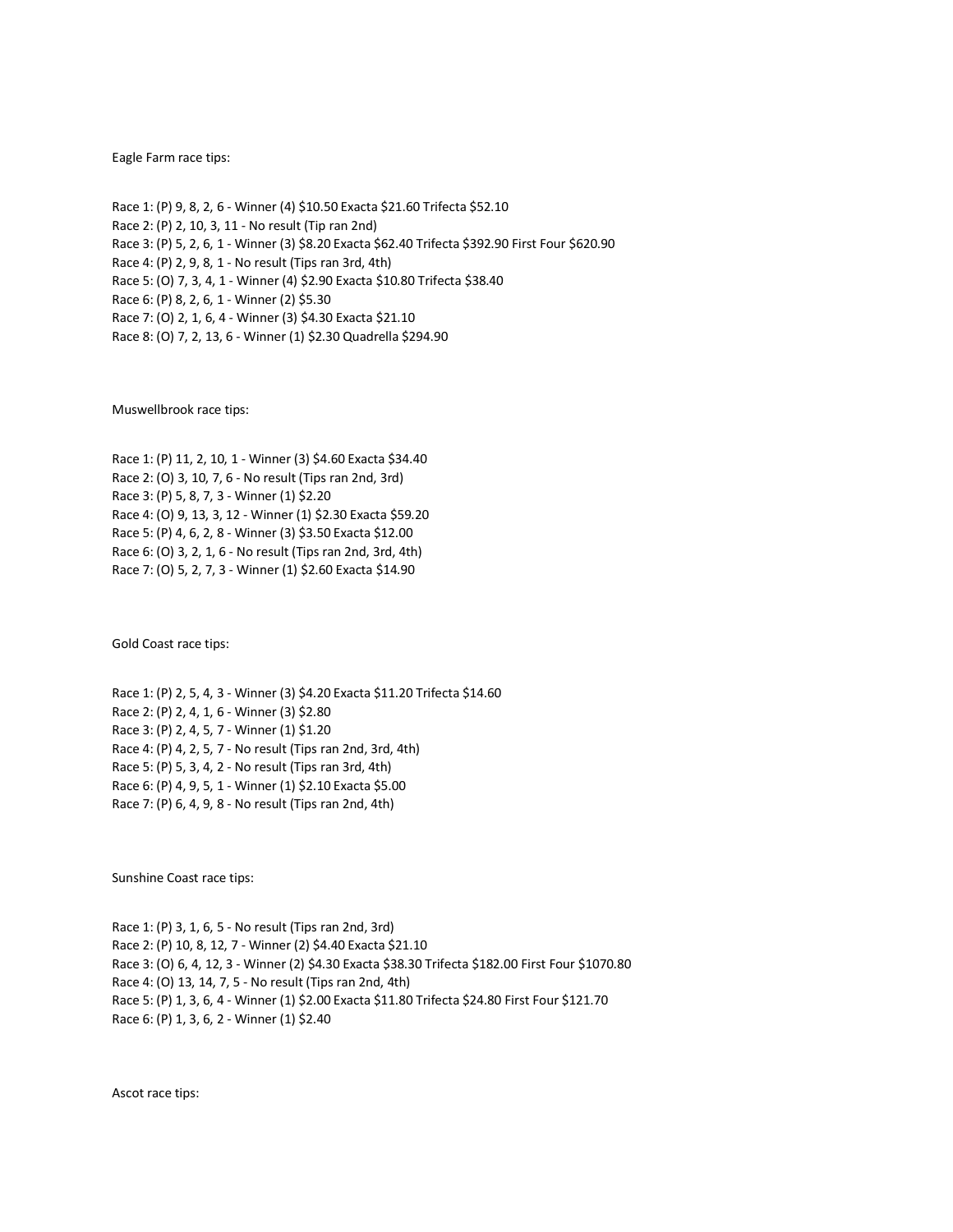Race 1: (P) 1, 6, 7, 3 - Winner (3) \$4.10 Exacta \$11.40 Race 2: (P) 4, 5, 3, 1 - Winner (3) \$3.70 Exacta \$10.30 Trifecta \$32.70 Race 3: (P) 9, 2, 1, 3 - No result (Tips ran 2nd, 3rd) Race 4: (P) 8, 3, 5, 1 - No result (Tips ran 3rd, 4th) Race 5: (P) 11, 7, 9, 1 - Winner (1) \$1.70 Race 6: (O) 3, 1, 7, 4 - No result (Tips ran 2nd, 3rd, 4th) Race 7: (O) 2, 7, 10, 9 - No result (Tip ran 3rd) Race 8: (O) 7, 5, 2, 6 - No result (Tip ran 2nd) Race 9: (P) 7, 9, 6, 4 - Winner (2) \$7.30

Darwin race tips:

Race 1: (P) 4, 1, 5, 2 - Winner (2) \$2.40 Exacta \$13.40 Trifecta \$19.20 Race 2: (P) 4, 2, 5, 6 - Winner (1) \$3.70 Exacta \$28.70 Race 3: (P) 6, 4, 2, 3 - Winner (1) \$1.60 Race 4: (O) 3, 5, 4, 1 - Winner (1) \$2.80 Early Quadrella \$25.70 Race 5: (P) 2, 1, 6, 3 - Winner (1) \$1.60 Exacta \$2.90 Race 6: (O) 3, 2, 1, 5 - Winner (2) \$1.60 Exacta \$2.80 Trifecta \$22.40 Quadrella \$7.70

Bunbury race tips:

Race 1: (P) 3, 1, 2, 5 - Winner (2) \$3.10 Race 2: (P) 4, 2, 7, 1 - Winner (2) \$3.50 Race 3: (P) 2, 7, 5, 4 - Winner (4) \$4.30 Race 4: (P) 7, 6, 5, 3 - Winner (2) \$1.40 Early Quadrella \$169.40 Race 5: (O) 4, 6, 2, 3 - No result (Tips ran 2nd, 4th) Race 6: (O) 4, 3, 7, 5 - Winner (3) \$7.90 Race 7: (O) 8, 1, 2, 7 - No result (Tips ran 2nd, 3rd) Race 8: (O) 6, 10, 2, 11 - Winner (1) \$6.30

Geraldton race tips:

Race 1: (P) 5, 7, 3, 4 - Winner (2) \$2.10 Exacta \$5.70 Race 2: (P) 7, 1, 5, 4 - Winner (2) \$2.20 Exacta \$9.80 Race 3: (P) 5, 6, 2, 4 - Winner (2) \$3.50 Exacta \$14.30 Trifecta \$52.70 First Four \$172.30 Race 4: (P) 2, 7, 4, 8 - No result (Tips ran 3rd, 4th) Race 5: (P) 4, 5, 6, 9 - Winner (1) \$2.10 Exacta \$5.80 Trifecta \$64.20 Race 6: (P) 3, 1, 7, 11 - Winner (4) \$31.00 Exacta \$95.40 Trifecta \$1686.20 Race 7: (P) 7, 9, 4, 11 - Winner (3) \$8.00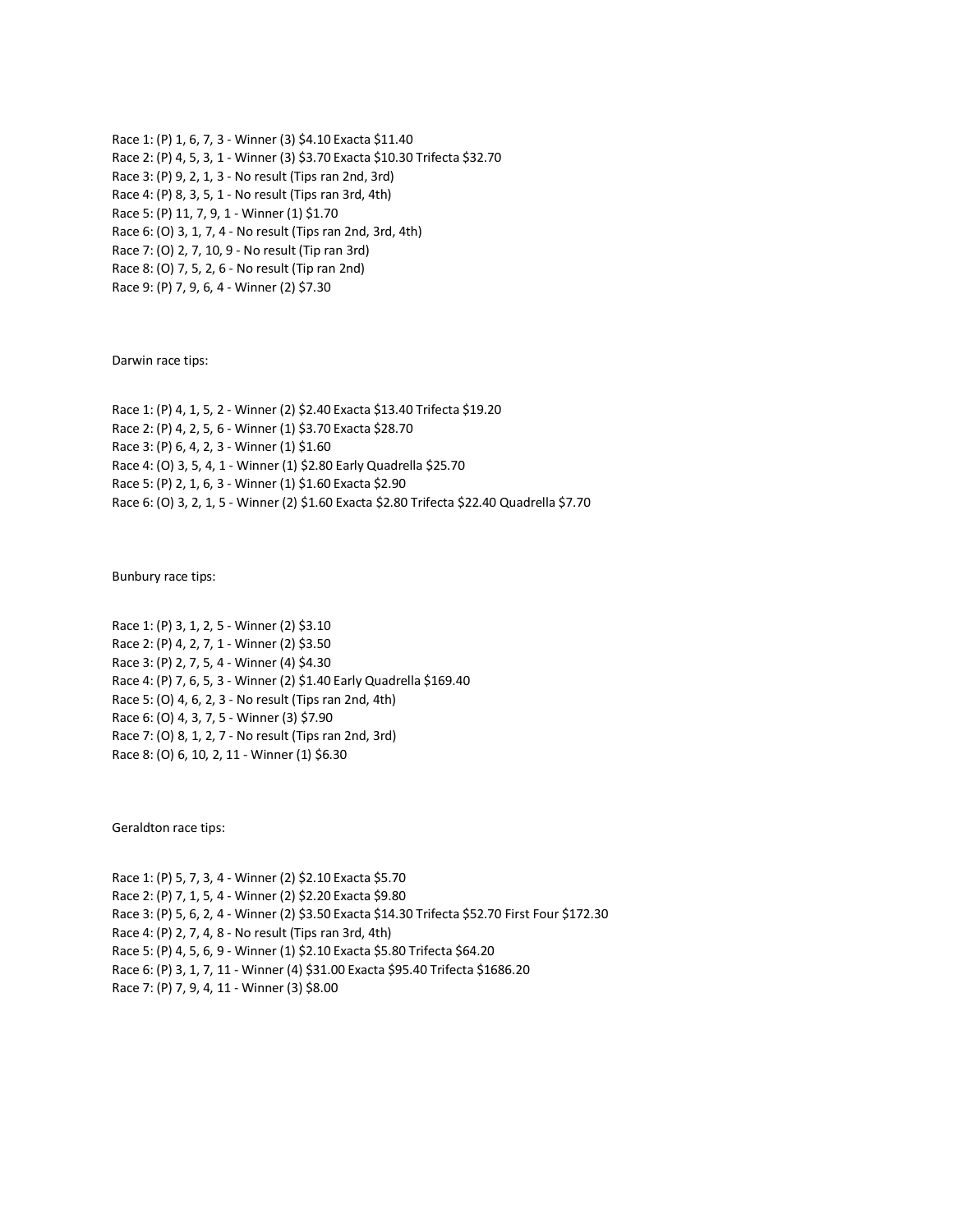Tuesday 29th October 2019

Cessnock race tips:

Race 1: (P) 1, 4, 3, 6 - Winner (3) \$6.10 Exacta \$9.80 Trifecta \$19.70 Race 2: (P) 1, 2, 3, 4 - Winner (4) \$6.80 Exacta \$35.50 Race 3: (P) 6, 3, 13, 7 - No result (Tips ran 2nd, 3rd, 4th) Race 4: (P) 4, 1, 8, 5 - Winner (1) \$1.30 Exacta \$2.30 Trifecta \$11.70 Race 5: (P) 4, 1, 8, 6 - No result (Tip ran 4th) Race 6: (P) 12, 13, 6, 11 - Winner (2) \$2.20 Race 7: (P) 3, 6, 4, 5 - Winner (4) \$10.70 Race 8: (P) 4, 6, 1, 2 - No result (Tips ran 2nd, 3rd)

Benalla race tips:

Race 1: (P) 10, 9, 6, 7 - Winner (1) \$2.10 Race 2: (P) 10, 4, 13, 9 - Winner (3) \$4.30 Exacta \$13.40 Race 3: (P) 4, 11, 3, 10 - Winner (1) \$2.50 Exacta \$10.30 Trifecta \$91.90 Race 4: (O) 10, 2, 7, 17 - Winner (1) \$4.40 Early Quadrella \$173.00 Race 5: (P) 5, 1, 7, 8 - Winner (1) \$3.30 Race 6: (P) 1, 5, 2, 8 - Winner (3) \$2.90 Exacta \$17.50 Trifecta \$89.10 First Four \$162.60 Race 7: (P) 3, 8, 2, 1 - Winner (2) \$4.10 Exacta \$6.20 Trifecta \$34.00 First Four \$121.50 Race 8: (O) 3, 9, 6, 2 - Winner (4) \$11.10 Exacta \$42.30 Quadrella \$522.20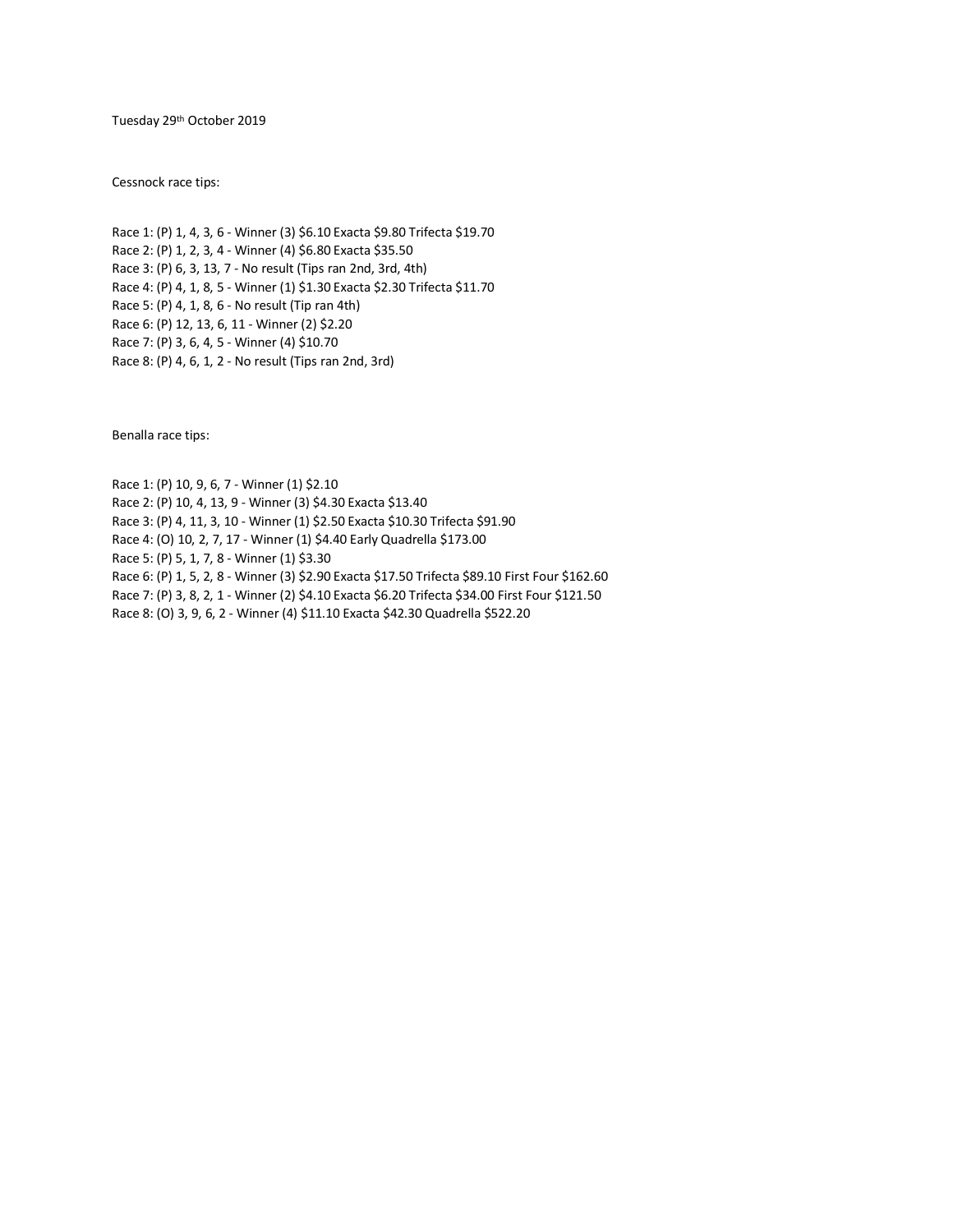Tuesday 22nd October 2019

Hamilton race tips:

Race 1: (P) 3, 6, 5, 2 - Winner (3) \$4.10 Exacta \$10.80 Trifecta \$21.70 First Four \$45.20 Race 2: (P) 9, 3, 1, 7 - Winner (2) \$5.90 Exacta \$25.20 Race 3: (P) 12, 9, 7, 5 - Winner (2) \$4.00 Exacta \$10.60 Trifecta \$30.50 First Four \$71.00 Race 4: (P) 8, 12, 3, 11 - Winner (2) \$6.80 Exacta \$26.00 Trifecta \$102.80 First Four \$213.50 Early Quadrella \$787.80 Race 5: (P) 3, 4, 1, 7 - No result (Tips ran 2nd, 4th) Race 6: (P) 2, 3, 7, 6 - Winner (4) \$6.40 Race 7: (P) 2, 7, 8, 10 - Winner (4) \$3.20 Exacta \$5.60 Trifecta \$21.90 First Four \$46.20 Race 8: (O) 2, 8, 1, 13 - Winner (1) \$3.40

Lismore race tips:

Race 1: (P) 4, 5, 3, 7 - Winner (2) \$2.10 Exacta \$6.20 Trifecta \$15.90 Race 2: (P) 1, 3, 7, 6 - Winner (4) \$6.80 Exacta \$21.40 Trifecta \$63.10 Race 3: (P) 1, 4, 2, 8 - Winner (3) \$7.40 Exacta \$29.50 Trifecta \$276.30 Race 4: (P) 12, 7, 10, 6 - Winner (2) \$4.30 Exacta \$13.20 Trifecta \$31.20 First Four \$93.80 Early Quadrella \$670.30 Race 5: (P) 5, 7, 1, 4 - Winner (3) \$9.00 Race 6: (P) 7, 3, 13, 14 - Winner (2) \$4.30 Race 7: (O) 3, 7, 6, 2 - Winner (1) \$3.40 Quadrella \$617.40

Muswellbrook race tips:

Race 1: (O) 15, 10, 9, 6 - Winner (3) \$6.20 Exacta \$45.30 Trifecta \$213.20 First Four \$308.90 Race 2: (P) 5, 1, 2, 7 - Winner (1) \$2.50 Race 3: (P) 1, 10, 9, 14 - No result (Tips ran 3rd, 4th) Race 4: (P) 8, 5, 4, 1 - Winner (3) \$6.30 Race 5: (P) 4, 5, 7, 6 - Winner (1) \$1.80 Exacta \$5.70 Race 6: (O) 3, 9, 2, 12 - No result (Tips ran 2nd, 3rd, 4th) Race 7: (O) 2, 5, 12, 10 - Winner (2) \$3.50 Exacta \$37.70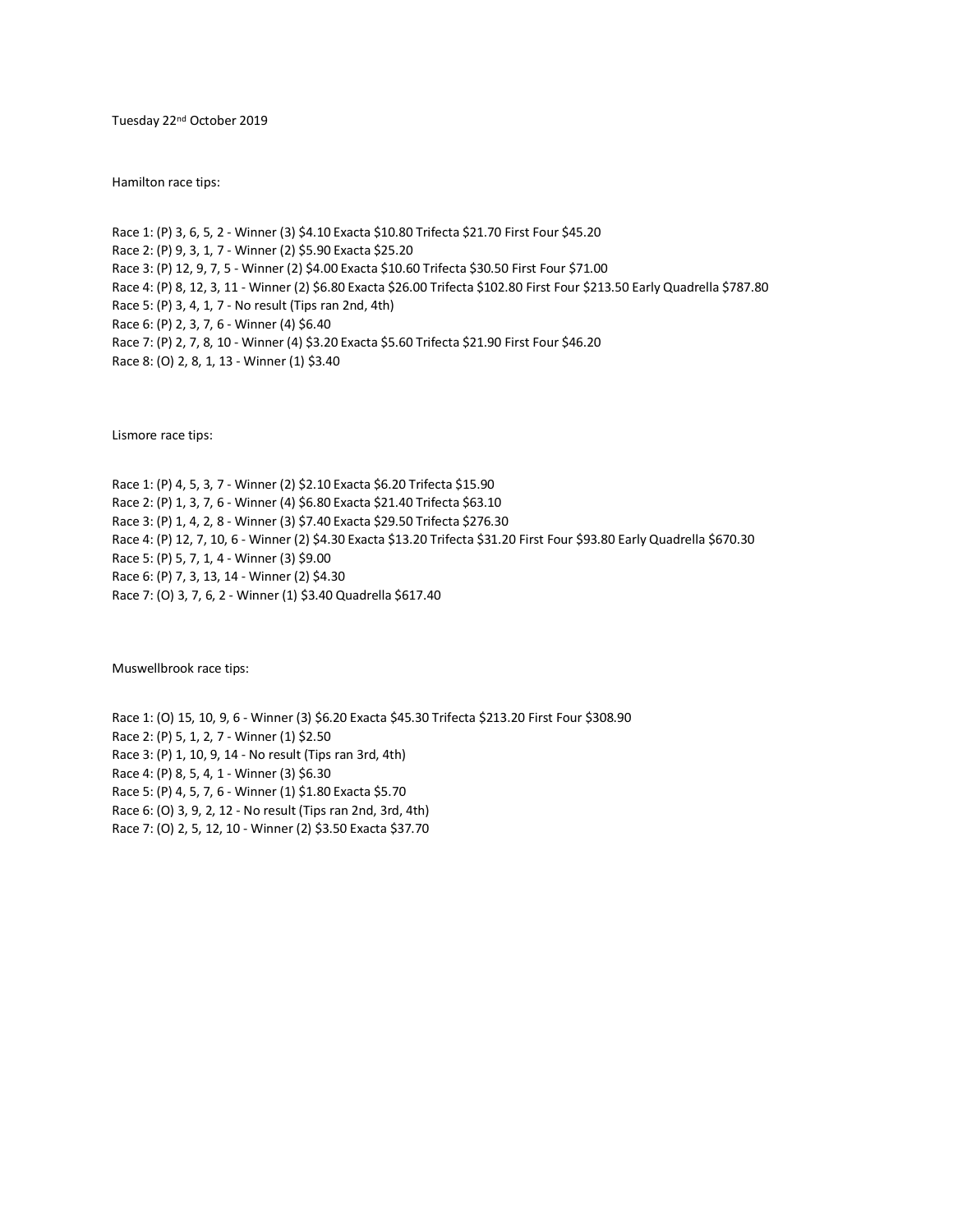Tuesday 15th October 2019

Kyneton race tips:

Race 1: (P) 6, 10, 3, 2 - Winner (3) \$4.50 Exacta \$12.60 Trifecta \$22.20 Race 2: (P) 3, 5, 6, 2 - Winner (2) \$4.10 Exacta \$31.00 Trifecta \$82.10 First Four \$186.20 Race 3: (O) 15, 9, 5, 6 - Winner (2) \$5.20 Exacta \$17.40 Race 4: (P) 4, 9, 7, 1 - Winner (2) \$3.30 Exacta \$13.40 Trifecta \$124.20 First Four \$176.20 Early Quadrella \$485.50 Race 5: (P) 7, 12, 1, 8 - Winner (2) \$2.40 Race 6: (P) 12, 5, 13, 11 - No result (Tips ran 2nd, 3rd) Race 7: (P) 9, 2, 5, 4 - No result (Tips ran 2nd, 4th) Race 8: (P) 4, 6, 7, 3 - Winner (3) \$3.70 Exacta \$10.50 Trifecta \$35.40

Newcastle race tips:

Race 1: (P) 6, 7, 4, 2 - Winner (1) \$1.30 Exacta \$7.60 Trifecta \$10.90 Race 2: (P) 7, 1, 4, 5 - Winner (1) \$2.10 Race 3: (P) 11, 12, 5, 3 - No result (Tip ran 3rd) Race 4: (P) 4, 3, 2, 9 - Winner (1) \$2.30 Race 5: (P) 3, 6, 8, 4 - Winner (1) \$5.00 Exacta \$12.00 Race 6: (P) 5, 4, 2, 10 - Winner (3) \$1.90 Exacta \$8.40 Trifecta \$13.30 Race 7: (P) 11, 12, 4, 1 - Winner (2) \$3.10 Exacta \$13.50 Trifecta \$19.70 Quadrella \$138.40

Murwillumbah race tips:

Race 1: (P) 5, 12, 7, 8 - Winner (2) \$5.70 Exacta \$31.20 Trifecta \$99.30 Race 2: (P) 5, 6, 8, 1 - Winner (4) \$5.20 Exacta \$18.40 Race 3: (P) 1, 11, 3, 7 - Winner (1) \$1.60 Exacta \$7.20 Trifecta \$18.50 Race 4: (O) 2, 13, 7, 10 - Winner (1) \$1.80 Early Quadrella \$86.50 Race 5: (O) 8, 6, 3, 2 - Winner (2) \$9.50 Race 6: (P) 2, 4, 8, 7 - No result (Tips ran 3rd, 4th) Race 7: (O) 4, 10, 8, 3 - Winner (1) \$3.60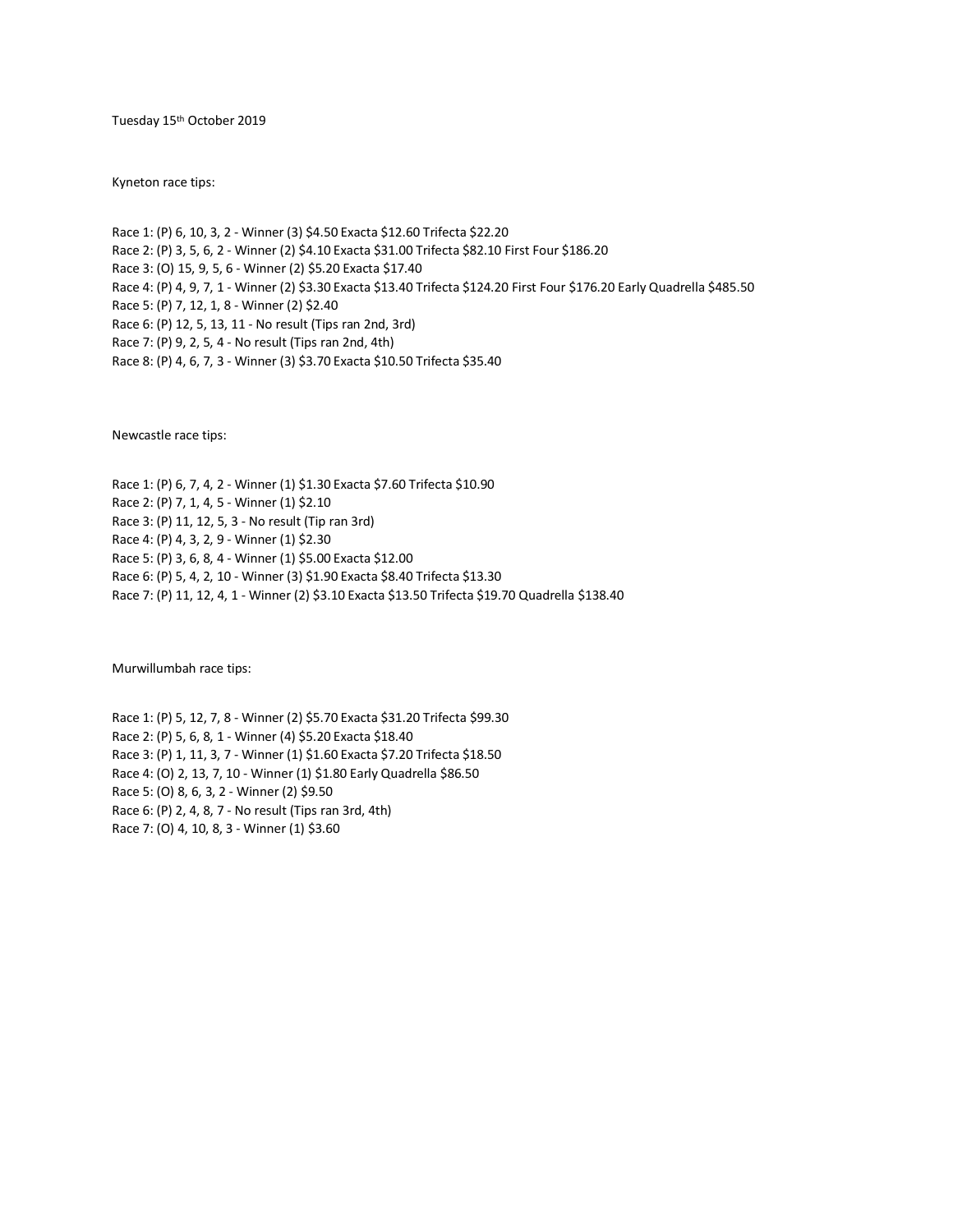Tuesday 8th October 2019

Goulburn race tips:

Race 1: (P) 1, 4, 5, 3 - Winner (1) \$2.20 Exacta \$5.50 Race 2: (P) 3, 4, 5, 2 - Winner (1) \$4.30 Exacta \$25.70 Trifecta \$52.50 Race 3: (P) 7, 3, 2, 1 - Winner (4) \$2.90 Race 4: (O) 6, 7, 1, 8 - No result (Tips ran 2nd, 4th) Race 5: (P) 5, 11, 6, 1 - Winner (3) \$7.00 Exacta \$18.20 Trifecta \$82.10 First Four \$263.10 Race 6: (P) 5, 7, 1, 4 - Winner (2) \$2.00 Race 7: (O) 1, 11, 2, 14 - Winner (1) \$4.70 Race 8: (O) 12, 10, 4, 9 - Winner (2) \$4.20 Quadrella \$221.20

Donald race tips:

Race 1: (P) 9, 6, 4, 10 - Winner (1) \$1.10 Exacta \$4.60 Trifecta \$8.20 Race 2: (P) 7, 5, 6, 1 - Winner (1) \$3.00 Exacta \$16.20 Trifecta \$30.10 First Four \$72.20 Race 3: (P) 13, 14, 11, 9 - Winner (1) \$6.20 Exacta \$27.20 Race 4: (P) 9, 10, 5, 11 - Winner (4) \$5.40 Early Quadrella \$654.70 Race 5: (P) 3, 1, 4, 2 - Winner (1) \$1.60 Exacta \$6.00 Trifecta \$14.10 First Four \$37.00 Race 6: (P) 4, 7, 5, 1 - Winner (1) \$2.20 Race 7: (O) 13, 7, 6, 10 - No result (Tips ran 2nd, 3rd) Race 8: (O) 6, 9, 5, 4 - No result (Tips ran 2nd, 4th)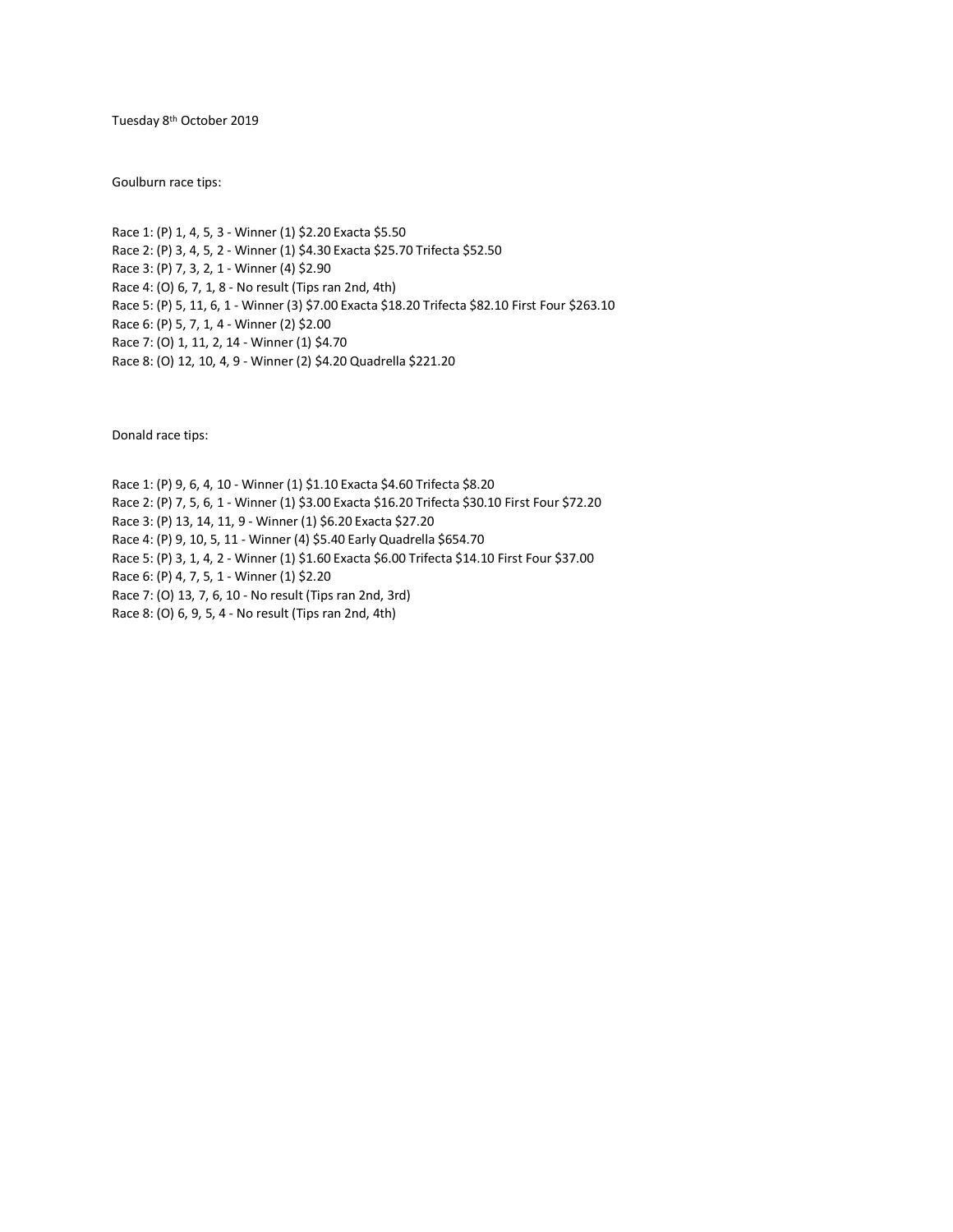Tuesday 1st October 2019

Grafton race tips:

Race 1: (P) 1, 5, 4, 3 - Winner (1) \$2.70 Race 2: (O) 6, 10, 14, 5 - Winner (2) \$2.00 Race 3: (P) 4, 3, 1, 6 - Winner (1) \$1.40 Race 4: (P) 4, 8, 2, 6 - No result (Tips ran 3rd, 4th) Race 5: (P) 2, 5, 11, 6 - Winner (3) \$6.30 Exacta \$33.50 Trifecta \$108.10 Race 6: (O) 1, 8, 9, 11 - Winner (4) \$6.90 Race 7: (O) 9, 2, 8, 12 - No result (Tips ran 2nd, 3rd) Race 8: (O) 6, 9, 2, 11 - Winner (1) \$3.90

Swan Hill race tips:

Race 1: (P) 2, 3, 8, 7 - Winner (1) \$2.00 Exacta \$11.90 Race 2: (O) 12, 2, 8, 9 - No result (Tips ran 2nd, 3rd) Race 3: (O) 6, 3, 8, 10 - Winner (1) \$5.50 Race 4: (P) 12, 7, 5, 6 - No result (Tips ran 2nd, 3rd, 4th) Race 5: (O) 12, 6, 8, 5 - No result (Tips ran 2nd, 4th) Race 6: (P) 2, 5, 3, 6 - Winner (1) \$2.30 Race 7: (P) 6, 1, 2, 5 - No result (Tips ran 3rd, 4th) Race 8: (O) 8, 11, 6, 10 - No result (Tips ran 2nd, 3rd, 4th) Race 9: (O) 8, 13, 3, 6 - No result (Tips ran 2nd, 4th)

Townsville race tips:

Race 1: (P) 1, 3, 5, 4 - Winner (1) \$3.10 Exacta \$14.30 Race 2: (P) 3, 1, 4, 5 - Winner (3) \$2.60 Race 3: (P) 6, 9, 1, 7 - Winner (1) \$1.60 Exacta \$22.00 Trifecta \$80.10 Race 4: (O) 7, 1, 3, 6 - Winner (2) \$4.00 Early Quadrella \$67.40 Race 5: (O) 1, 9, 2, 10 - Winner (1) \$2.30 Race 6: (O) 8, 2, 12, 7 - No result (Tips ran 3rd, 4th)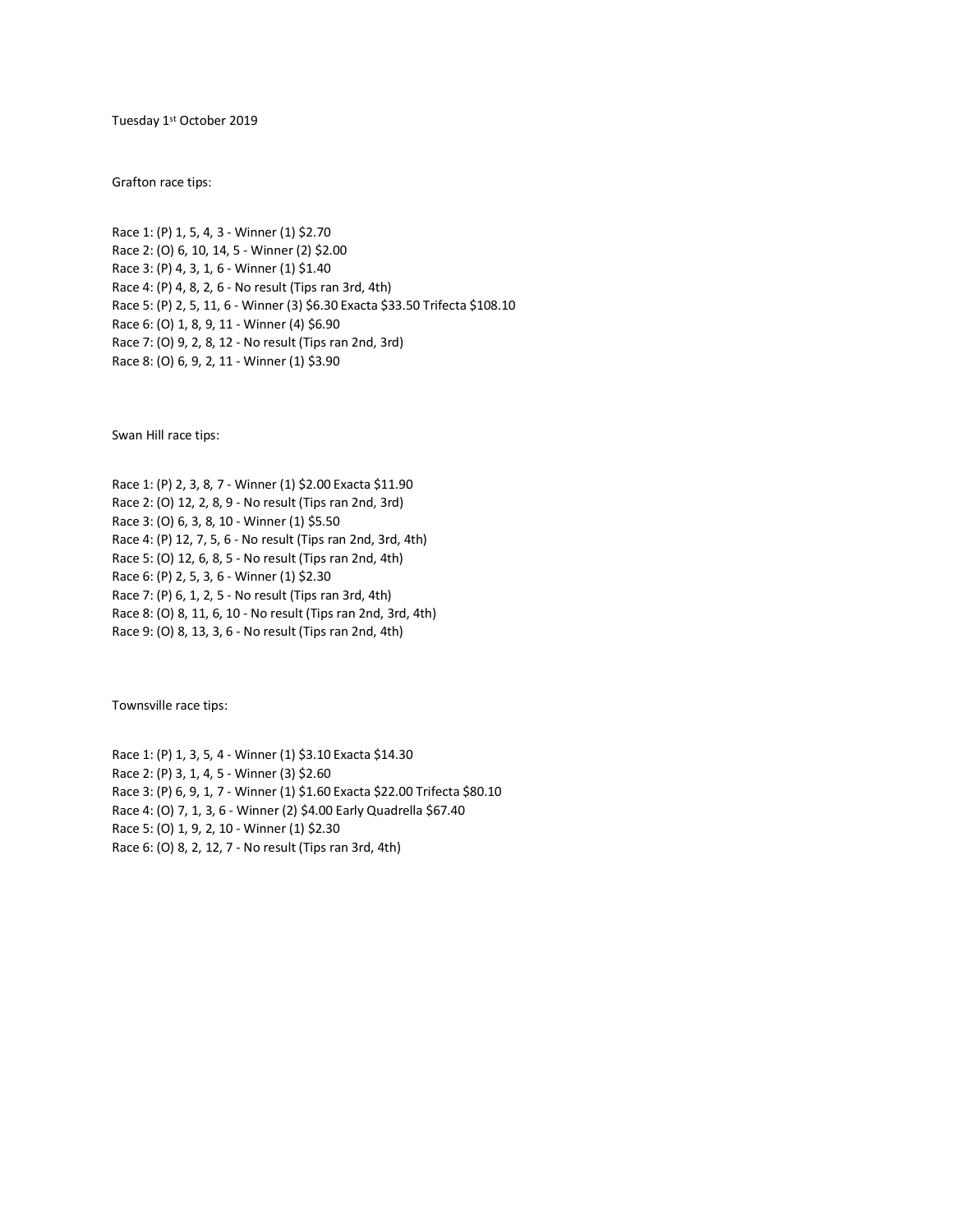Tuesday 24th September 2019

Moe race tips:

Race 1: (P) 9, 8, 6, 1 - Winner (2) \$3.60 Exacta \$7.10 Race 2: (O) 5, 9, 1, 11 - No result (Tip ran 4th) Race 3: (P) 11, 6, 10, 8 - Winner (3) \$4.50 Exacta \$32.40 Trifecta \$127.50 Race 4: (P) 7, 3, 1, 10 - Winner (1) \$2.50 Race 5: (P) 10, 2, 6, 7 - Winner (1) \$1.50 Race 6: (O) 3, 2, 6, 13 - No result (Tip ran 4th) Race 7: (O) 6, 5, 3, 4 - Winner (2) \$3.50 Race 8: (P) 1, 3, 7, 6 - No result (Tips ran 2nd, 3rd) Race 9: (P) 13, 2, 7, 1 - No result (Tips ran 2nd, 3rd, 4th) Race 10: (O) 11, 3, 6, 2 - Winner (1) \$4.80 Exacta \$9.10 Trifecta \$137.70 First Four \$352.20

Wyong race tips:

Race 1: (P) 3, 2, 7, 1 - Winner (2) \$2.50 Exacta \$4.00 Trifecta \$6.70 Race 2: (P) 3, 2, 7, 4 - Winner (3) \$5.80 Exacta \$11.20 Trifecta \$15.30 Race 3: (P) 4, 3, 9, 1 - No result (Tip ran 3rd) Race 4: (P) 4, 1, 7, 3 - Winner (2) \$2.30 Exacta \$11.10 Trifecta \$17.60 First Four \$66.30 Race 5: (P) 13, 14, 6, 12 - Winner (1) \$1.50 Race 6: (P) 1, 2, 6, 4 - Winner (3) \$11.50 Exacta \$79.90 Race 7: (P) 1, 2, 4, 9 - Winner (1) \$3.40 Exacta \$7.90 Trifecta \$45.70 First Four \$130.10 Race 8: (P) 3, 1, 10, 12 - Winner (2) \$3.40 Exacta \$21.60 Quadrella \$310.40

Kilcoy race tips:

Race 1: (O) 5, 11, 13, 14 - Winner (1) \$6.00 Exacta \$17.70 Trifecta \$114.60 Race 2: (P) 6, 9, 5, 8 - Winner (2) \$4.90 Exacta \$15.90 Trifecta \$29.80 First Four \$49.40 Race 3: (O) 5, 6, 7, 1 - Winner (3) \$6.50 Exacta \$26.00 Trifecta \$54.10 Race 4: (P) 11, 9, 4, 5 - Winner (2) \$2.10 Exacta \$34.30 Trifecta \$154.50 Early Quadrella \$440.00 Race 5: (O) 7, 4, 2, 3 - No result (Tips ran 2nd, 3rd) Race 6: (O) 5, 4, 11, 2 - Winner (1) \$2.80 Race 7: (P) 1, 6, 10, 7 - Winner (1) \$5.90 Exacta \$10.70 Trifecta \$329.80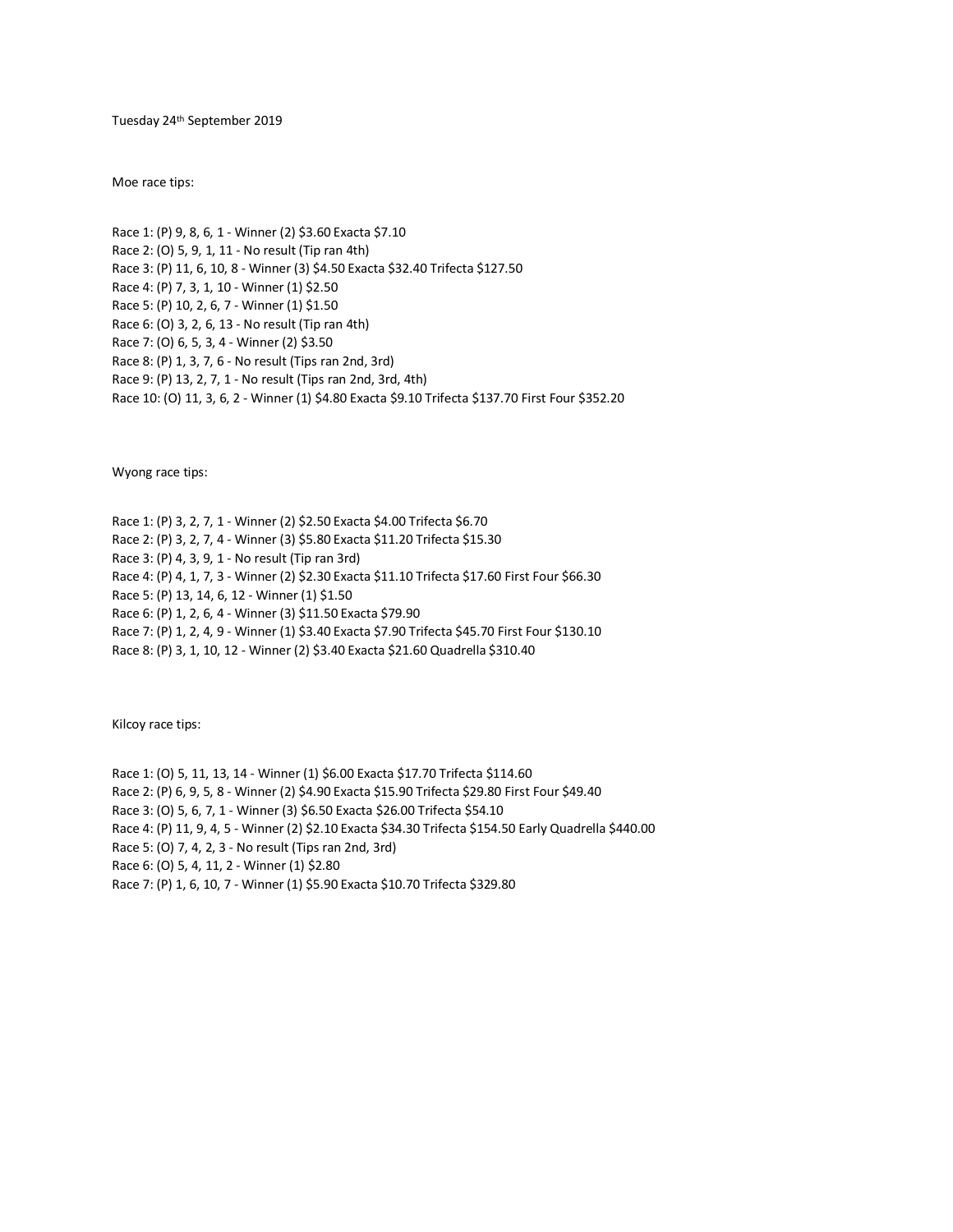Tuesday 17<sup>th</sup> September 2019

Moruya race tips:

Race 1: (P) 7, 2, 8, 6 - Winner (1) \$3.50 Race 2: (O) 4, 6, 7, 8 - Winner (1) \$4.00 Exacta \$36.00 Race 3: (P) 7, 3, 6, 2 - No result (Tips ran 2nd, 3rd) Race 4: (O) 3, 4, 8, 6 - No result (Tips ran 2nd, 3rd) Race 5: (P) 5, 1, 6, 8 - No result (Tips ran 2nd, 4th) Race 6: (O) 8, 6, 5, 3 - No result (Tips ran 2nd, 3rd) Race 7: (P) 14, 2, 4, 3 - Winner (4) \$4.00 Exacta \$12.00 Race 8: (P) 11, 8, 1, 6 - Winner (1) \$15.20

Wangaratta race tips:

Race 1: (P) 6, 1, 4, 8 - Winner (1) \$1.20 Exacta \$3.60 Trifecta \$10.30 First Four \$16.50 Race 2: (P) 5, 7, 6, 3 - Winner (2) \$3.20 Exacta \$15.90 Trifecta \$76.90 Race 3: (P) 4, 12, 5, 3 - Winner (4) \$6.70 Race 4: (P) 14, 12, 9, 10 - Winner (3) \$6.80 Exacta \$24.60 Trifecta \$189.80 First Four \$532.40 Early Quadrella \$264.40 Race 5: (P) 4, 1, 8, 9 - Winner (2) \$3.50 Exacta \$54.70 Race 6: (P) 6, 8, 11, 2 - No result (Tips ran 2nd, 4th) Race 7: (O) 7, 3, 2, 4 - Winner (1) \$2.50 Exacta \$15.30 Race 8: (O) 6, 4, 11, 15 - Winner (2) \$2.70

Townsville race tips:

Race 1: (P) 3, 1, 2, 4 - Winner (1) \$1.70 Exacta \$9.10 Trifecta \$11.60 First Four \$17.00 Race 2: (P) 2, 10, 4, 1 - Winner (2) \$7.00 Race 3: (P) 6, 2, 3, 10 - Winner (1) \$2.50 Exacta \$7.30 Trifecta \$19.00 Race 4: (P) 2, 5, 1, 6 - Winner (1) \$2.30 Exacta \$18.30 Trifecta \$83.10 Early Quadrella \$130.60 Race 5: (O) 8, 5, 3, 4 - Winner (3) \$3.70 Exacta \$12.00 Race 6: (O) 1, 10, 4, 5 - No result (Tips ran 2nd, 4th) Race 7: (P) 11, 1, 4, 6 - Winner (2) \$1.70 Exacta \$3.90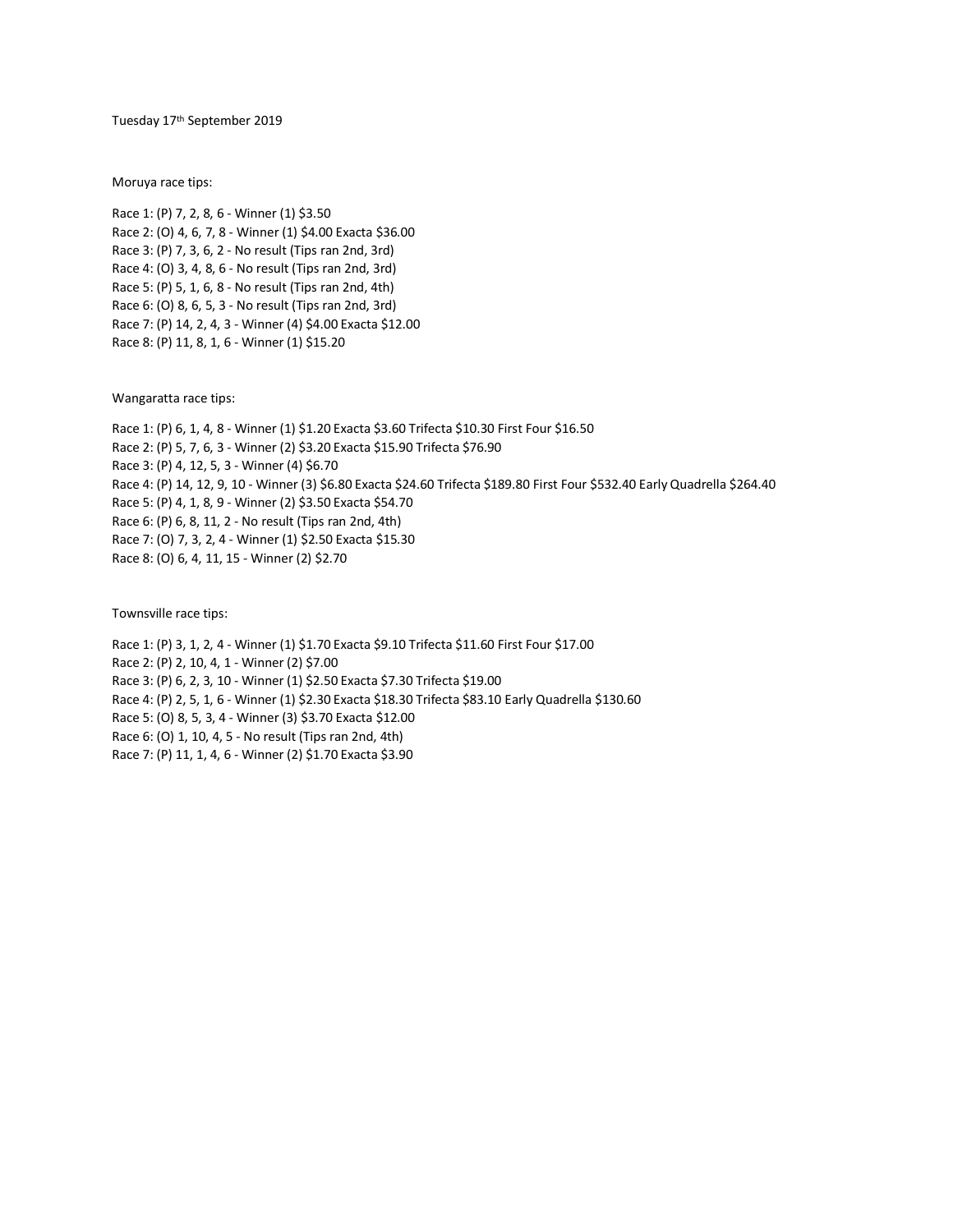Tuesday 10<sup>th</sup> September 2019

Pakenham race tips:

Race 1: (P) 3, 4, 1, 2 - Winner (1) \$1.90 Exacta \$9.30 Race 2: (P) 9, 11, 3, 8 - Winner (1) \$3.80 Race 3: (P) 11, 9, 4, 1 - Winner (2) \$3.00 Exacta \$8.10 Race 4: (P) 10, 3, 15, 4 - Winner (1) \$1.40 Exacta \$5.50 Race 5: (P) 11, 10, 9, 12 - Winner (1) \$2.10 Exacta \$7.30 Trifecta \$37.30 Race 6: (P) 5, 7, 4, 2 - Winner (3) \$7.20 Early Quadrella \$76.80 Race 7: (P) 1, 3, 9, 6 - Winner (1) \$1.80 Exacta \$6.40 Trifecta \$21.10 First Four \$56.00 Race 8: (P) 5, 6, 7, 2 - No result (Tip ran 2nd) Race 9: (O) 2, 4, 3, 9 - No result (Tips ran 2nd, 3rd) Race 10: (P) 10, 2, 3, 5 - Winner (1) \$1.50 Exacta \$4.50

Grafton race tips:

Race 1: (P) 10, 4, 5, 6 - Winner (1) \$1.80 Exacta \$5.50 Trifecta \$46.50 Race 2: (P) 2, 11, 10, 5 - Winner (1) \$1.60 Race 3: (O) 11, 3, 2, 4 - Winner (2) \$6.10 Race 4: (O) 1, 4, 3, 7 - No result (Tips ran 2nd, 4th) Race 5: (P) 1, 5, 4, 6 - Winner (1) \$2.40 Exacta \$18.80 Race 6: (O) 3, 8, 7, 2 - No result (Tip ran 2nd) Race 7: (P) 6, 7, 2, 5 - No result Race 8: (O) 3, 5, 13, 4 - No result (Tips ran 3rd, 4th)

Mackay race tips:

Race 1: (P) 1, 3, 9, 5 - Winner (1) \$2.20 Race 2: (P) 3, 4, 2, 8 - Winner (2) \$2.50 Exacta \$16.50 Trifecta \$79.50 First Four \$120.60 Race 3: (P) 10, 1, 12, 2 - Winner (3) \$3.20 Race 4: (O) 6, 1, 10, 8 - No result (Tip ran 2nd) Race 5: (P) 7, 5, 8, 4 - Winner (1) \$2.00 Exacta \$6.10 Trifecta \$29.50 Race 6: (O) 1, 4, 9, 7 - Winner (4) \$15.60 Race 7: (O) 2, 10, 11, 4 - No result (Tips ran 2nd, 4th)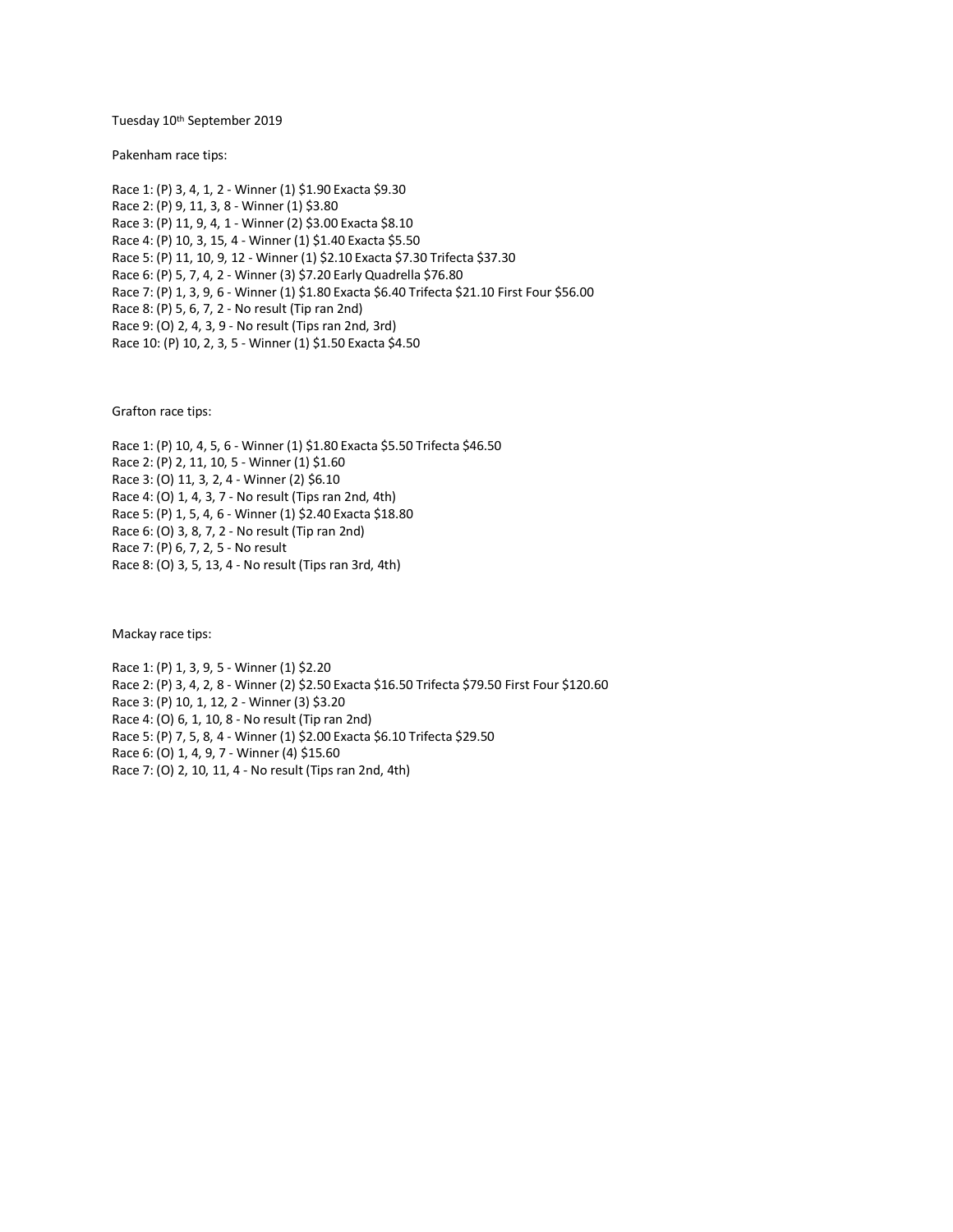Tuesday 3rd September 2019

Newcastle race tips:

Race 1: (P) 9, 7, 5, 2 - Winner (4) \$17.80 Exacta \$29.50 Trifecta \$197.30 Race 2: (P) 5, 7, 9, 4 - Winner (1) \$2.20 Exacta \$4.60 Race 3: (P) 5, 6, 1, 7 - No result (Tips ran 2nd, 3rd, 4th) Race 4: (P) 5, 8, 3, 1 - Winner (1) \$2.40 Exacta \$8.30 Race 5: (P) 8, 12, 11, 7 - Winner (4) \$2.80 Exacta \$5.60 Race 6: (O) 4, 7, 3, 8 - Winner (3) \$4.20 Exacta \$12.60 Race 7: (O) 8, 4, 14, 9 - Winner (2) \$7.70 Race 8: (P) 4, 12, 11, 7 - Winner (4) \$7.40 Exacta \$52.80 Quadrella \$731.50

Moruya race tips:

Race 1: (O) 9, 3, 5, 12 - Winner (4) \$9.60 Exacta \$38.60 Trifecta \$141.10 First Four \$844.70 Race 2: (P) 2, 3, 1, 10 - No result (Tips ran 2nd, 3rd, 4th) Race 3: (P) 4, 3, 11, 1 - No result (Tip ran 4th) Race 4: (P) 7, 2, 5, 4 - Winner (1) \$2.20 Race 5: (P) 7, 6, 3, 5 - Winner (3) \$3.40 Exacta \$6.50 Race 6: (O) 6, 8, 4, 7 - No result (Tips ran 2nd, 3rd) Race 7: (O) 6, 12, 9, 8 - No result (Tips ran 2nd, 3rd, 4th)

Ballarat race tips:

Race 1: (P) 3, 9, 1, 6 - Winner (4) \$3.30 Exacta \$21.40 Race 2: (P) 3, 11, 1, 5 - Winner (3) \$2.50 Exacta \$5.30 Race 3: (P) 10, 11, 5, 4 - No result (Tips ran 2nd, 3rd) Race 4: (P) 1, 10, 8, 9 - Winner (2) \$6.60 Exacta \$19.00 Trifecta \$60.30 Race 5: (P) 4, 3, 5, 6 - Winner (3) \$6.30 Exacta \$27.00 Trifecta \$83.50 Race 6: (P) 8, 3, 9, 5 - Winner (1) \$1.40 Exacta \$10.30 Trifecta \$46.40 Race 7: (P) 1, 4, 2, 3 - Winner (2) \$2.90 Exacta \$10.00 Trifecta \$30.30 Race 8: (O) 4, 10, 15, 9 - No result (Tips ran 2nd, 3rd, 4th)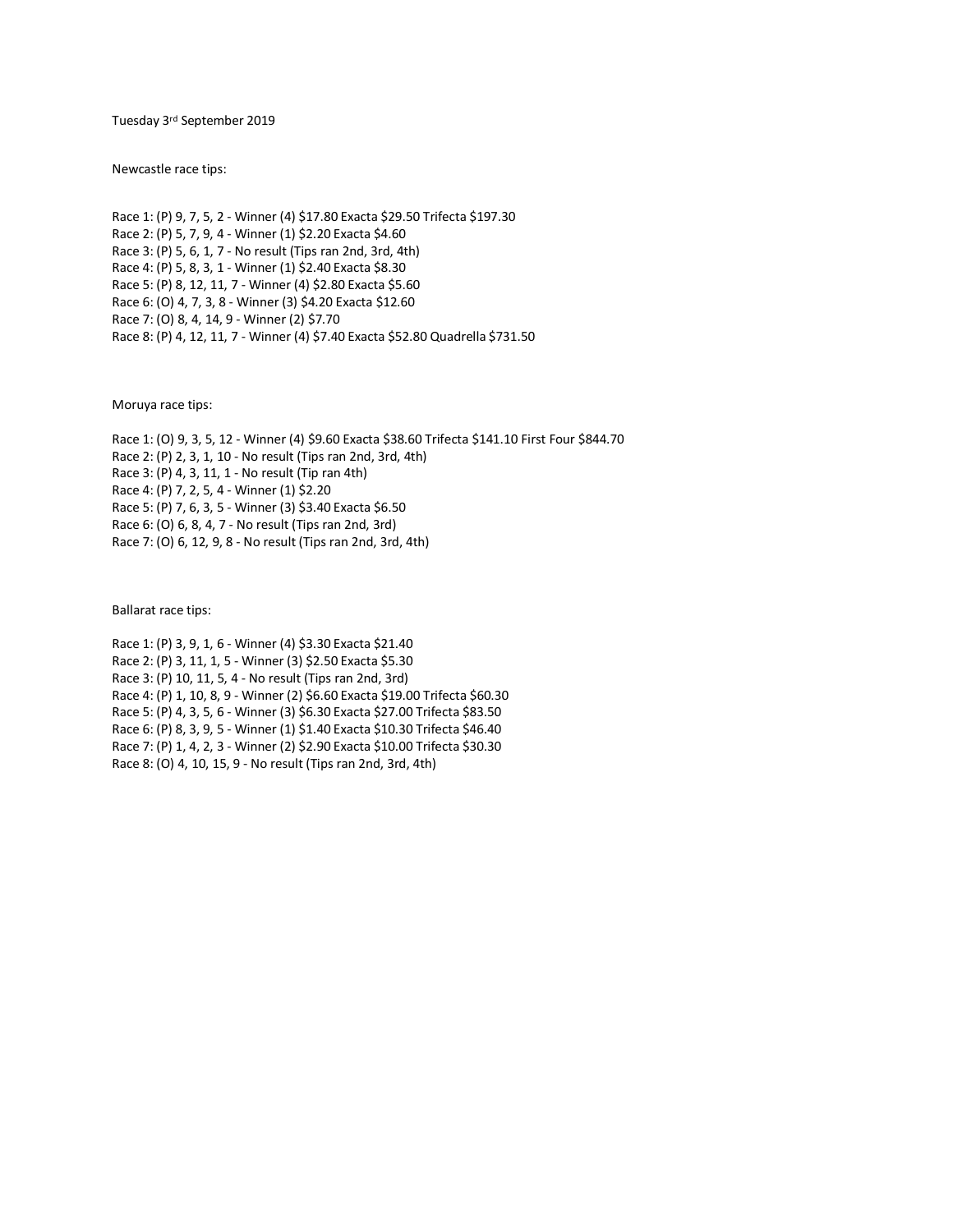Tuesday 27th August 2019

Scone race tips:

Race 1: (P) 4, 3, 6, 1 - Winner (1) \$1.50 Race 2: (O) 12, 14, 8, 13 - Winner (2) \$8.00 Exacta \$89.40 Race 3: (P) 4, 9, 15, 11 - Winner (3) \$11.50 Race 4: (P) 5, 4, 6, 9 - No result (Tips ran 2nd, 3rd) Race 5: (P) 4, 1, 2, 6 - Winner (4) \$9.90 Race 6: (P) 4, 8, 1, 5 - Winner (2) \$5.10 Race 7: (P) 6, 1, 2, 3 - Winner (1) \$1.60 Exacta \$5.80 Trifecta \$14.70 Race 8: (O) 4, 8, 7, 1 - No result (Tip ran 2nd)

Mornington race tips:

Race 1: (P) 11, 9, 7, 1 - Winner (2) \$2.60 Race 2: (P) 13, 14, 7, 10 - Winner (1) \$2.40 Race 3: (P) 12, 10, 3, 1 - No result (Tips ran 3rd, 4th) Race 4: (P) 13, 12, 6, 8 - Winner (3) \$12.90 Race 5: (P) 5, 1, 8, 2 - Winner (1) \$2.20 Exacta \$4.90 Trifecta \$8.10 Race 6: (P) 2, 4, 7, 5 - Winner (4) \$7.40 Exacta \$48.80 Trifecta \$97.00 Race 7: (P) 6, 7, 1, 11 - Winner (2) \$7.30 Exacta \$31.20 Trifecta \$61.80 First Four \$294.80 Race 8: (O) 4, 5, 8, 6 - Winner (4) \$4.00 Quadrella \$922.20

Mackay race tips:

Race 1: (P) 2, 1, 8, 4 - Winner (3) \$5.90 Exacta \$15.20 Trifecta \$20.10 Race 2: (P) 1, 5, 3, 9 - Winner (1) \$1.30 Exacta \$5.40 Trifecta \$15.30 Race 3: (P) 4, 7, 8, 5 - No result (Tips ran 3rd, 4th) Race 4: (O) 6, 8, 9, 12 - Winner (4) \$9.90 Race 5: (P) 3, 10, 8, 4 - No result (Tips ran 3rd, 4th) Race 6: (O) 1, 5, 4, 11 - Winner (1) \$1.80 Exacta \$6.10 Trifecta \$38.10 Race 7: (O) 2, 11, 1, 6 - No result (Tips ran 2nd, 3rd)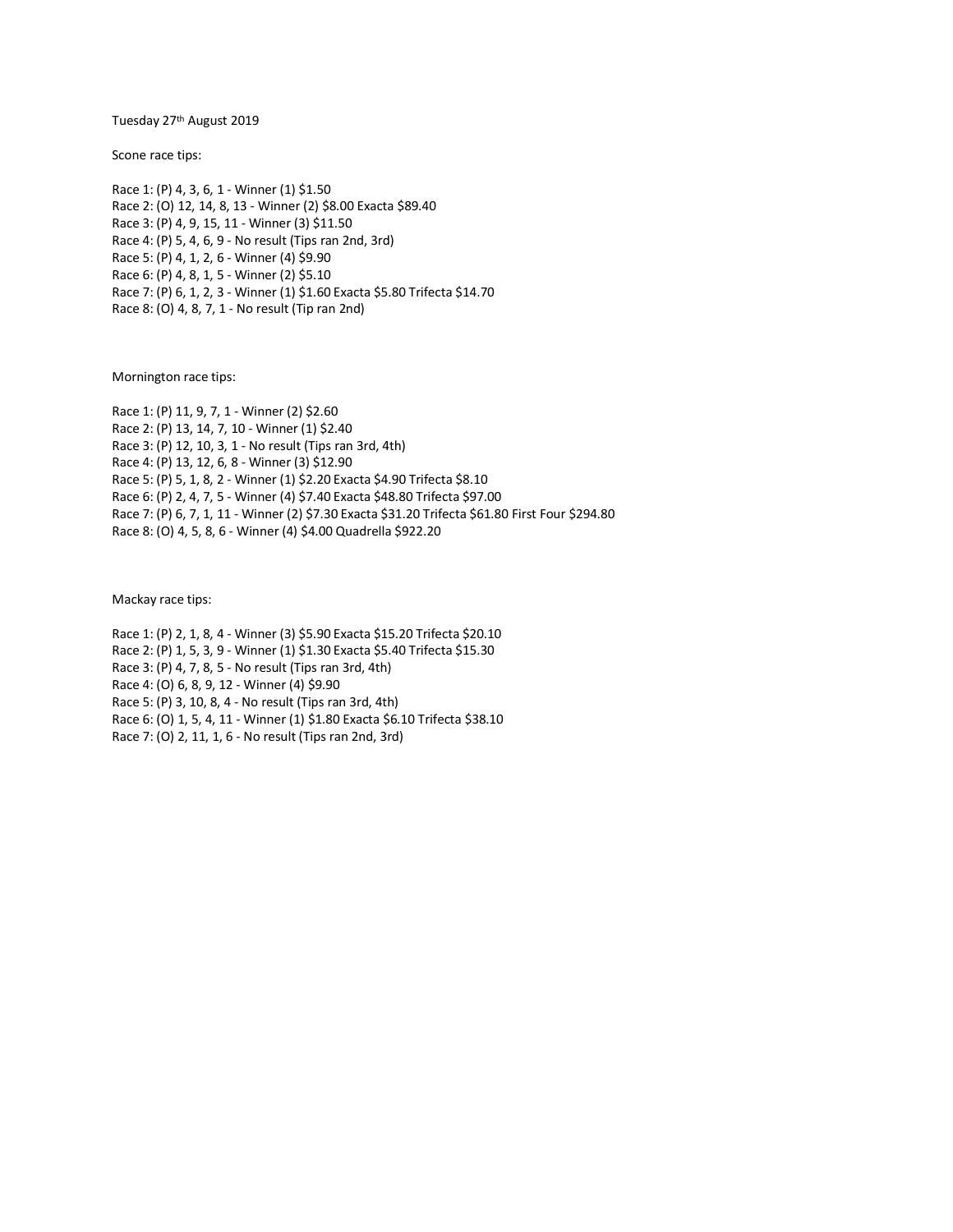Tuesday August 20th 2019

Albury race tips:

Race 1: (P) 2, 9, 6, 1 - Winner (4) \$7.10 Exacta \$12.70 Trifecta \$92.80 Race 2: (P) 8, 3, 5, 2 - Winner (1) \$2.80 Race 3: (O) 7, 2, 1, 6 - No result (Tips ran 2nd, 3rd) Race 4: (P) 11, 4, 6, 1 - Winner (1) \$2.00 Exacta \$23.80 Race 5: (P) 3, 7, 4, 8 - No result (Tips ran 2nd, 3rd, 4th) Race 6: (P) 3, 2, 4, 8 - Winner (1) \$3.00 Race 7: (P) 1, 2, 12, 8 - No result (Tip ran 2nd) Race 8: (O) 6, 7, 5, 11 - No result (Tip ran 4th)

Warwick race tips:

Race 1: (P) 4, 3, 5, 2 - Winner (2) \$3.40 Race 2: (P) 9, 14, 5, 2 - Winner (3) \$3.90 Exacta \$64.80 Race 3: (P) 1, 6, 8, 5 - Winner (1) \$3.00 Exacta \$17.10 Trifecta \$43.10 Race 4: (P) 8, 1, 5, 3 - No result (Tips ran 2nd, 3rd) Race 5: (O) 1, 4, 9, 7 - Winner (2) \$5.30 Exacta \$13.20 Race 6: (O) 3, 10, 12, 6 - No result (Tip ran 2nd) Race 7: (O) 2, 5, 11, 10 - Winner (1) \$8.30

Pakenham race tips:

Race 1: (P) 1, 6, 10, 11 - Winner (3) \$3.80 Exacta \$14.10 Trifecta \$25.20 Race 2: (P) 8, 7, 9, 11 - Winner (1) \$1.70 Exacta \$5.50 Race 3: (P) 2, 4, 1, 9 - Winner (1) \$5.10 Race 4: (P) 8, 2, 11, 9 - Winner (4) \$3.50 Early Quadrella \$194.70 Race 5: (P) 1, 2, 6, 3 - Winner (1) \$1.90 Exacta \$6.00 Trifecta \$6.20 First Four \$5.90 Race 6: (P) 1, 6, 3, 5 - Winner (2) \$3.50 Exacta \$16.10 Race 7: (P) 5, 2, 7, 6 - No result (Tips ran 2nd, 3rd, 4th) Race 8: (P) 2, 1, 3, 7 - Winner (3) \$4.20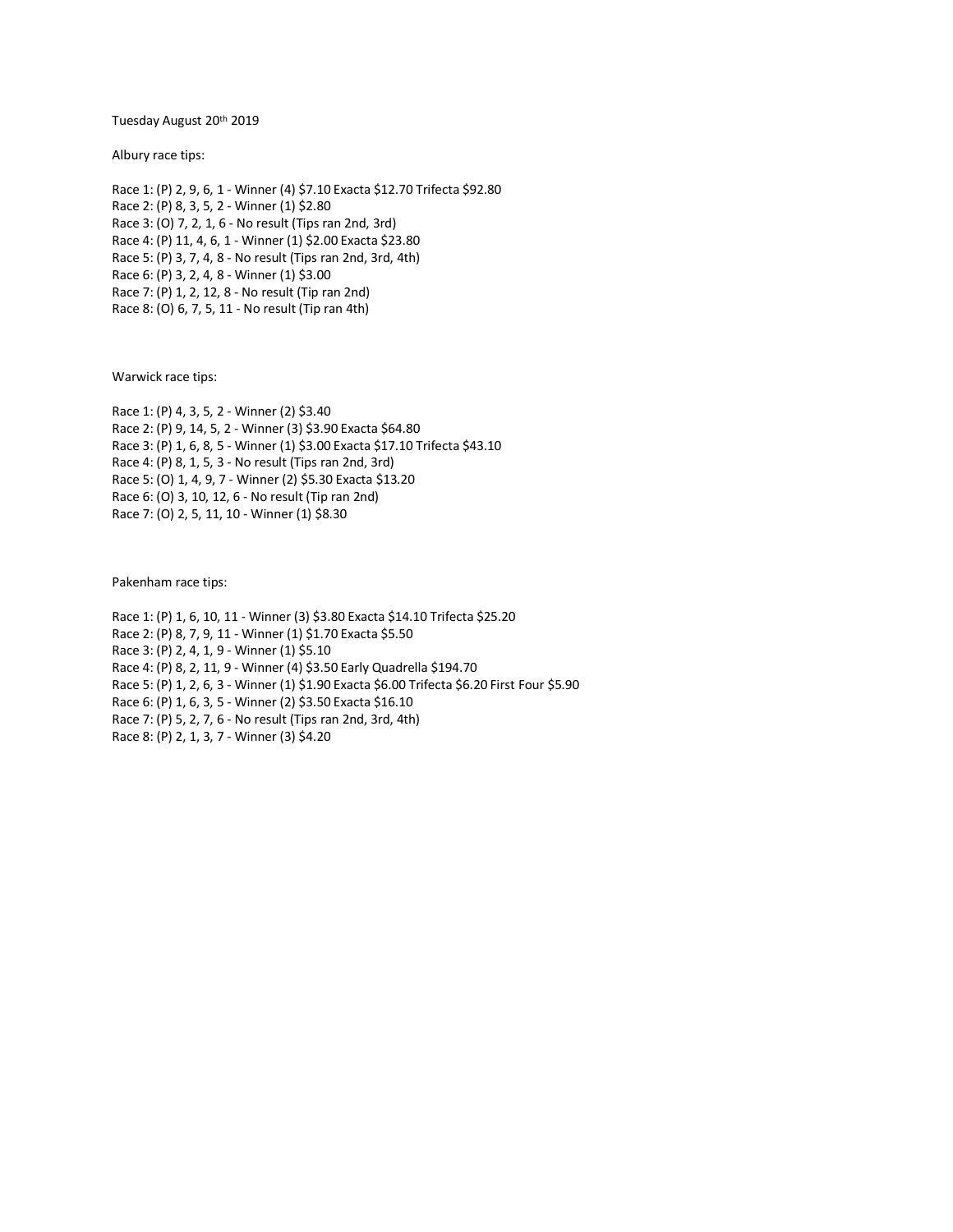Tuesday 13th August 2019

Gosford race tips:

Race 1: (P) 3, 6, 10, 1 - Winner (2) \$2.80 Exacta \$2.80 Trifecta \$4.00 First Four \$7.50 Race 2: (P) 3, 2, 4, 9 - No result (Tips ran 2nd, 3rd) Race 3: (P) 2, 5, 10, 3 - Winner (4) \$8.20 Exacta \$22.10 Trifecta \$51.10 First Four \$62.80 Race 4: (P) 8, 4, 1, 3 - Winner (2) \$4.40 Exacta \$23.80 Race 5: (O) 7, 5, 14, 8 - Winner (1) \$2.60 Race 6: (P) 6, 11, 7, 4 - No result (Tips ran 2nd, 4th) Race 7: (P) 10, 3, 6, 8 - Winner (3) \$4.80 Exacta \$11.40 Trifecta \$28.20 Race 8: (O) 2, 5, 11, 1 - Winner (1) \$5.10 Exacta \$20.30 Trifecta \$59.40

Quirindi race tips:

Race 1: (P) 4, 1, 3, 5 - Winner (3) \$2.90 Exacta \$10.50 Trifecta \$12.20 First Four \$22.10 Race 2: (P) 6, 2, 1, 3 - Winner (2) \$2.20 Exacta \$12.80 Race 3: (O) 8, 5, 4, 13 - Winner (1) \$2.30 Race 4: (P) 3, 7, 4, 6 - No result (Tips ran 2nd, 3rd, 4th) Race 5: (O) 2, 5, 4, 3 - Winner (2) \$3.70 Exacta \$38.60 Race 6: (P) 1, 6, 3, 8 - Winner (1) \$3.00 Race 7: (O) 3, 1, 5, 7 - No result (Tips ran 2nd, 3rd)

Ballarat race tips:

Race 1: (P) 1, 5, 3, 6 - Winner (1) \$2.10 Exacta \$19.20 Trifecta \$47.80 First Four \$109.90 Race 2: (O) 3, 4, 7, 5 - No result (Tips ran 2nd, 3rd, 4th) Race 3: (P) 5, 9, 2, 8 - No result (Tips ran 2nd, 3rd, 4th) Race 4: (P) 7, 9, 2, 10 - Winner (2) \$2.60 Race 5: (O) 8, 4, 3, 9 - Winner (4) \$8.10 Race 6: (P) 9, 2, 11, 10 - Winner (1) \$3.10 Race 7: (P) 6, 12, 9, 13 - Winner (2) \$8.70 Race 8: (O) 3, 7, 2, 5 - No result (Tips ran 2nd, 4th)

Broome race tips:

Race 1: (P) 1, 3, 2, 6 - Winner (1) \$2.60 Exacta \$7.20 Race 2: (O) 2, 4, 3, 1 - No result (Tips ran 2nd, 3rd) Race 3: (P) 2, 4, 5, 7 - Winner (2) \$2.10 Race 4: (P) 4, 2, 3, 5 - Winner (4) \$3.40 Race 5: (P) 4, 3, 5, 6 - Winner (2) \$3.90 Race 6: (O) 6, 1, 4, 8 - No result (Tip ran 4th) Race 7: (O) 3, 5, 11, 1 - Winner (3) \$12.30 Exacta \$39.30 Trifecta \$97.70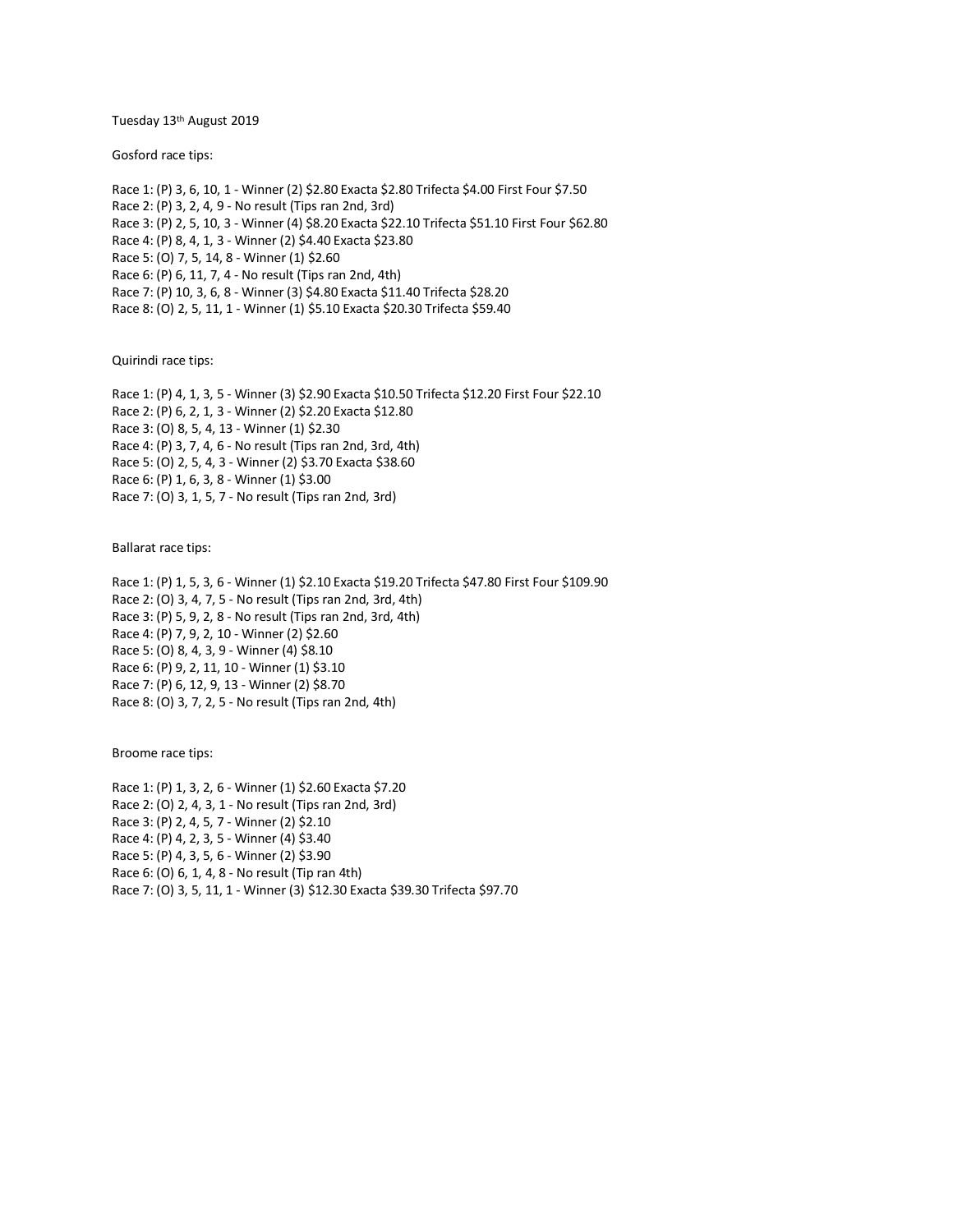Tuesday 6<sup>th</sup> August 2019

Moruya race tips:

Race 1: (P) 1, 4, 3, 2 - Winner (2) \$2.60 Exacta \$6.20 Trifecta \$9.40 Race 2: (P) 5, 1, 7, 3 - Winner (4) \$5.30 Exacta \$11.40 Trifecta \$34.00 First Four \$156.30 Race 3: (O) 2, 7, 9, 1 - Winner (1) \$2.10 Race 4: (O) 5, 1, 6, 7 - Winner (1) \$7.00 Exacta \$117.20 Early Quadrella \$440.00 Race 5: (O) 1, 5, 2, 6 - No result (Tips ran 2nd, 3rd) Race 6: (O) 5, 6, 8, 9 - Winner (2) \$5.90 Exacta \$28.40 Race 7: (O) 3, 8, 4, 10 - Winner (1) \$5.20 Exacta \$25.90

Scone race tips:

Race 1: (P) 4, 3, 10, 1 - Winner (1) \$1.40 Race 2: (P) 3, 4, 5, 1 - Winner (2) \$3.50 Exacta \$8.80 Trifecta \$34.10 Race 3: (P) 10, 3, 14, 9 - Winner (3) \$4.50 Exacta \$18.00 Trifecta \$50.80 First Four \$123.90 Race 4: (O) 1, 5, 7, 10 - Winner (1) \$3.60 Early Quadrella \$182.50 Race 5: (O) 7, 6, 1, 9 - Winner (4) \$8.20 Race 6: (P) 1, 4, 6, 7 - Winner (2) \$4.30 Exacta \$21.80 Race 7: (P) 1, 9, 8, 6 - Winner (4) \$17.50 Quadrella \$1828.40

Wodonga race tips:

Race 1: (P) 10, 1, 6, 5 - Winner (1) \$2.50 Exacta \$12.40 Trifecta \$32.90 First Four \$79.60 Race 2: (P) 11, 3, 13, 6 - Winner (1) \$4.70 Exacta \$35.40 Race 3: (P) 10, 9, 1, 11 - No result (Tips ran 2nd, 4th) Race 4: (O) 11, 5, 8, 2 - Winner (1) \$3.10 Race 5: (O) 7, 2, 3, 6 - Winner (3) \$5.60 Exacta \$13.30 Race 6: (P) 4, 7, 3, 9 - Winner (3) \$7.40 Race 7: (P) 7, 4, 8, 10 - Winner (2) \$2.70 Race 8: (O) 7, 5, 12, 2 - Winner (1) \$6.10 Exacta \$34.40 Trifecta \$110.40 Quadrella \$623.50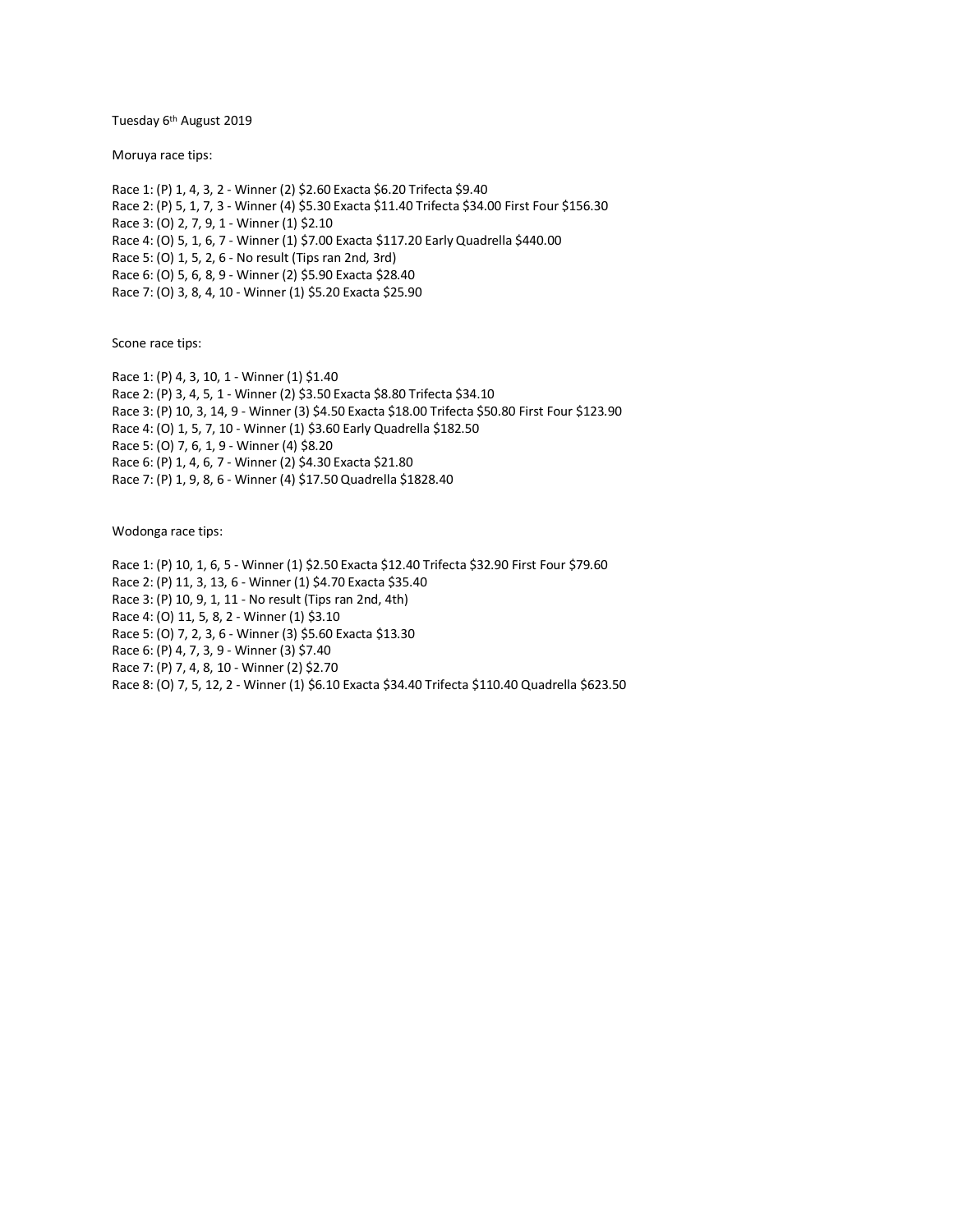Tuesday 23rd July 2019

Wyong race tips:

Race 1: (P) 3, 1, 7, 5 - Winner (1) \$2.40 Race 2: (P) 5, 8, 6, 2 - Winner (1) \$1.20 Exacta \$4.30 Race 3: (P) 4, 9, 8, 2 - Winner (1) \$1.90 Exacta \$4.20 Trifecta \$11.50 Race 4: (P) 8, 4, 10, 12 - Winner (1) \$1.90 Exacta \$2.20 Trifecta \$13.20 Early Quadrella \$16.30 Race 5: (P) 5, 1, 4, 2 - Winner (2) \$2.90 Race 6: (P) 3, 1, 6, 2 - No result (Tips ran 2nd, 4th) Race 7: (P) 7, 8, 3, 9 - Winner (2) \$2.10 Exacta \$16.70 Race 8: (O) 3, 1, 8, 12 - No result (Tips ran 2nd, 4th)

Yeppoon race tips:

Race 1: (P) 6, 5, 2, 7 - No result (Tips ran 2nd, 3rd) Race 2: (O) 7, 10, 3, 1 - Winner (2) \$2.60 Exacta \$14.20 Race 3: (P) 2, 6, 3, 1 - Winner (1) \$3.30 Exacta \$37.30 Race 4: (O) 4, 9, 6, 5 - Winner (4) \$6.10 Race 5: (P) 5, 7, 3, 1 - Winner (2) \$3.90 Race 6: (P) 6, 2, 3, 5 - Winner (1) \$2.60 Race 7: (O) 3, 6, 5, 12 - Winner (1) \$3.30 Race 8: (O) 6, 3, 4, 2 - Winner (1) \$10.30 Quadrella \$461.20

Pakenham race tips:

Race 1: (P) 6, 3, 5, 1 - Winner (1) \$1.30 Exacta \$6.60 Trifecta \$28.70 Race 2: (P) 4, 10, 2, 5 - No result (Tips ran 2nd, 3rd, 4th) Race 3: (P) 10, 11, 5, 7 - Winner (1) \$2.80 Race 4: (P) 1, 2, 3, 10 - Winner (3) \$2.40 Race 5: (P) 5, 11, 9, 12 - Winner (3) \$3.20 Exacta \$11.00 Race 6: (P) 3, 8, 7, 2 - No result (Tips ran 2nd, 3rd, 4th) Race 7: (P) 1, 5, 10, 7 - Winner (1) \$1.40 Race 8: (P) 4, 5, 2, 8 - No result (Tip ran 2nd) Race 9: (O) 10, 5, 1, 11 - No result (Tip ran 2nd)

Wellington race tips:

Race 1: (P) 5, 2, 10, 7 - Winner (1) \$1.60 Exacta \$5.20 Trifecta \$10.20 First Four \$15.90 Race 2: (O) 2, 10, 5, 3 - Winner (4) \$1.60 Race 3: (O) 11, 2, 7, 5 - Winner (2) \$4.80 Exacta \$20.20 Trifecta \$35.60 Race 4: (O) 6, 2, 3, 9 - Winner (1) \$3.00 Early Quadrella \$83.40 Race 5: (P) 5, 2, 4, 1 - Winner (4) \$2.90 Race 6: (O) 3, 1, 10, 9 - Winner (1) \$3.10 Race 7: (P) 1, 2, 5, 9 - No result (Tip ran 2nd) Race 8: (O) 9, 8, 1, 5 - Winner (3) \$10.20 Exacta \$91.50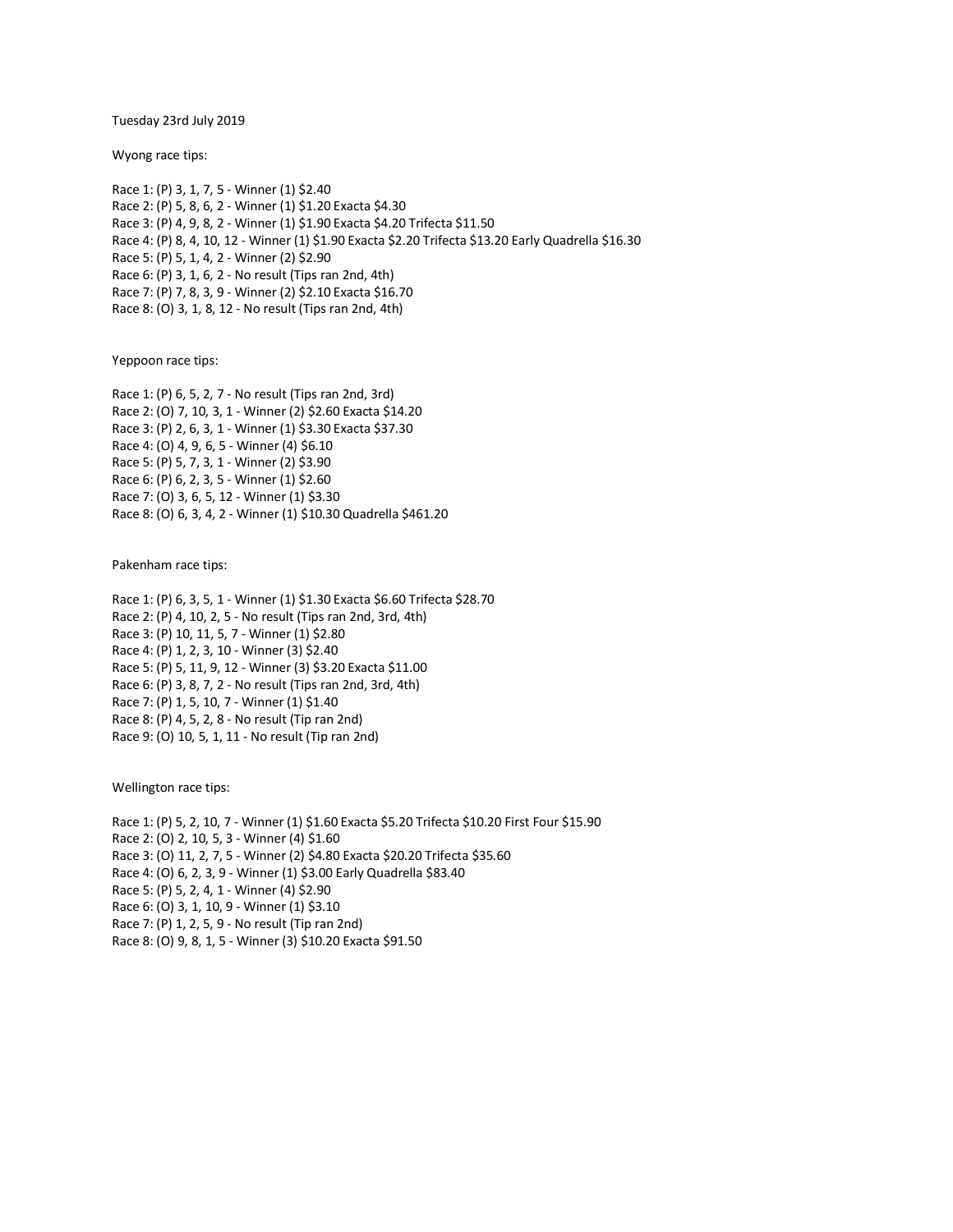Tuesday 16th July 2019

Cairns race tips:

Race 1: (O) 3, 11, 4, 12 - Winner (2) \$5.40 Race 2: (O) 4, 8, 14, 11 - No result (Tips ran 2nd, 3rd, 4th) Race 3: (P) 4, 7, 6, 1 - No result (Tips ran 2nd, 3rd) Race 4: (P) 6, 8, 3, 7 - Winner (1) \$2.60 Exacta \$10.40 Race 5: (O) 2, 1, 4, 3 - Winner (1) \$1.90 Race 6: (P) 1, 2, 3, 6 - No result (Tip ran 3rd) Race 7: (P) 7, 4, 5, 8 - Winner (4) \$4.30 Race 8: (P) 2, 5, 7, 4 - Winner (1) \$1.30 Race 9: (O) 1, 12, 5, 2 - Winner (3) \$6.90 Exacta \$24.70 Race 10: (O) 1, 13, 5, 8 - Winner (2) \$8.10 Exacta \$74.70 Trifecta \$323.50 Quadrella \$468.20

Ballina race tips:

Race 1: (P) 4, 3, 5, 1 - Winner (2) \$3.10 Exacta \$6.60 Trifecta \$9.10 First Four \$10.90 Race 2: (P) 3, 9, 2, 8 - Winner (4) \$7.60 Exacta \$32.50 Trifecta \$355.60 Race 3: (P) 5, 4, 7, 14 - Winner (1) \$5.10 Exacta \$27.60 Race 4: (P) 1, 10, 7, 4 - Winner (4) \$5.40 Exacta \$8.80 Early Quadrella \$1183.30 Race 5: (P) 4, 3, 8, 9 - Winner (1) \$1.90 Race 6: (P) 5, 1, 10, 6 - Winner (1) \$2.70 Exacta \$7.00 Race 7: (O) 4, 1, 12, 3 - Winner (4) \$3.00 Exacta \$7.10 Quadrella \$146.90

Ballarat race tips:

Race 1: (P) 5, 11, 10, 3 - Winner (4) \$6.00 Exacta \$43.20 Race 2: (P) 11, 12, 13, 4 - Winner (1) \$1.50 Exacta \$15.30 Race 3: (P) 11, 6, 5, 8 - Winner (1) \$1.40 Race 4: (O) 5, 11, 7, 1 - Winner (1) \$2.70 Early Quadrella \$71.80 Race 5: (O) 3, 8, 6, 7 - Winner (1) \$3.60 Race 6: (P) 3, 8, 1, 7 - Winner (3) \$3.80 Exacta \$22.80 Trifecta \$52.20 Race 7: (O) 1, 11, 5, 9 - No result (Tips ran 2nd, 3rd) Race 8: (P) 7, 2, 3, 6 - No result (Tips ran 2nd, 4th)

Albury race tips:

Race 1: (P) 1, 3, 5, 4 - Winner (1) \$1.30 Race 2: (P) 7, 2, 5, 1 - Winner (3) \$7.10 Race 3: (P) 3, 6, 5, 10 - Winner (2) \$2.70 Race 4: (P) 3, 1, 5, 6 - Winner (4) \$2.90 Exacta \$12.90 Early Quadrella \$162.30 Race 5: (P) 1, 4, 3, 7 - No result (Tips ran 2nd, 3rd) Race 6: (O) 3, 9, 12, 8 - Winner (1) \$1.40 Race 7: (P) 7, 3, 15, 8 - Winner (1) \$3.70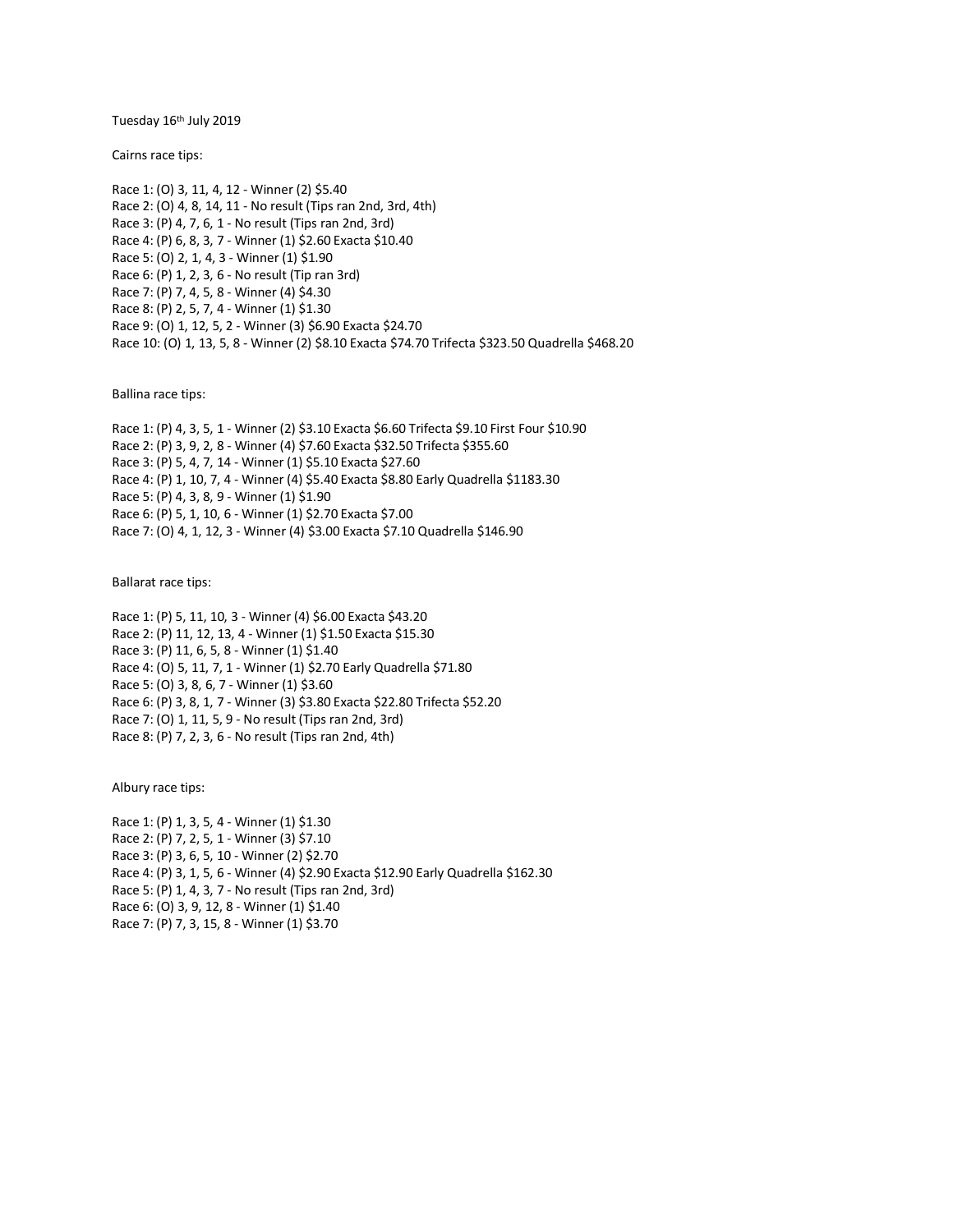Tuesday 2nd July 2019

Gosford race tips:

Race 1: (P) 6, 7, 2, 5 - Winner (1) \$1.80 Exacta \$3.00 Trifecta \$11.60 Race 2: (P) 5, 1, 2, 9 - Winner (1) \$2.80 Exacta \$32.90 Trifecta \$287.60 Race 3: (P) 9, 5, 4, 7 - Winner (4) \$3.60 Exacta \$23.10 Race 4: (P) 1, 8, 10, 6 - Winner (1) \$2.00 Exacta \$10.40 Trifecta \$22.60 Early Quadrella \$47.10 Race 5: (P) 9, 14, 10, 13 - Winner (2) \$5.70 Exacta \$21.40 Trifecta \$50.40 Race 6: (O) 7, 11, 9, 2 - No result (Tips ran 2nd, 4th) Race 7: (O) 4, 7, 9, 2 - No result (Tips ran 2nd, 3rd) Race 8: (P) 8, 6, 5, 7 - No result (Tips ran 2nd, 3rd)

Ballarat race tips:

Race 1: (P) 6, 2, 8, 1 - Winner (3) \$2.40 Exacta \$7.20 Trifecta \$13.60 First Four \$26.10 Race 2: (P) 5, 12, 4, 3 - Winner (1) \$3.10 Race 3: (P) 11, 6, 2, 5 - No result (Tips ran 2nd, 3rd) Race 4: (P) 4, 5, 2, 12 - Winner (1) \$1.90 Race 5: (P) 5, 2, 1, 6 - No result (Tip ran 2nd) Race 6: (P) 3, 2, 6, 1 - Winner (1) \$5.20 Exacta \$22.20 Trifecta \$55.30 Race 7: (O) 3, 2, 4, 8 - No result (Tips ran 3rd, 4th) Race 8: (O) 7, 12, 2, 4 - Winner (3) \$4.40

Corowa race tips:

Race 1: (P) 12, 4, 2, 14 - Winner (2) \$3.00 Race 2: (P) 13, 2, 9, 4 - No result (Tip ran 2nd) Race 3: (O) 14, 3, 8, 7 - Winner (1) \$2.50 Exacta \$13.90 Race 4: (O) 6, 5, 4, 8 - Winner (1) \$2.50 Race 5: (O) 4, 12, 7, 6 - No result (Tip ran 4th) Race 6: (O) 1, 2, 13, 4 - Winner (1) \$1.60 Exacta \$9.90 Race 7: (O) 6, 3, 1, 9 - No result (Tips ran 3rd, 4th)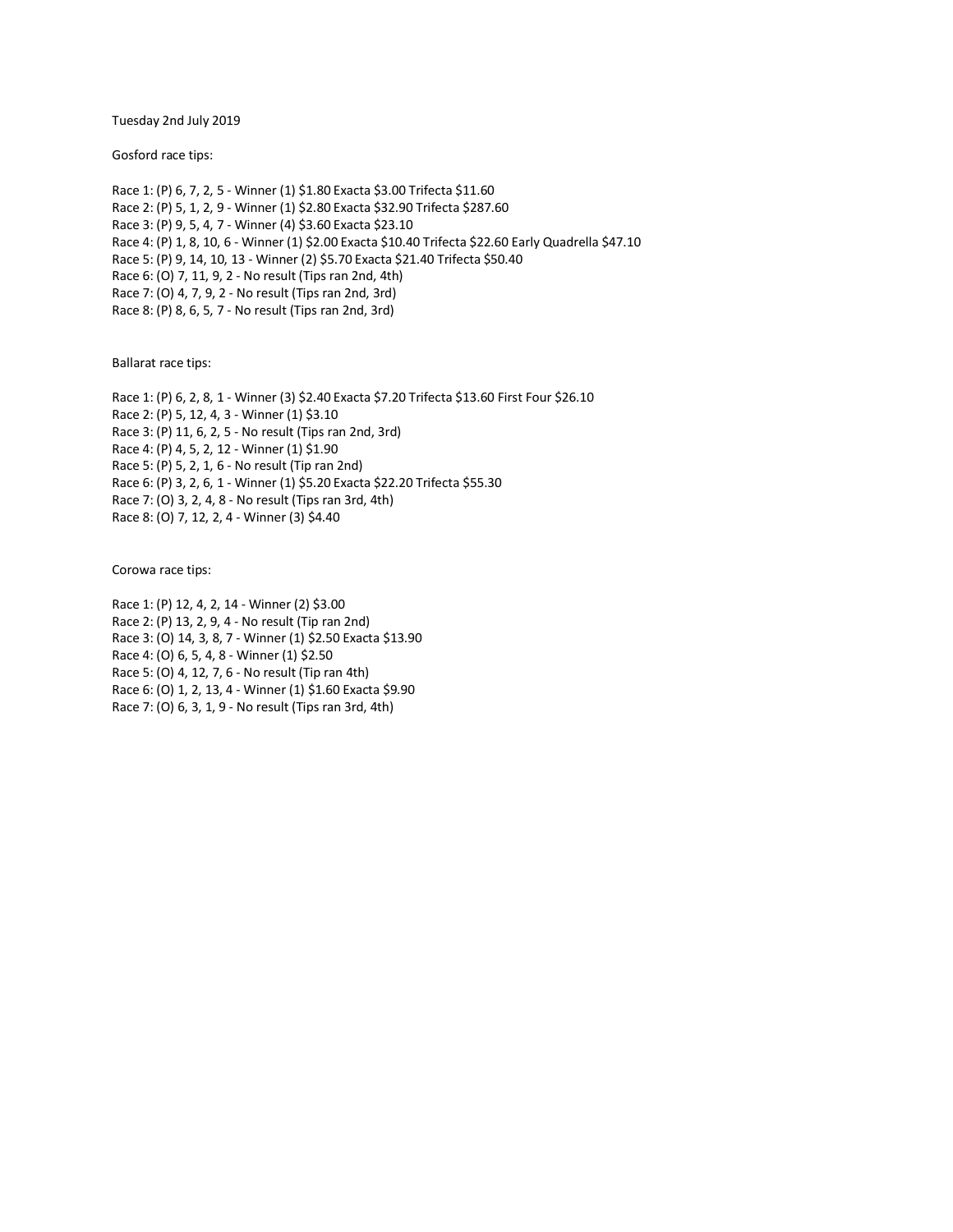Tuesday 25th June 2019

#### **Results summary for 25 Jun 2019**

Top Special (\*) Selection Strike Rate - 100.00% - 1 from 1 selections Top Selection Strike Rate - 20.00% - 3 from 15 selections Top 2 Selections Strike Rate - 40.00% - 6 from 15 selections Total Strike Rate - 66.67% - 10 from 15 selections Exacta Strike Rate - 53.33% - 8 from 15 selections Trifecta Strike Rate - 20.00% - 3 from 15 selections

## **Best Selections**

Best Top Selection Win - \$1.70 Best Top 2 Selections Win - \$8.40 Best Win - All Selections - \$10.70 Best Exacta - \$42.00 Best Trifecta - \$243.90 Best First Four - \$394.90 Best Quadrella - \$810.80

# **Selections for 25 Jun 2019**

Hawkesbury race tips:

Race 1: (\*) 7, 2, 4, 3 - Winner (1) \$1.70 Exacta \$10.80 Race 2: (P) 1, 9, 7, 6 - Winner (4) \$10.70 Race 3: (P) 1, 8, 4, 13 - Winner (3) \$4.80 Exacta \$42.00 Trifecta \$243.90 First Four \$394.90 Race 4: (P) 5, 8, 1, 7 - Winner (4) \$3.90 Exacta \$23.90 Early Quadrella \$810.80 Race 5: (P) 2, 7, 8, 9 - Winner (1) \$1.60 Exacta \$5.20 Trifecta \$9.30 First Four \$32.80 Race 6: (O) 12, 8, 6, 5 - Winner (2) \$3.50 Race 7: (O) 8, 9, 12, 11 - No result (Tips ran 3rd, 4th)

Ballarat race tips:

Race 1: (P) 5, 14, 8, 13 - Winner (1) \$1.50 Exacta \$5.50 Trifecta \$16.00 Race 2: (O) 11, 6, 1, 3 - Winner (2) \$2.30 Exacta \$5.60 Race 3: (P) 10, 5, 12, 2 - No result (Tips ran 2nd, 3rd) Race 4: (O) 8, 5, 12, 1 - No result (Tips ran 2nd, 3rd, 4th) Race 5: (P) 4, 6, 2, 1 - Winner (2) \$8.40 Exacta \$30.30 Race 6: (P) 5, 7, 2, 10 - Winner (3) \$3.80 Exacta \$17.50 Race 7: (P) 2, 5, 11, 10 - No result (Tips ran 3rd, 4th) Race 8: (O) 2, 7, 3, 10 - No result (Tips ran 2nd, 3rd, 4th)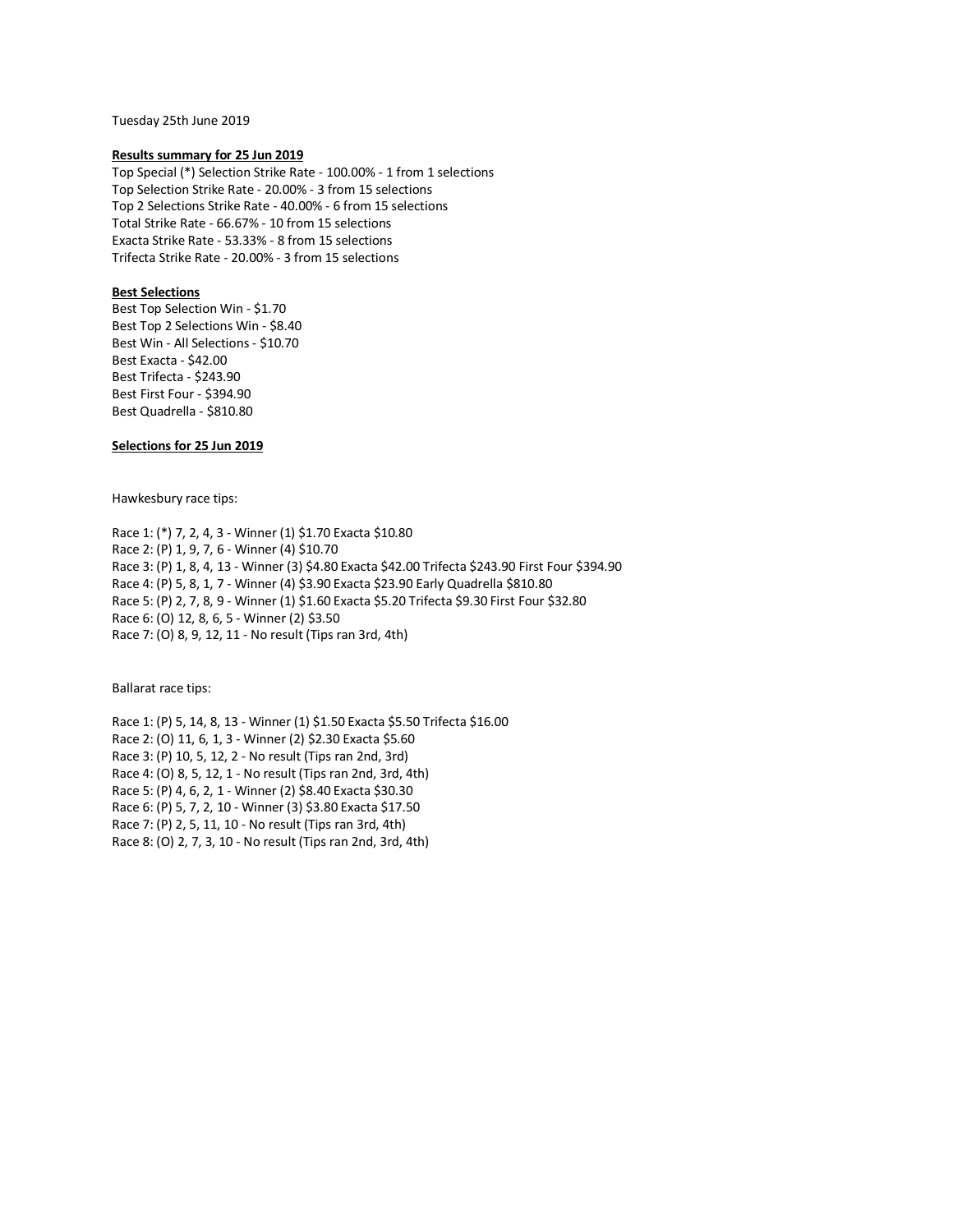Tuesday 18th June 2019

#### **Results summary for 18 Jun 2019**

Top Special (\*) Selection Strike Rate - 0.00% - 0 from 1 selections Top Selection Strike Rate - 36.67% - 11 from 30 selections Top 2 Selections Strike Rate - 50.00% - 15 from 30 selections Total Strike Rate - 76.67% - 23 from 30 selections Exacta Strike Rate - 66.67% - 20 from 30 selections Trifecta Strike Rate - 36.67% - 11 from 30 selections

## **Best Selections**

Best Top Selection Win - \$6.10 Best Top 2 Selections Win - \$6.10 Best Win - All Selections - \$14.70 Best Exacta - \$36.70 Best Trifecta - \$162.30 Best First Four - \$160.20 Best Quadrella - \$321.70

## **Selections for 18 Jun 2019**

Ballarat race tips:

Race 1: (P) 1, 6, 5, 7 - Winner (2) \$5.00 Exacta \$19.30 Trifecta \$33.40 First Four \$160.20 Race 2: (P) 9, 6, 7, 5 - Winner (1) \$3.40 Exacta \$5.60 Trifecta \$25.60 First Four \$62.00 Race 3: (P) 8, 2, 4, 7 - Winner (2) \$2.10 Exacta \$8.50 Race 4: (O) 12, 8, 5, 4 - No result (Tips ran 2nd, 3rd) Race 5: (O) 2, 7, 5, 8 - No result Race 6: (O) 2, 5, 10, 9 - No result (Tips ran 3rd, 4th) Race 7: (P) 3, 2, 8, 7 - Winner (1) \$3.90 Exacta \$13.70 Race 8: (P) 1, 8, 6, 4 - Winner (4) \$8.80 Exacta \$27.00 Race 9: (O) 13, 7, 6, 8 - Winner (2) \$4.60 Exacta \$16.50 Trifecta \$66.80

Nowra race tips:

Race 1: (P) 2, 6, 4, 7 - Winner (3) \$2.30 Exacta \$7.60 Trifecta \$22.30 First Four \$39.50 Race 2: (P) 2, 5, 8, 3 - Winner (1) \$4.10 Exacta \$15.40 Trifecta \$26.30 First Four \$53.00 Race 3: (P) 5, 9, 6, 7 - Winner (4) \$1.80 Exacta \$7.20 Race 4: (O) 3, 2, 8, 7 - Winner (1) \$4.50 Exacta \$34.00 Trifecta \$162.30 Early Quadrella \$144.50 Race 5: (P) 4, 10, 2, 1 - Winner (1) \$2.60 Exacta \$17.90 Race 6: (P) 1, 2, 3, 9 - Winner (1) \$2.30 Race 7: (P) 4, 5, 2, 11 - Winner (3) \$6.30 Exacta \$25.10 Quadrella \$321.70

Tamworth race tips:

Race 1: (O) 2, 3, 4, 7 - No result (Tips ran 2nd, 3rd, 4th) Race 2: (P) 1, 4, 5, 10 - Winner (4) \$5.40 Race 3: (O) 4, 9, 8, 1 - Winner (1) \$1.70 Exacta \$8.80 Race 4: (O) 4, 6, 2, 1 - No result (Tips ran 3rd, 4th) Race 5: (O) 3, 7, 10, 12 - No result (Tip ran 2nd) Race 6: (\*) 4, 11, 6, 5 - Winner (4) \$14.70 Exacta \$36.70 Trifecta \$160.90 - \*\*\* NOTE - An error was made with our top selection originally showing horse #2 (scratched), instead of the correct horse #4. We apologise for the confusion Race 7: (P) 6, 2, 1, 7 - Winner (1) \$6.10 Exacta \$17.00 Trifecta \$143.30

Townsville race tips:

Race 1: (P) 6, 8, 1, 2 - Winner (4) \$3.20 Exacta \$13.40 Trifecta \$57.10 Race 2: (P) 7, 1, 2, 4 - Winner (1) \$2.00 Exacta \$3.80 Trifecta \$16.30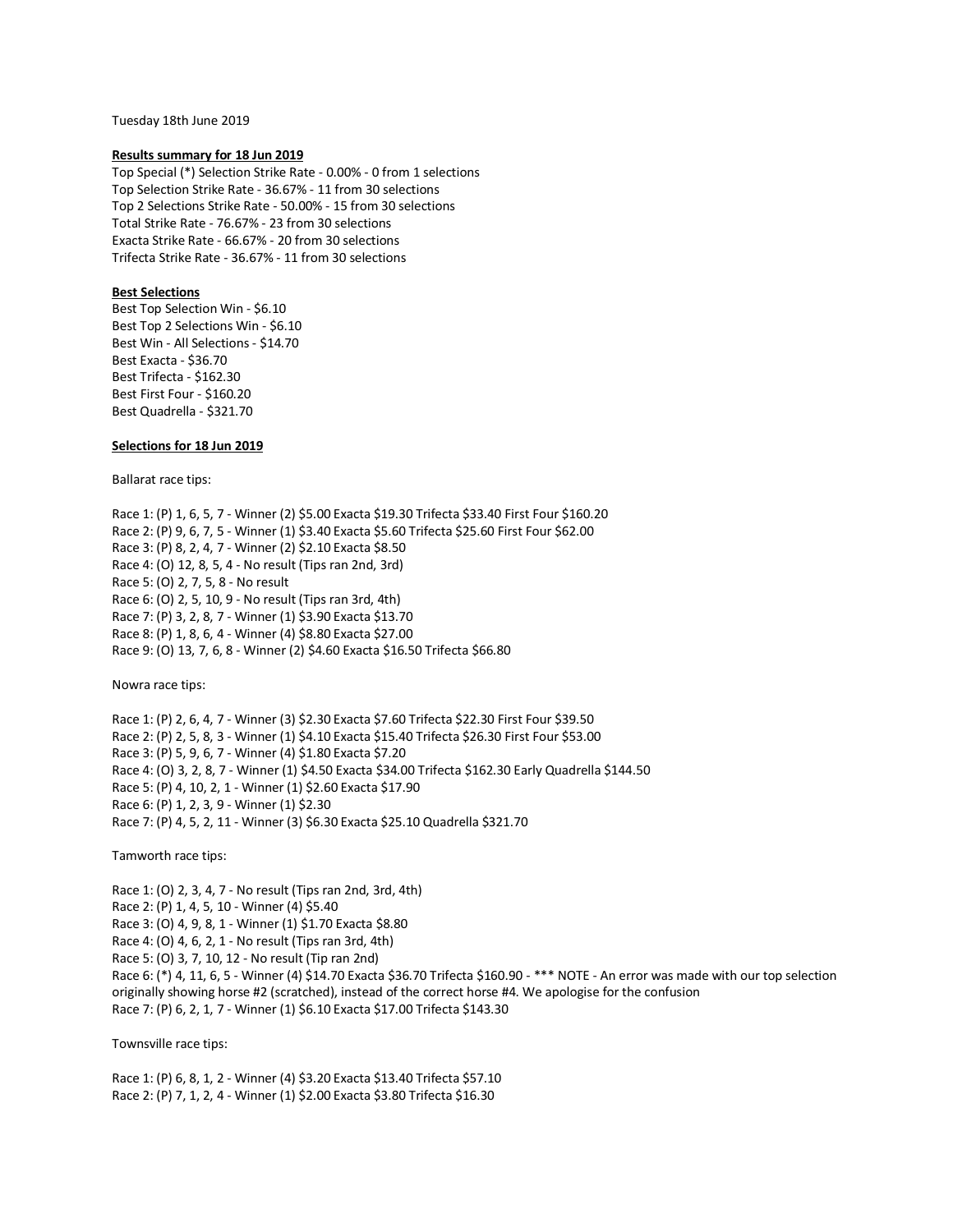Race 3: (P) 3, 2, 1, 13 - No result (Tips ran 2nd, 3rd) Race 4: (P) 1, 4, 5, 10 - Winner (1) \$3.30 Exacta \$5.60 Race 5: (O) 7, 2, 12, 9 - Winner (1) \$6.00 Exacta \$18.90 Race 6: (O) 6, 5, 8, 7 - Winner (2) \$2.60 Exacta \$16.70 Trifecta \$53.40 Race 7: (O) 3, 10, 7, 5 - Winner (3) \$1.60 Quadrella \$146.10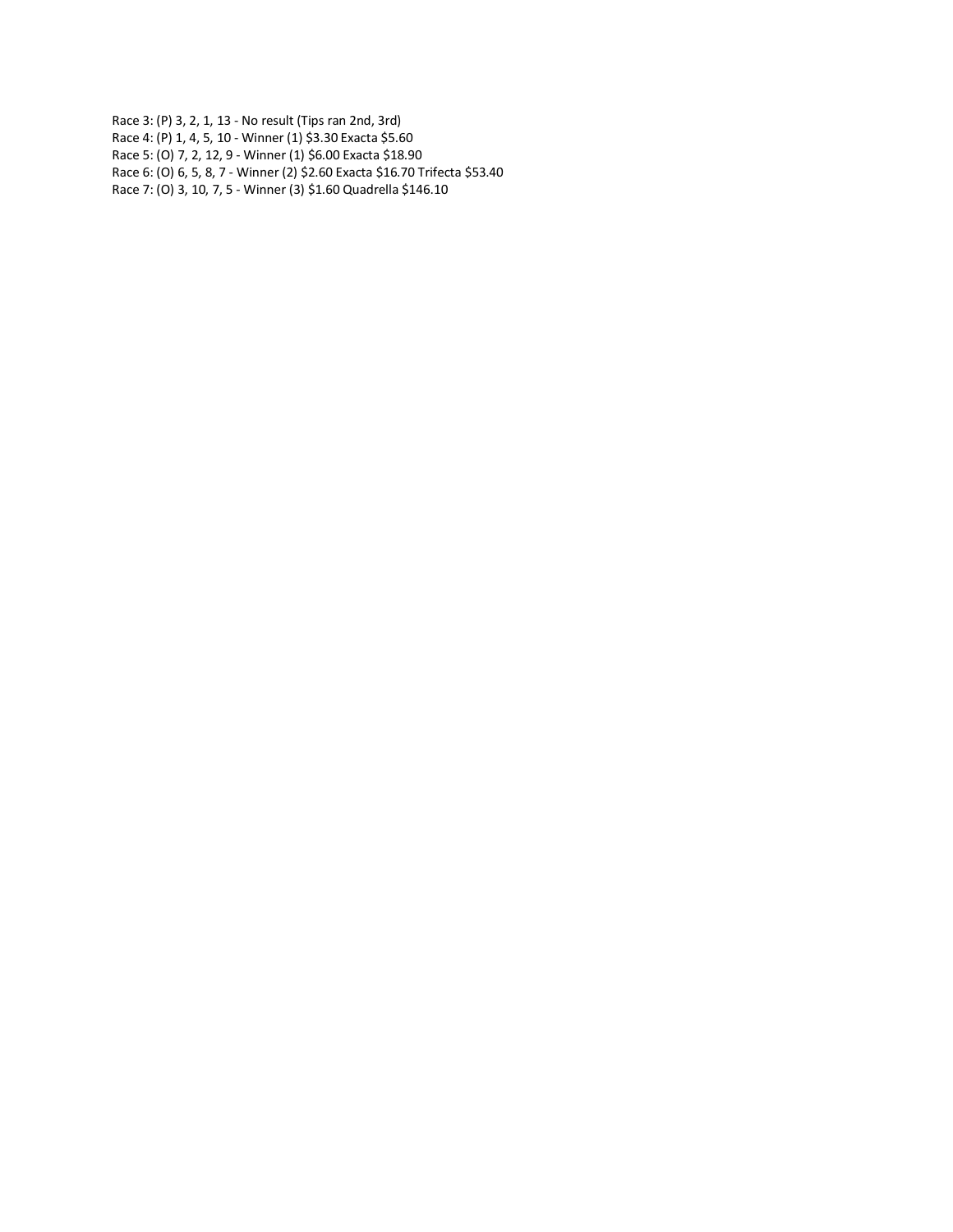Tuesday 11th June 2019

#### **Results summary for 18 Jun 2019**

Top Special (\*) Selection Strike Rate - 0.00% - 0 from 1 selections Top Selection Strike Rate - 36.67% - 11 from 30 selections Top 2 Selections Strike Rate - 50.00% - 15 from 30 selections Total Strike Rate - 76.67% - 23 from 30 selections Exacta Strike Rate - 70.00% - 21 from 30 selections Trifecta Strike Rate - 40.00% - 12 from 30 selections

### **Best Selections**

Best Top Selection Win - \$6.10 Best Top 2 Selections Win - \$6.10 Best Win - All Selections - \$14.70 Best Exacta - \$146.10 Best Trifecta - \$321.70 Best First Four - nil Best Quadrella - nil

## **Selections for 18 Jun 2019**

Ballarat race tips:

Race 1: (P) 1, 6, 5, 7 - Winner (2) \$5.00 Exacta \$19.30 Trifecta \$33.40 First Four \$160.20 Race 2: (P) 9, 6, 7, 5 - Winner (1) \$3.40 Exacta \$5.60 Trifecta \$25.60 First Four \$62.00 Race 3: (P) 8, 2, 4, 7 - Winner (2) \$2.10 Exacta \$8.50 Race 4: (O) 12, 8, 5, 4 - No result (Tips ran 2nd, 3rd) Race 5: (O) 2, 7, 5, 8 - No result Race 6: (O) 2, 5, 10, 9 - No result (Tips ran 3rd, 4th) Race 7: (P) 3, 2, 8, 7 - Winner (1) \$3.90 Exacta \$13.70 Race 8: (P) 1, 8, 6, 4 - Winner (4) \$8.80 Exacta \$27.00 Race 9: (O) 13, 7, 6, 8 - Winner (2) \$4.60 Exacta \$16.50 Trifecta \$66.80

Nowra race tips:

Race 1: (P) 2, 6, 4, 7 - Winner (3) \$2.30 Exacta \$7.60 Trifecta \$22.30 First Four \$39.50 Race 2: (P) 2, 5, 8, 3 - Winner (1) \$4.10 Exacta \$15.40 Trifecta \$26.30 First Four \$53.00 Race 3: (P) 5, 9, 6, 7 - Winner (4) \$1.80 Exacta \$7.20 Race 4: (O) 3, 2, 8, 7 - Winner (1) \$4.50 Exacta \$34.00 Trifecta \$162.30 Early Quadrella \$144.50 Race 5: (P) 4, 10, 2, 1 - Winner (1) \$2.60 Exacta \$17.90 Race 6: (P) 1, 2, 3, 9 - Winner (1) \$2.30 Race 7: (P) 4, 5, 2, 11 - Winner (3) \$6.30 Exacta \$25.10 Quadrella \$321.70

Tamworth race tips:

Race 1: (O) 2, 3, 4, 7 - No result (Tips ran 2nd, 3rd, 4th)

Race 2: (P) 1, 4, 5, 10 - Winner (4) \$5.40

Race 3: (O) 4, 9, 8, 1 - Winner (1) \$1.70 Exacta \$8.80

Race 4: (O) 4, 6, 2, 1 - No result (Tips ran 3rd, 4th)

Race 5: (O) 3, 7, 10, 12 - No result (Tip ran 2nd)

Race 6: (\*) 4, 11, 6, 5 - Winner (4) \$14.70 Exacta \$36.70 Trifecta \$160.90 - \*\*\* NOTE - An error was made with our top selection originally showing horse #2 (scratched), instead of the correct horse #4. We apologise for the confusion Race 7: (P) 6, 2, 1, 7 - Winner (1) \$6.10 Exacta \$17.00 Trifecta \$143.30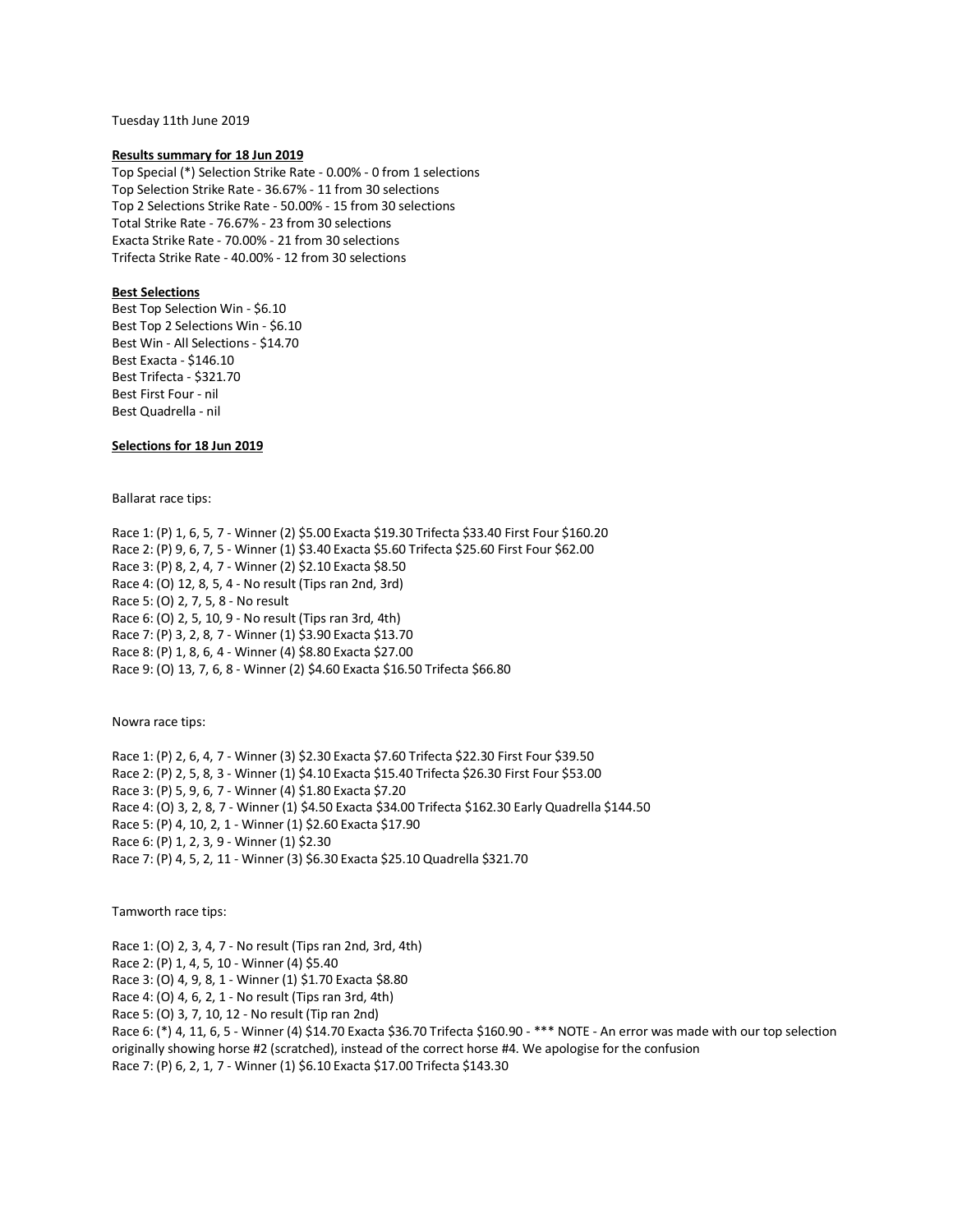Townsville race tips:

Race 1: (P) 6, 8, 1, 2 - Winner (4) \$3.20 Exacta \$13.40 Trifecta \$57.10 Race 2: (P) 7, 1, 2, 4 - Winner (1) \$2.00 Exacta \$3.80 Trifecta \$16.30 Race 3: (P) 3, 2, 1, 13 - No result (Tips ran 2nd, 3rd) Race 4: (P) 1, 4, 5, 10 - Winner (1) \$3.30 Exacta \$5.60 Race 5: (O) 7, 2, 12, 9 - Winner (1) \$6.00 Exacta \$18.90 Race 6: (O) 6, 5, 8, 7 - Winner (2) \$2.60 Exacta \$16.70 Trifecta \$53.40 Race 7: (O) 3, 10, 7, 5 - Winner (3) \$1.60 Quadrella \$146.10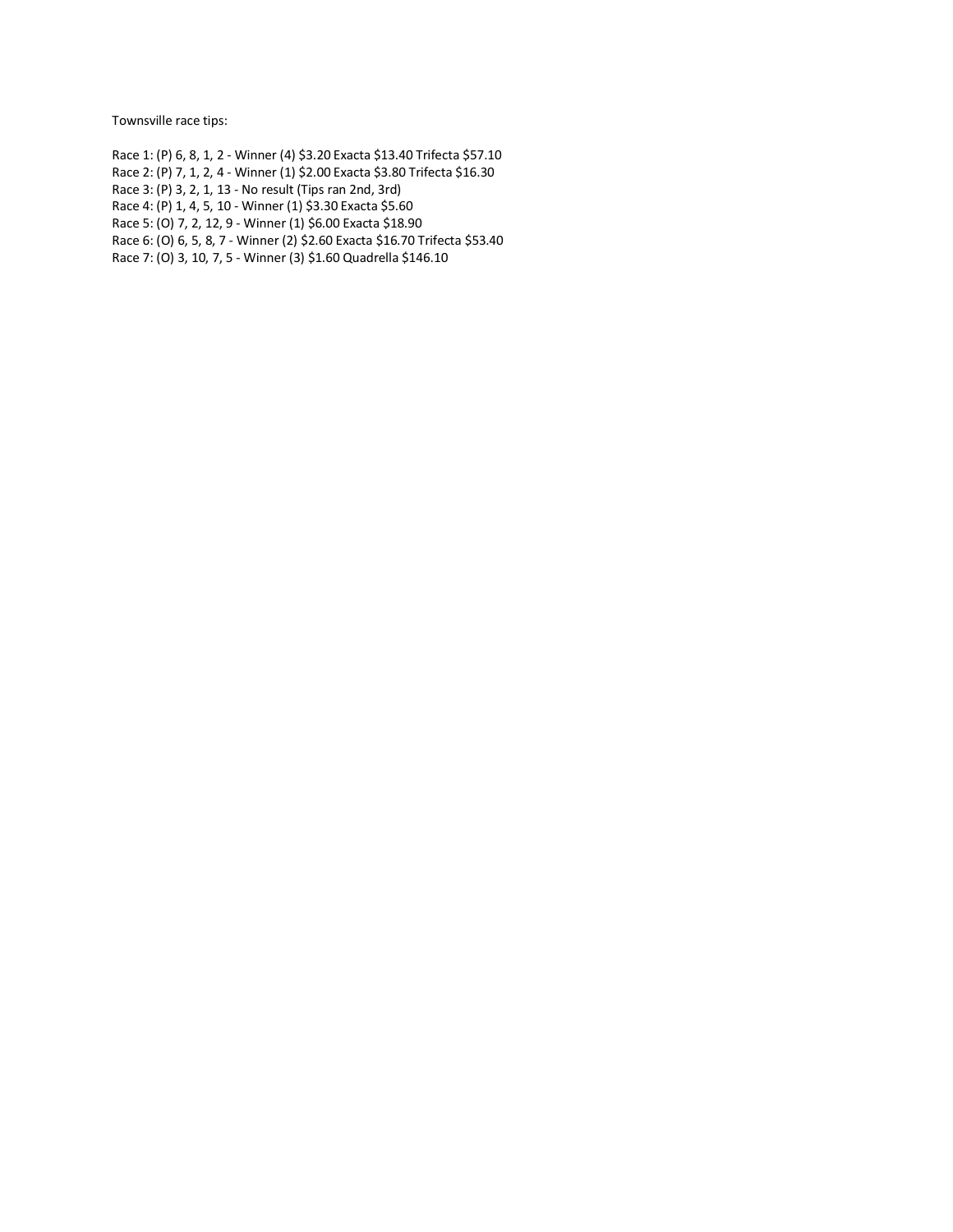#### Tuesday 11th June 2019

#### **Results summary for 11 Jun 2019**

No Specials to report Top Selection Strike Rate - 26.09% - 6 from 23 selections Top 2 Selections Strike Rate - 39.13% - 9 from 23 selections Total Strike Rate - 52.17% - 12 from 23 selections Exacta Strike Rate - 26.09% - 6 from 23 selections Trifecta Strike Rate - 4.35% - 1 from 23 selections

## **Best Selections**

Best Top Selection Win - \$9.70 Best Top 2 Selections Win - \$9.70 Best Win - All Selections - \$9.70 Best Exacta - \$70.50 Best Trifecta - \$216.80 Best First Four - nil Best Quadrella - \$208.90

### **Selections for 11 Jun 2019**

Corowa race tips:

Race 1: (P) 1, 10, 9, 8 - Winner (1) \$2.00 Exacta \$6.80 Race 2: (P) 4, 3, 2, 6 - Winner (2) \$8.50 Race 3: (P) 2, 5, 8, 4 - Winner (1) \$3.50 Race 4: (O) 7, 6, 5, 12 - Winner (4) \$8.40 Exacta \$38.30 Early Quadrella \$208.90 Race 5: (P) 6, 1, 3, 7 - Winner (2) \$2.60 Race 6: (O) 6, 10, 1, 7 - No result Race 7: (O) 10, 5, 12, 4 - No result

Pakenham race tips:

Race 1: (O) 8, 9, 1, 7 - No result Race 2: (O) 1, 9, 3, 7 - No result Race 3: (P) 7, 1, 8, 2 - No result Race 4: (P) 8, 12, 1, 6 - Winner (1) \$8.90 Race 5: (O) 10, 8, 2, 9 - No result Race 6: (O) 11, 6, 2, 1 - No result Race 7: (O) 6, 5, 3, 2 - No result Race 8: (O) 7, 12, 4, 9 - Winner (3) \$5.10 Race 9: (O) 7, 3, 1, 9 - Winner (1) \$4.60 Exacta \$39.60 Trifecta \$216.80

Quirindi race tips:

Race 1: (P) 3, 6, 8, 9 - Winner (1) \$2.70 Exacta \$8.00 Race 2: (O) 13, 1, 6, 8 - No result Race 3: (P) 3, 7, 4, 1 - Winner (2) \$3.30 Exacta \$9.90 Race 4: (O) 3, 2, 11, 7 - No result Race 5: (P) 4, 5, 8, 10 - No result Race 6: (O) 7, 3, 4, 8 - Winner (4) \$6.60 Race 7: (O) 11, 6, 1, 10 - Winner (1) \$9.70 Exacta \$70.50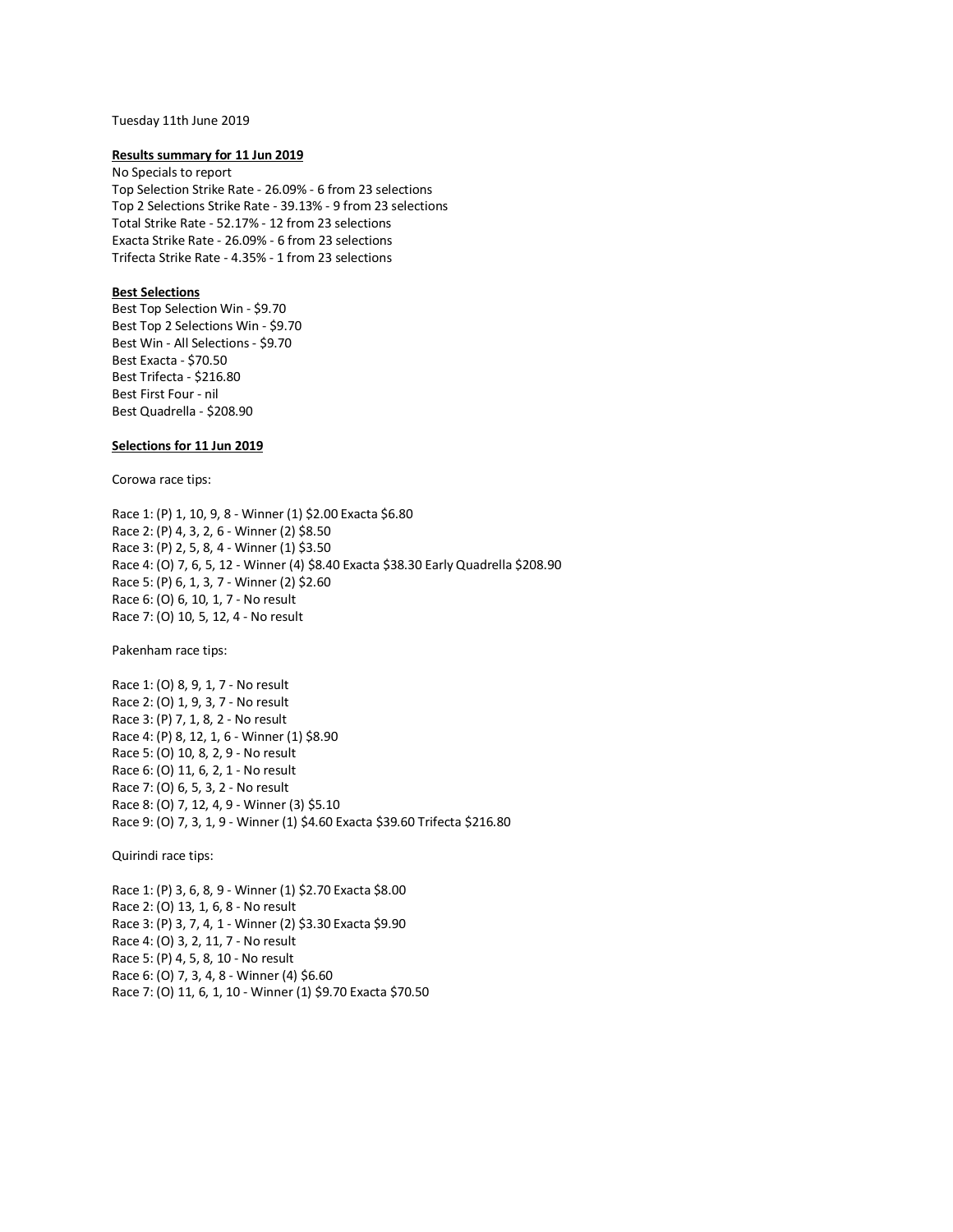Tuesday 4th June 2019

#### **Results summary for 04 Jun 2019**

Top Special (\*) Selection Strike Rate - 100.00% - 1 from 1 selections Top Selection Strike Rate - 21.74% - 5 from 23 selections Top 2 Selections Strike Rate - 60.87% - 14 from 23 selections Total Strike Rate - 69.57% - 16 from 23 selections Exacta Strike Rate - 34.78% - 8 from 23 selections Trifecta Strike Rate - 21.74% - 5 from 23 selections

## **Best Selections**

Best Top Selection Win - \$3.70 Best Top 2 Selections Win - \$11.60 Best Win - All Selections - \$11.60 Best Exacta - \$49.20 Best Trifecta - \$161.60 Best First Four - \$666.60 Best Quadrella - nil

## **Selections for 04 Jun 2019**

Casterton race tips:

Race 1: (P) 7, 9, 10, 6 - Winner (4) \$10.00 Race 2: (P) 4, 3, 9, 8 - No result Race 3: (P) 3, 1, 5, 2 - Winner (2) \$1.90 Exacta \$1.70 Trifecta \$12.30 Race 4: (P) 1, 3, 5, - Winner (2) \$2.30 Exacta \$3.30 Trifecta \$2.30 Race 5: (P) 1, 4, 2, 5 - No result Race 6: (P) 5, 2, 3, 1 - Winner (1) \$3.70 Exacta \$13.20 Race 7: (P) 6, 3, 4, 5 - No result Race 8: (O) 8, 11, 9, 10 - Winner (2) \$3.90 Race 9: (O) 6, 4, 3, 2 - Winner (2) \$2.90

Armidale race tips:

Race 1: (\*) 1, 3, 2, 4 - Winner (1) \$1.00 Exacta \$11.00 Trifecta \$36.20 Race 2: (P) 8, 14, 2, 3 - Winner (2) \$4.70 Race 3: (O) 13, 1, 3, 8 - No result Race 4: (O) 1, 10, 3, 6 - No result Race 5: (P) 2, 5, 6, 4 - Winner (1) \$2.40 Race 6: (P) 2, 4, 9, 5 - Winner (1) \$3.00 Race 7: (O) 10, 11, 4, 1 - Winner (2) \$11.60 Exacta \$33.20 Trifecta \$161.60 First 4 \$666.60

Wagga race tips:

Race 1: (P) 2, 7, 4, 1 - Winner (4) \$5.10 Exacta \$48.80 Trifecta \$124.10 First 4 \$507.00 Race 2: (P) 3, 12, 5, 4 - Winner (2) \$3.10 Race 3: (P) 7, 4, 1, 13 - Winner (1) \$2.20 Exacta \$8.70 Race 4: (O) 11, 7, 9, 8 - No result Race 5: (O) 5, 6, 10, 8 - No result Race 6: (O) 11, 4, 10, 5 - Winner (2) \$7.60 Exacta \$49.20 Race 7: (P) 2, 5, 4, 1 - Winner (2) \$7.10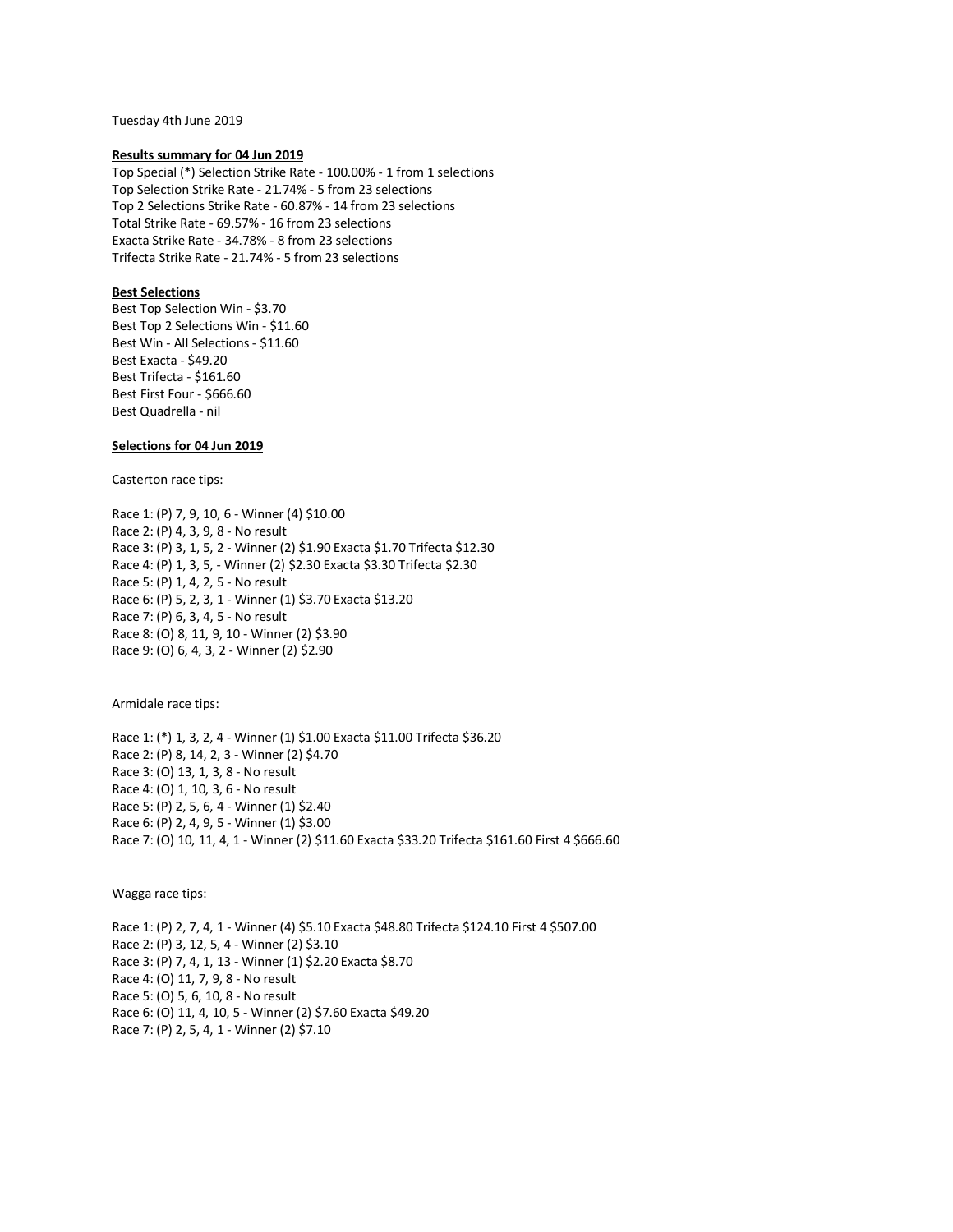Tuesday 28th May 2019

#### **Results summary for 28 May 2019**

Top Special (\*) Selection Strike Rate - 0.00% - 0 from 1 selections Top Selection Strike Rate - 27.59% - 8 from 29 selections Top 2 Selections Strike Rate - 55.17% - 16 from 29 selections Total Strike Rate - 75.86% - 22 from 29 selections Exacta Strike Rate - 48.28% - 14 from 29 selections Trifecta Strike Rate - 31.03% - 9 from 29 selections

## **Best Selections**

Best Top Selection Win - \$4.10 Best Top 2 Selections Win - \$5.80 Best Win - All Selections - \$21.30 Best Exacta - \$225.10 Best Trifecta - \$114.40 Best First Four - \$107.40 Best Quadrella - \$1250.80

## **Selections for 28 May 2019**

Albury race tips:

Race 1: (P) 5, 10, 9, 4 - Winner (1) \$1.50 Exacta \$8.00 Trifecta \$19.30 First 4 \$84.60 Race 2: (P) 2, 3, 7, 1 - Winner (1) \$4.10 Exacta \$26.10 Race 3: (O) 1, 5, 3, 6 - No result Race 4: (O) 3, 2, 14, 4 - No result Race 5: (O) 3, 1, 4, 7 - Winner (2) \$2.30 Exacta \$7.60 Trifecta \$24.50 First 4 \$107.40 Race 6: (O) 8, 3, 4, 6 - No result Race 7: (O) 10, 3, 8, 2 - No result

Newcastle race tips:

Race 1: (P) 8, 6, 2, 1 - Winner (1) \$1.30 Exacta \$4.30 Trifecta \$10.40 Race 2: (P) 6, 5, 1, 2 - No result Race 3: (P) 4, 3, 2, 6 - Winner (2) \$2.20 Race 4: (P) 1, 5, 8, 7 - Winner (1) \$1.70 Exacta \$4.90 Trifecta \$9.80 First 4 \$15.00 Race 5: (P) 7, 11, 2, 1 - Winner (1) \$1.30 Exacta \$14.30 Trifecta \$26.40 First 4 \$48.20 Race 6: (O) 3, 2, 10, 9 - Winner (3) \$5.70 Race 7: (O) 11, 4, 9, 6 - Winner (4) \$21.30 Exacta \$225.10 Quadrella \$408.50

Rockhampton race tips:

Race 1: (O) 2, 3, 5, 7 - Winner (2) \$2.80 Race 2: (P) 2, 1, 7, 3 - No result Race 3: (P) 1, 4, 5, 7 - Winner (2) \$4.30 Race 4: (O) 2, 6, 4, 3 - Winner (2) \$4.70 Exacta \$22.20 Race 5: (O) 2, 5, 8, 3 - Winner (2) \$4.70 Exacta \$26.40 Trifecta \$114.40 Race 6: (\*) 8, 2, 10, 3 - Winner (2) \$5.80 Race 7: (O) 8, 9, 7, 2 - Winner (4) \$6.80 Exacta \$30.40 Quadrella \$1250.80

Hamilton race tips:

Race 1: (P) 3, 8, 9, 7 - Winner (1) \$2.40 Exacta \$15.20 Trifecta \$42.90 Race 2: (P) 5, 7, 11, 3 - Winner (1) \$2.40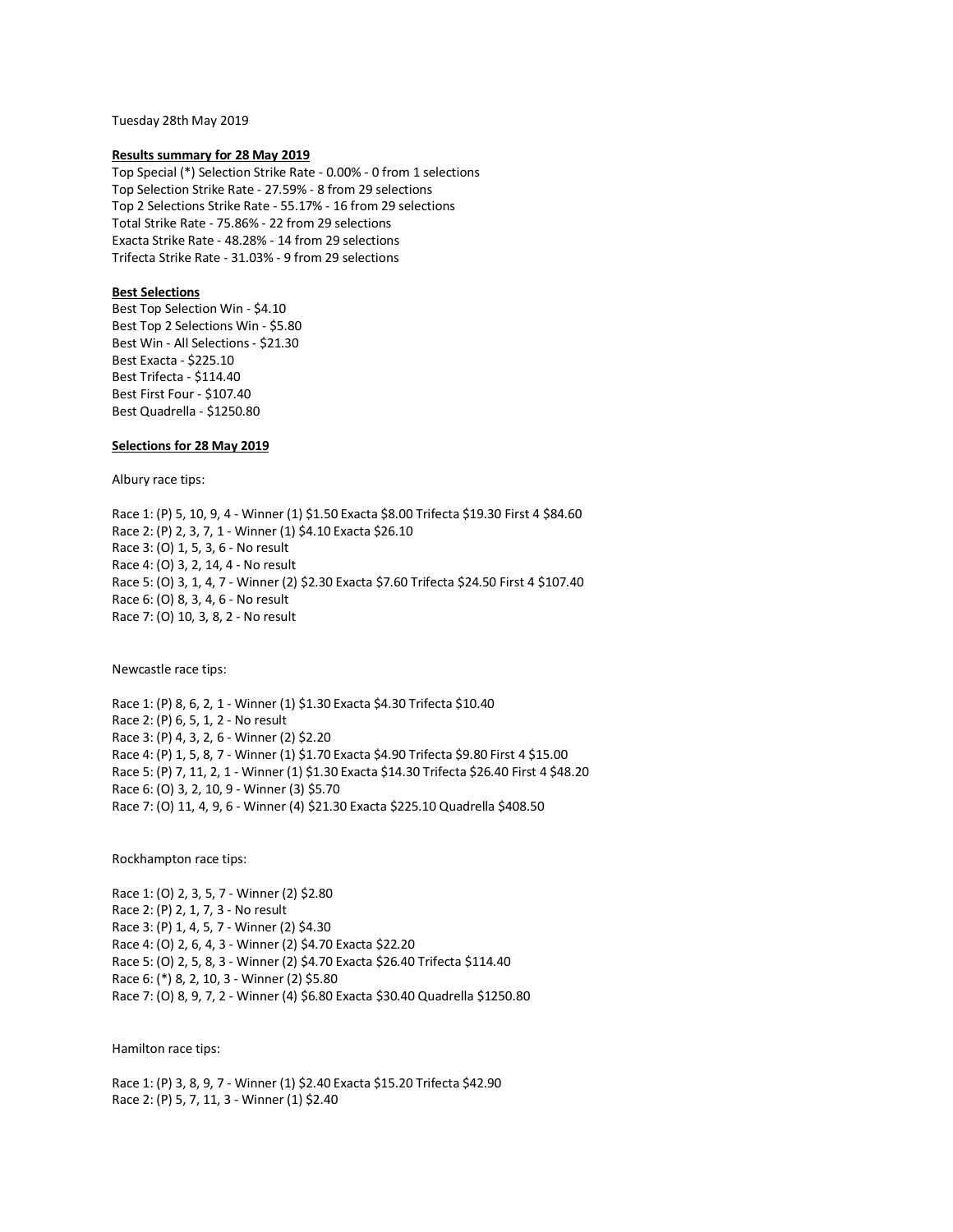- Race 3: (P) 4, 5, 2, 7 Winner (1) \$2.20 Exacta \$7.70 Trifecta \$28.00
- Race 4: (P) 8, 7, 9, 10 No result
- Race 5: (P) 7, 4, 6, 1 Winner (4) \$4.40 Exacta \$20.50
- Race 6: (P) 1, 2, 9, 5 Winner (2) \$2.00
- Race 7: (P) 4, 5, 7, 9 Winner (3) \$4.10 Exacta \$18.00 Trifecta \$51.50
- Race 8: (O) 12, 3, 9, 11 Winner (4) \$11.10 Quadrella \$612.40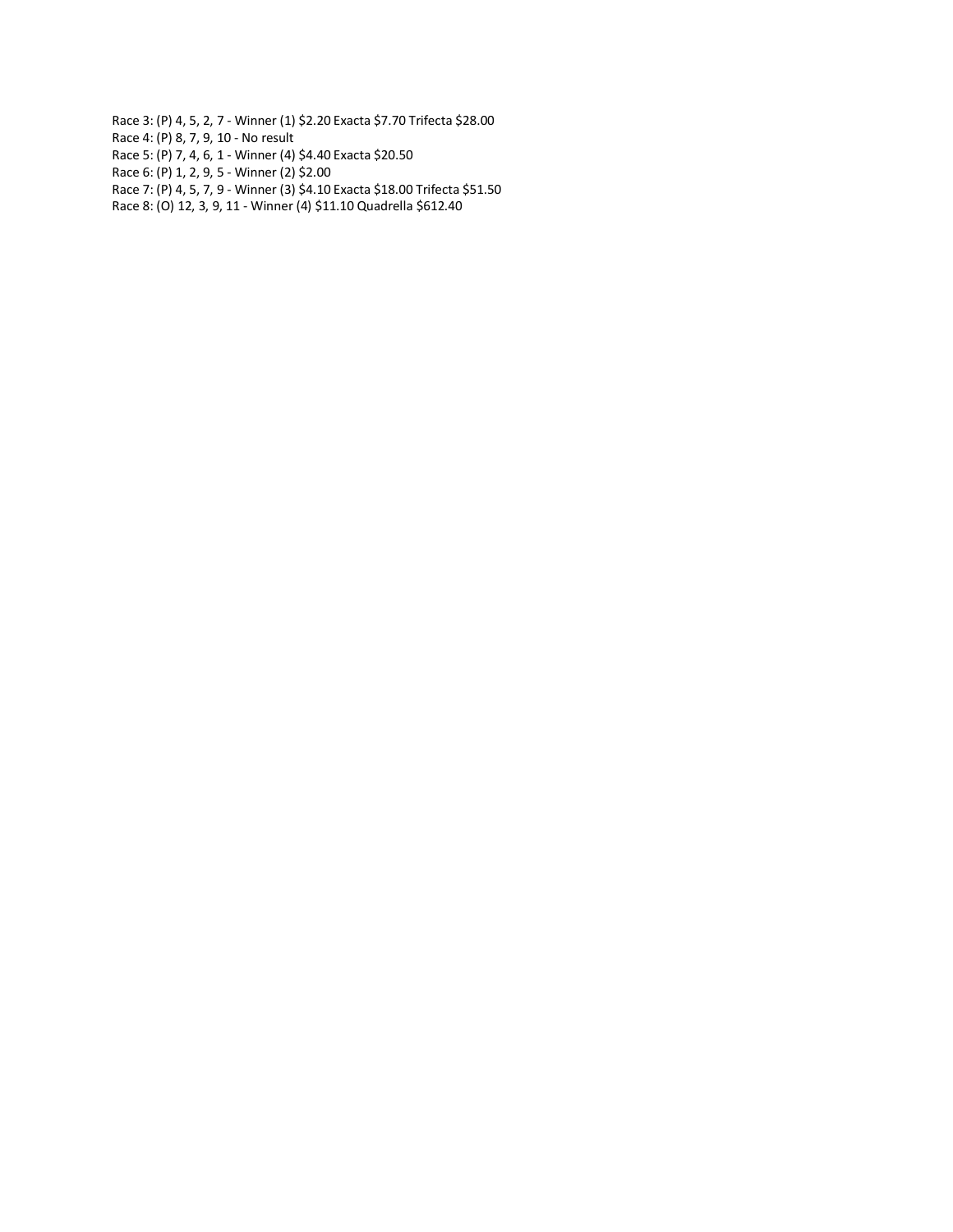Tuesday 21st May 2019

### **Results summary for 21 May 2019**

Top Special (\*) Selection Strike Rate - 100.00% - 1 from 1 selections Top Selection Strike Rate - 27.27% - 6 from 22 selections Top 2 Selections Strike Rate - 54.55% - 12 from 22 selections Total Strike Rate - 90.91% - 20 from 22 selections Exacta Strike Rate - 50.00% - 11 from 22 selections Trifecta Strike Rate - 31.82% - 7 from 22 selections

## **Best Selections**

Best Top Selection Win - \$6.00 Best Top 2 Selections Win - \$7.50 Best Win - All Selections - \$18.20 Best Exacta - \$100.10 Best Trifecta - \$41.80 Best First Four - \$79.20 Best Quadrella - \$3420.70

## **Selections for 21 May 2019**

Kembla Grange race tips:

Race 1: (P) 4, 5, 6, 3 - Winner (1) \$1.50 Exacta \$3.80 Trifecta \$17.40 First 4 \$17.00 Race 2: (P) 5, 9, 7, 6 - Winner (2) \$2.40 Exacta \$6.20 Trifecta \$16.30 First 4 \$32.20 Race 3: (O) 5, 3, 4, 7 - No result Race 4: (P) 7, 4, 3, 2 - Winner (2) \$3.00 Exacta \$10.80 Trifecta \$39.60 First 4 \$79.20 Race 5: (P) 11, 5, 6, 3 - No result Race 6: (O) 2, 1, 3, 5 - Winner (3) \$4.90 Exacta \$23.30 Race 7: (P) 3, 11, 4, 5 - Winner (4) \$4.90

Moe race tips:

Race 1: (P) 12, 2, 8, 13 - Winner (3) \$4.60 Race 2: (P) 12, 10, 4, 11 - Winner (2) \$2.20 Exacta \$8.70 Trifecta \$23.20 First 4 \$75.40 Race 3: (P) 1, 11, 10, 12 - Winner (1) \$2.30 Exacta \$18.30 Race 4: (P) 2, 8, 11, 1 - Winner (1) \$1.30 Exacta \$2.10 Trifecta \$7.00 Early Quadrella \$61.40 Race 5: (O) 8, 12, 6, 10 - Winner (2) \$5.00 Race 6: (P) 5, 1, 3, 2 - Winner (1) \$5.00 Race 7: (O) 9, 13, 3, 8 - Winner (2) \$5.10 Race 8: (O) 3, 6, 9, 10 - Winner (4) \$2.20 Exacta \$6.90 Quadrella \$431.20

Rockhampton race tips:

Race 1: (\*) 1, 2, 6, 3 - Winner (1) \$1.20 Exacta \$2.40 Trifecta \$13.70 Race 2: (P) 2, 5, 1, 6 - Winner (3) \$4.60 Exacta \$21.30 Trifecta \$41.80 Race 3: (P) 6, 3, 2, 5 - Winner (1) \$6.00 Race 4: (P) 1, 7, 2, 10 - Winner (4) \$18.20 Exacta \$100.10 Early Quadrella \$804.20 Race 5: (P) 9, 4, 13, 7 - Winner (4) \$3.20 Race 6: (O) 2, 6, 4, 1 - Winner (2) \$7.50 Race 7: (O) 7, 3, 8, 11 - Winner (3) \$3.30 Quadrella \$3420.70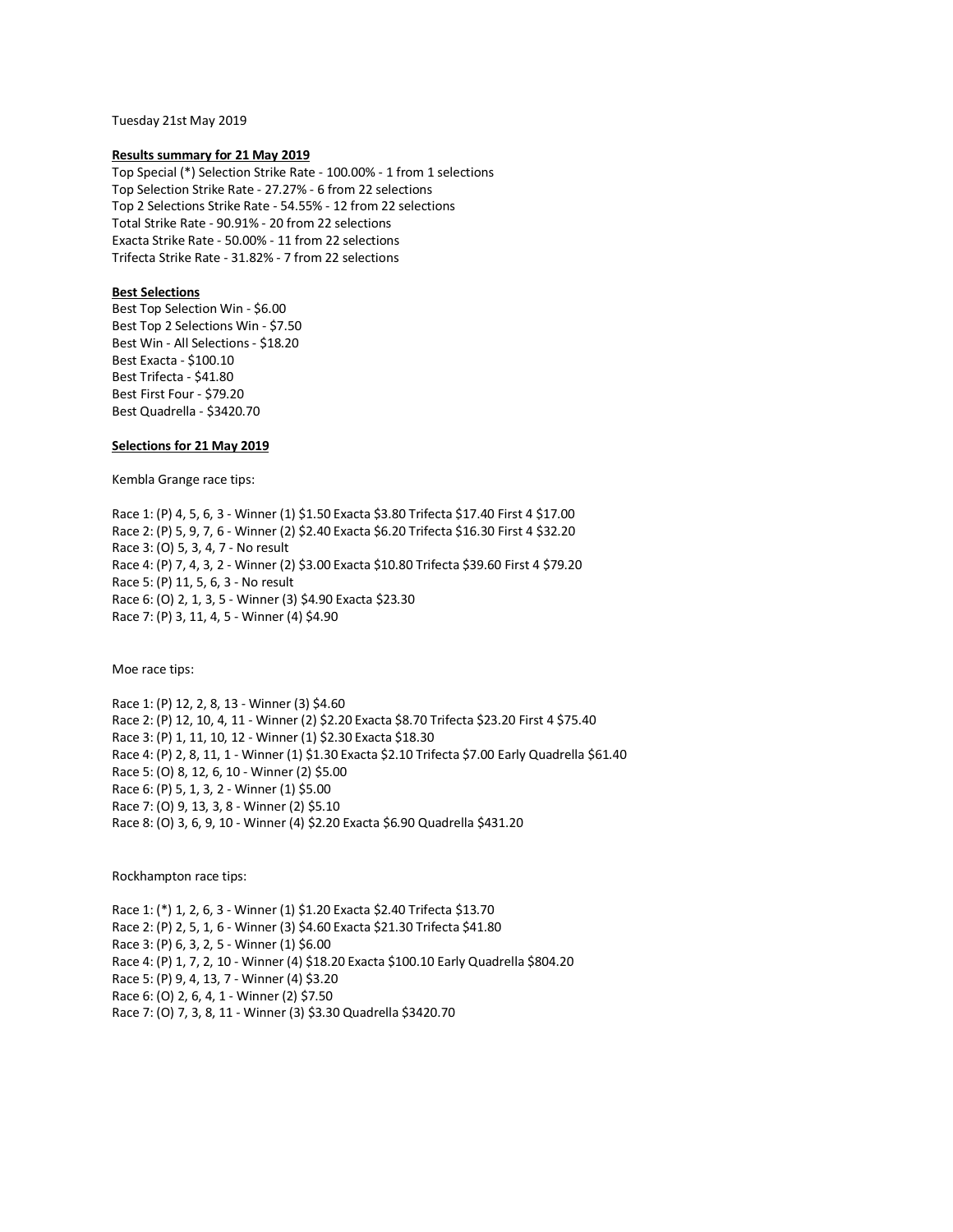#### Tuesday 14th May 2019

#### **Results summary for 14 May 2019**

No Specials to report Top Selection Strike Rate - 21.88% - 7 from 32 selections Top 2 Selections Strike Rate - 50.00% - 16 from 32 selections Total Strike Rate - 65.63% - 21 from 32 selections Exacta Strike Rate - 43.75% - 14 from 32 selections Trifecta Strike Rate - 18.75% - 6 from 32 selections

## **Best Selections**

Best Top Selection Win - \$7.10 Best Top 2 Selections Win - \$9.50 Best Win - All Selections - \$13.10 Best Exacta - \$138.20 Best Trifecta - \$175.50 Best First Four - nil Best Quadrella - \$833.30

## **Selections for 14 May 2019**

Tamworth race tips:

Race 1: (O) 11, 6, 12, 8 - No result Race 2: (O) 14, 3, 1, 4 - No result Race 3: (P) 5, 10, 15, 1 - No result Race 4: (O) 7, 5, 1, 8 - No result Race 5: (O) 8, 2, 12, 6 - Winner (2) \$4.50 Exacta \$28.00 Trifecta \$67.20 Race 6: (O) 6, 1, 10, 3 - Winner (3) \$9.80 Exacta \$138.20 Race 7: (O) 4, 12, 11, 1 - Winner (1) \$3.50 Exacta \$15.30 Race 8: (O) 9, 6, 14, 15 - No result Race 9: (O) 9, 11, 15, 8 - No result

Mackay race tips:

Race 1: (O) 8, 3, 4, 7 - No result Race 2: (P) 5, 3, 1, 7 - Winner (4) \$13.10 Exacta \$73.40 Trifecta \$175.50 Race 3: (P) 1, 7, 8, 3 - Winner (2) \$4.70 Exacta \$6.70 Race 4: (P) 4, 2, 1, 6 - Winner (2) \$3.30 Exacta \$11.30 Race 5: (O) 4, 1, 3, 8 - Winner (2) \$3.10 Exacta \$11.10 Race 6: (P) 6, 4, 9, 1 - Winner (2) \$4.60 Exacta \$16.10 Trifecta \$74.20 Race 7: (P) 6, 2, 5, 3 - Winner (2) \$2.20 Race 8: (P) 3, 5, 7, 2 - No result

Kembla Grange race tips:

Race 1: (P) 1, 3, 5, 6 - Winner (1) \$3.10 Exacta \$4.70 Trifecta \$16.50 Race 2: (P) 8, 1, 10, 4 - Winner (1) \$2.50 Race 3: (P) 2, 6, 4, 7 - Winner (4) \$3.60 Exacta \$6.40 Trifecta \$28.00 Race 4: (P) 4, 8, 2, 5 - Winner (4) \$7.90 Early Quadrella \$480.00 Race 5: (P) 2, 10, 6, 5 - Winner (1) \$2.40 Exacta \$6.30 Race 6: (P) 5, 1, 4, 6 - Winner (1) \$7.10 Exacta \$25.30 Race 7: (O) 5, 10, 12, 14 - Winner (2) \$4.50 Quadrella \$833.30

Sale race tips: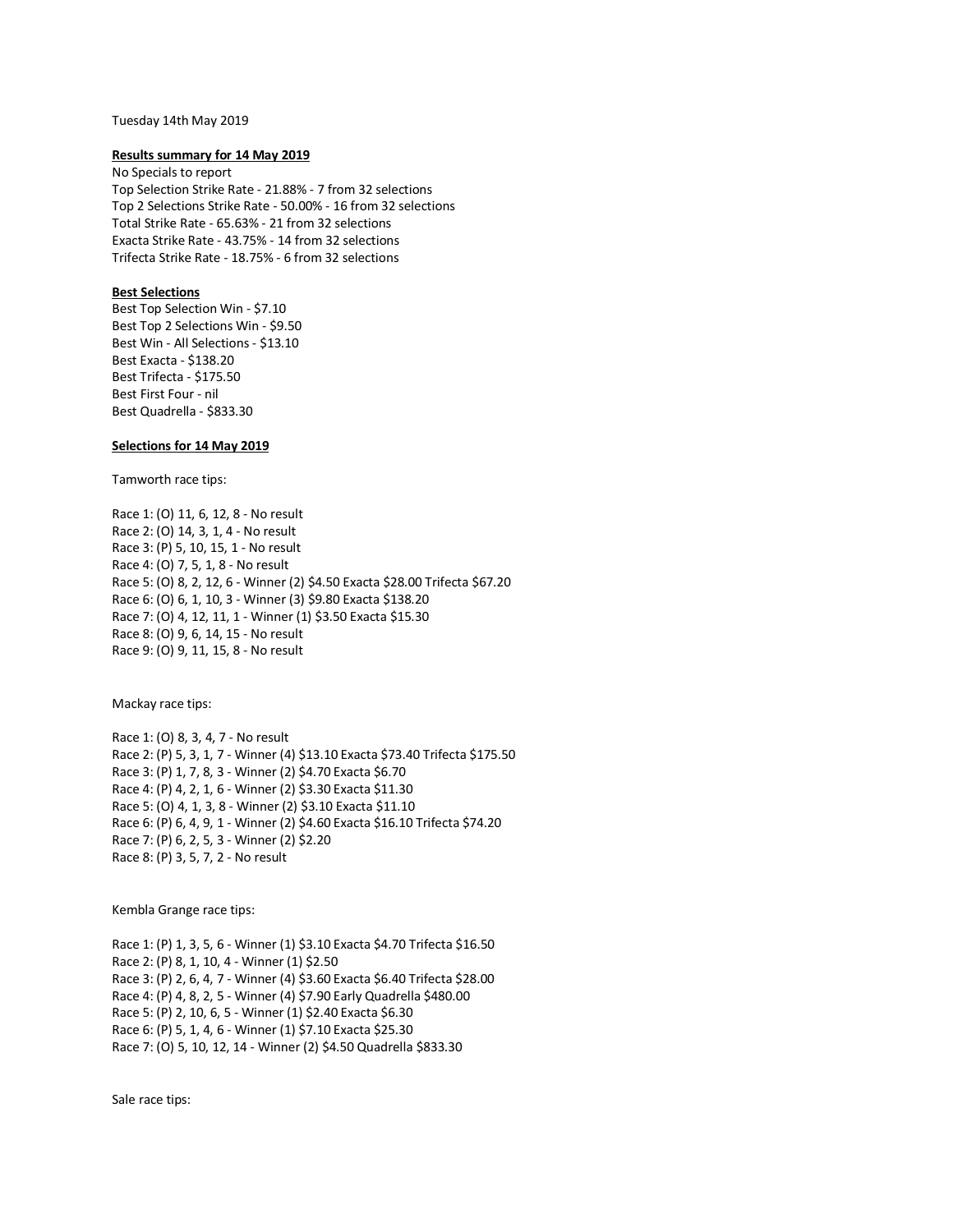Race 1: (O) 15, 3, 17, 20 - No result Race 2: (P) 16, 15, 6, 14 - Winner (1) \$2.20 Exacta \$15.60 Race 3: (O) 8, 6, 11, 5 - No result Race 4: (P) 11, 1, 3, 9 - Winner (1) \$2.50 Race 5: (O) 7, 10, 1, 12 - Winner (4) \$3.50 Race 6: (O) 14, 7, 10, 6 - No result Race 7: (P) 9, 4, 11, 2 - Winner (2) \$3.20 Exacta \$15.60 Trifecta \$52.00 Race 8: (P) 12, 3, 11, 5 - Winner (2) \$9.50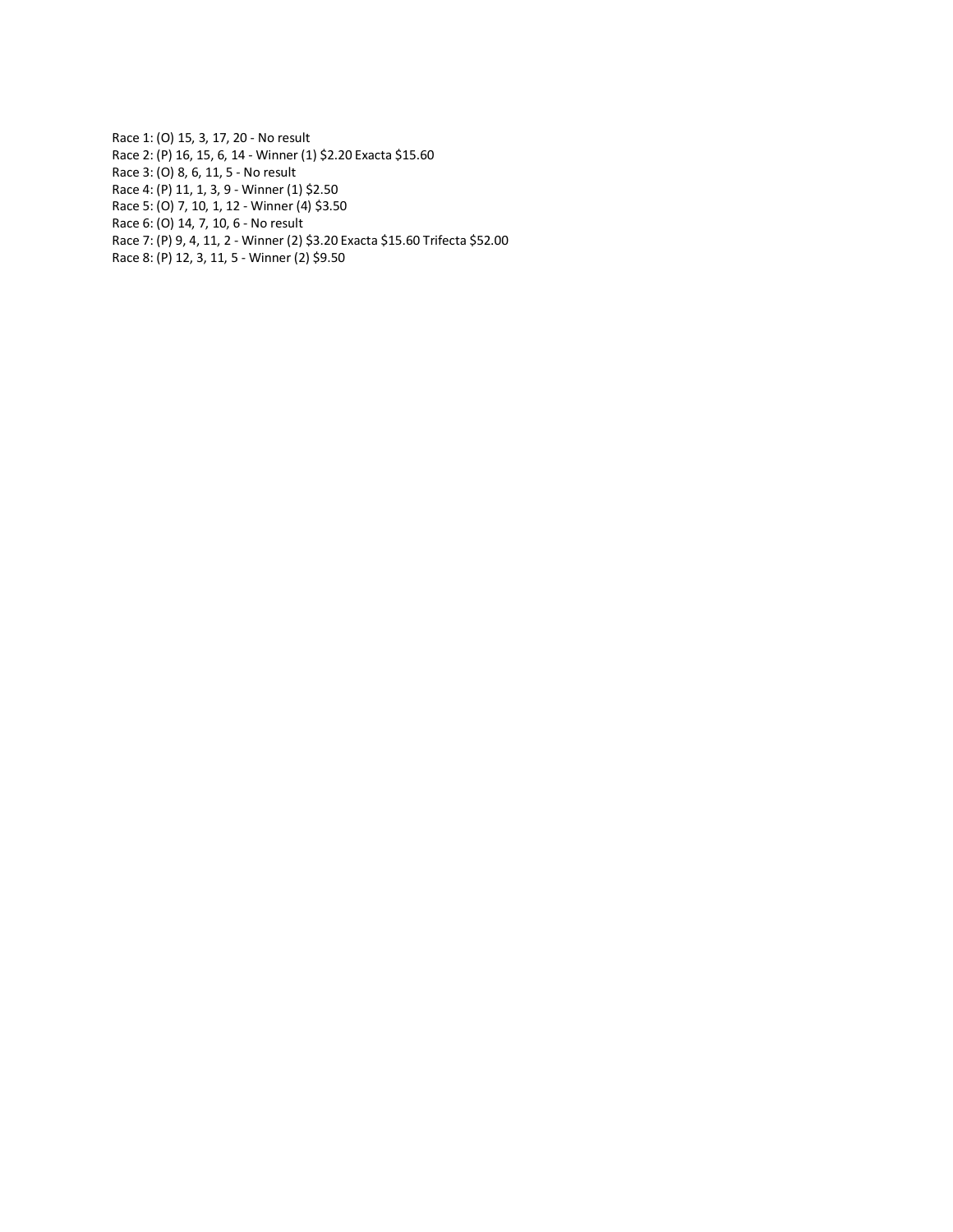Tuesday 7th May 2019

#### **Results summary for 07 May 2019**

Top Special (\*) Selection Strike Rate - 0.00% - 0 from 1 selections Top Selection Strike Rate - 23.53% - 4 from 17 selections Top 2 Selections Strike Rate - 47.06% - 8 from 17 selections Total Strike Rate - 64.71% - 11 from 17 selections Exacta Strike Rate - 41.18% - 7 from 17 selections Trifecta Strike Rate - 17.65% - 3 from 17 selections

## **Best Selections**

Best Top Selection Win - \$2.90 Best Top 2 Selections Win - \$8.10 Best Win - All Selections - \$8.10 Best Exacta - \$41.20 Best Trifecta - \$148.50 Best First Four - \$300.60 Best Quadrella - nil

## **Selections for 07 May 2019**

Mornington race tips:

Race 1: (P) 1, 7, 4, 11 - Winner (2) \$6.20 Race 2: (P) 7, 10, 9, 1 - No result Race 3: (P) 6, 3, 11, 8 - Winner (2) \$3.10 Exacta \$10.10 Race 4: (P) 10, 1, 11, 13 - No result Race 5: (P) 4, 10, 8, 11 - Winner (1) \$1.40 Exacta \$4.10 Trifecta \$11.70 Race 6: (P) 3, 10, 7, 5 - Winner (1) \$1.70 Exacta \$3.90 Trifecta \$27.40 First 4 \$59.60 Race 7: (P) 6, 4, 11, 10 - No result Race 8: (P) 9, 6, 8, 4 - No result Race 9: (P) 4, 8, 3, 1 - Winner (2) \$5.40

Newcastle race tips:

Race 1: (P) 4, 1, 8, 2 - Winner (1) \$1.40 Exacta \$3.30 Race 2: (P) 2, 4, 8, 1 - Winner (3) \$6.20 Exacta \$29.90 Race 3: (P) 5, 4, 2, 8 - Winner (1) \$2.90 Race 4: (P) 2, 7, 4, 11 - No result Race 5: (P) 1, 3, 6, 8 - Winner (4) \$7.70 Exacta \$41.20 Trifecta \$148.50 First 4 \$300.60 Race 6: (\*) 7, 10, 5, 1 - Winner (4) \$3.50 Race 7: (P) 4, 6, 8, 3 - Winner (2) \$8.10 Exacta \$31.90 Race 8: (O) 5, 3, 6, 14 - No result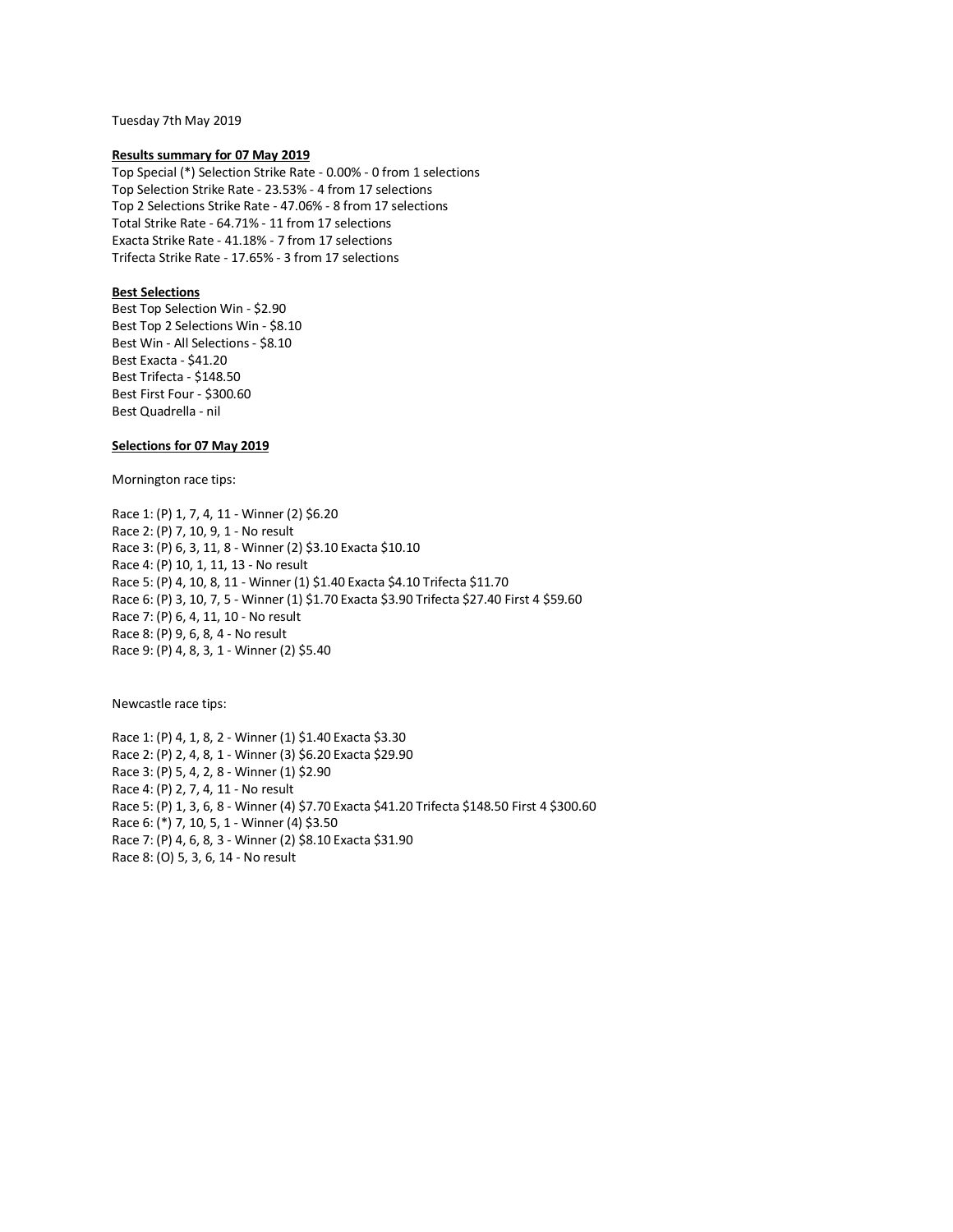Tuesday 30th April 2019

#### **Results summary for 30 Apr 2019**

Top Special (\*) Selection Strike Rate - 50.00% - 1 from 2 selections Top Selection Strike Rate - 20.00% - 6 from 30 selections Top 2 Selections Strike Rate - 36.67% - 11 from 30 selections Total Strike Rate - 53.33% - 16 from 30 selections Exacta Strike Rate - 40.00% - 12 from 30 selections Trifecta Strike Rate - 20.00% - 6 from 30 selections

## **Best Selections**

Best Top Selection Win - \$4.90 Best Top 2 Selections Win - \$6.50 Best Win - All Selections - \$6.50 Best Exacta - \$223.20 Best Trifecta - \$92.90 Best First Four - \$132.60 Best Quadrella - nil

### **Selections for 30 Apr 2019**

Warnambool race tips:

Race 1: (P) 3, 2, 9, 1 - Winner (2) \$6.50 Race 2: (P) 6, 1, 8, 5 - Winner (3) \$3.50 Exacta \$9.90 Trifecta \$39.70 First 4 \$132.60 Race 3: (P) 1, 7, 2, 9 - No result Race 4: (O) 10, 13, 18, 5 - Winner (3) \$2.90 Race 5: (O) 8, 4, 12, 14 - No result Race 6: (P) 2, 3, 1, 4 - Winner (1) \$3.50 Exacta \$17.20 Trifecta \$49.30 Race 7: (O) 8, 3, 9, 7 - Winner (2) \$2.50 Exacta \$8.50 Race 8: (O) 7, 5, 1, 8 - Winner (2) \$2.30 Exacta \$6.40 Race 9: (P) 1, 8, 5, 11 - No result Race 10: (O) 17, 4, 5, 14 - Winner (2) \$5.00 Exacta \$57.50

Kembla Grange race tips:

Race 1: (\*) 4, 2, 3, 1 - Winner (3) \$4.10 Exacta \$5.90 Trifecta \$27.00 First 4 \$66.60 Race 2: (P) 4, 2, 6, 7 - Winner (2) \$4.90 Exacta \$13.30 Race 3: (P) 3, 6, 2, 5 - No result Race 4: (P) 6, 4, 2, 7 - No result Race 5: (P) 2, 6, 5, 1 - No result Race 6: (P) 5, 6, 3, 8 - Winner (1) \$1.70 Race 7: (O) 6, 7, 3, 4 - No result

Taree race tips:

Race 1: (P) 1, 5, 9, 4 - Winner (1) \$1.70 Race 2: (O) 5, 8, 10, 12 - No result Race 3: (P) 2, 4, 8, 1 - Winner (1) \$2.70 Exacta \$18.80 Race 4: (P) 4, 2, 6, 3 - Winner (3) \$4.70 Exacta \$17.70 Trifecta \$81.20 Race 5: (O) 1, 5, 3, 8 - Winner (1) \$4.90 Exacta \$223.20 Race 6: (O) 8, 6, 3, 12 - No result Race 7: (O) 11, 13, 8, 1 - No result

Townsville race tips: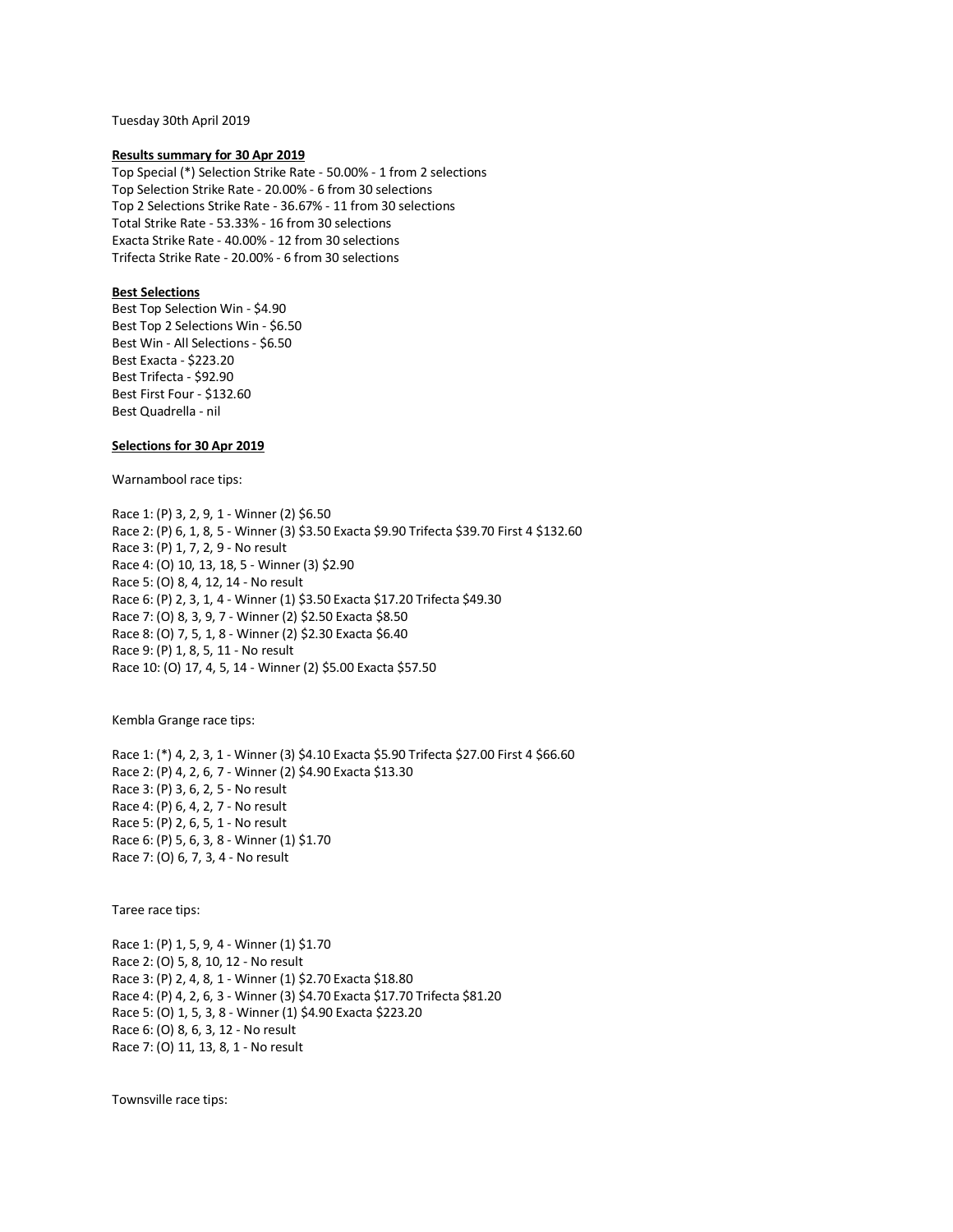Race 1: (\*) 1, 9, 5, 8 - Winner (1) \$2.40 Exacta \$10.30 Trifecta \$56.60 Race 2: (O) 10, 9, 2, 4 - No result Race 3: (O) 7, 8, 2, 5 - Winner (4) \$4.10 Exacta \$39.70 Trifecta \$92.90 Race 4: (P) 3, 2, 5, 8 - No result Race 5: (O) 8, 1, 2, 10 - No result Race 6: (O) 3, 7, 1, 13 - No result Race 7: (O) 13, 7, 1, 2 - Winner (3) \$2.30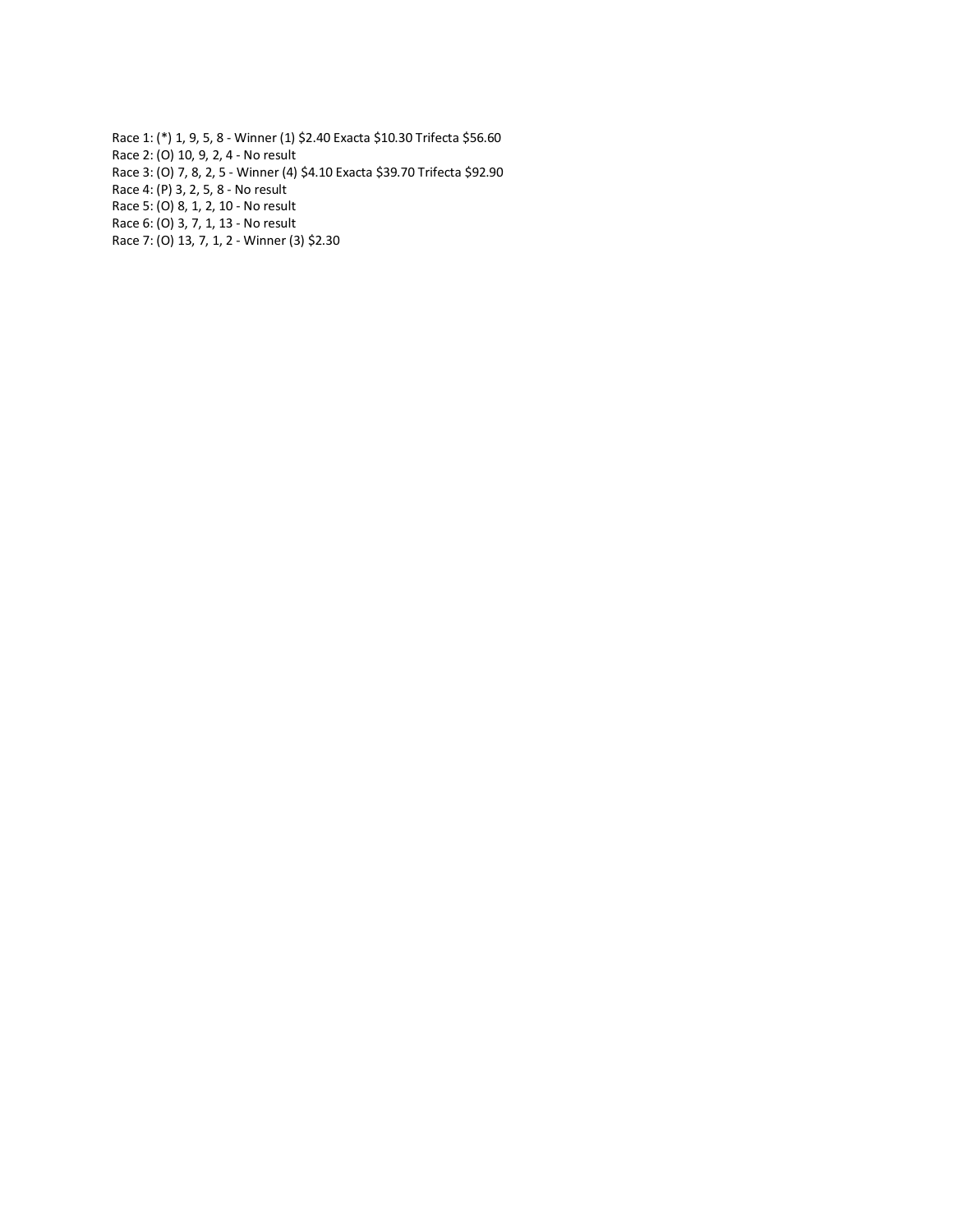#### Tuesday 23rd April 2019

#### **Results summary for 23 Apr 2019**

No Specials to report Top Selection Strike Rate - 18.75% - 3 from 16 selections Top 2 Selections Strike Rate - 43.75% - 7 from 16 selections Total Strike Rate - 68.75% - 11 from 16 selections Exacta Strike Rate - 43.75% - 7 from 16 selections Trifecta Strike Rate - 37.50% - 6 from 16 selections

## **Best Selections**

Best Top Selection Win - \$5.60 Best Top 2 Selections Win - \$12.70 Best Win - All Selections - \$12.70 Best Exacta - \$118.90 Best Trifecta - \$706.10 Best First Four - \$208.00 Best Quadrella - \$186.50

## **Selections for 23 Apr 2019**

Ballarat race tips:

Race 1: (O) 4, 1, 2, 6 - Winner (3) \$5.80 Race 2: (O) 6, 7, 11, 8 - Winner (1) \$5.60 Race 3: (O) 9, 8, 10, 13 - Winner (2) \$12.70 Exacta \$118.90 Trifecta \$706.10 Race 4: (P) 11, 5, 2, 12 - Winner (1) \$1.90 Exacta \$5.90 Trifecta \$14.30 Race 5: (O) 7, 10, 5, 2 - No result Race 6: (P) 13, 2, 6, 5 - No result Race 7: (P) 9, 7, 6, 5 - Winner (2) \$3.10 Exacta \$25.90 Trifecta \$34.20 First 4 \$105.20 Race 8: (O) 10, 8, 9, 11 - No result Race 9: (O) 4, 6, 12, 11 - Winner (2) \$8.80 Exacta \$27.50 Trifecta \$213.70

Wagga race tips:

Race 1: (O) 4, 1, 3, 11 - Winner (3) \$2.90 Race 2: (O) 13, 4, 7, 2 - Winner (4) \$3.00 Exacta \$21.10 Trifecta \$41.00 First 4 \$139.40 Race 3: (P) 2, 4, 3, 6 - Winner (4) \$3.80 Race 4: (O) 10, 2, 4, 7 - Winner (1) \$4.90 Exacta \$16.70 Trifecta \$77.60 First 4 \$208.00 Early Quadrella \$186.50 Race 5: (O) 3, 2, 7, 4 - No result Race 6: (O) 9, 4, 3, 2 - No result Race 7: (O) 5, 6, 3, 8 - Winner (2) \$4.80 Exacta \$35.00

Coffs Harbour race tips:

Races have been abandoned...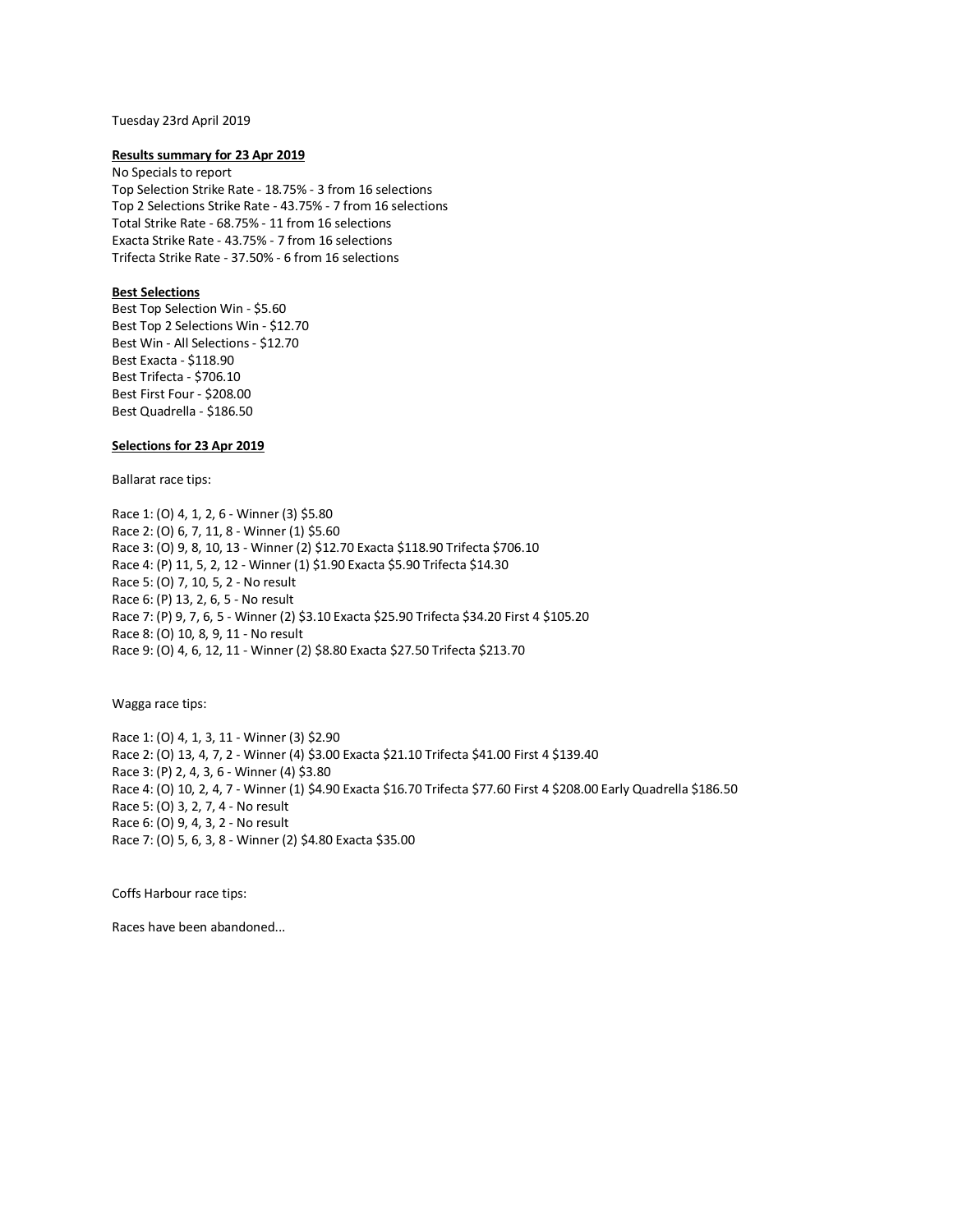#### Tuesday 16th April 2019

#### **Results summary for 16 Apr 2019**

No Specials to report Top Selection Strike Rate - 46.67% - 14 from 30 selections Top 2 Selections Strike Rate - 56.67% - 17 from 30 selections Total Strike Rate - 66.67% - 20 from 30 selections Exacta Strike Rate - 33.33% - 10 from 30 selections Trifecta Strike Rate - 10.00% - 3 from 30 selections

## **Best Selections**

Best Top Selection Win - \$6.10 Best Top 2 Selections Win - \$6.10 Best Win - All Selections - \$9.30 Best Exacta - \$30.70 Best Trifecta - \$89.40 Best First Four - \$37.80 Best Quadrella - \$7.80

## **Selections for 16 Apr 2019**

Hawkesbury race tips:

Race 1: (P) 8, 1, 6, 7 - Winner (1) \$1.10 Exacta \$4.20 Race 2: (P) 5, 6, 1, 2 - No result Race 3: (P) 1, 2, 6, 9 - No result Race 4: (P) 1, 4, 8, 3 - Winner (1) \$2.30 Exacta \$7.30 Race 5: (P) 5, 10, 2, 9 - No result Race 6: (O) 6, 2, 5, 7 - Winner (1) \$3.00 Race 7: (O) 7, 6, 3, 2 - No result Race 8: (O) 4, 1, 7, 5 - Winner (1) \$3.10 Exacta \$15.10

Bendigo race tips:

Race 1: (O) 3, 5, 8, 2 - No result Race 2: (P) 5, 1, 3, 4 - Winner (1) \$1.70 Exacta \$5.10 Race 3: (P) 9, 7, 1, 6 - Winner (1) \$2.10 Race 4: (O) 7, 6, 15, 10 - Winner (3) \$4.30 Race 5: (P) 1, 4, 2, 5 - Winner (4) \$8.70 Race 6: (P) 5, 6, 8, 3 - No result Race 7: (O) 4, 5, 10, 1 - Winner (2) \$4.40 Exacta \$30.70 Trifecta \$89.40 Race 8: (P) 8, 7, 6, 2 - No result

Mackay race tips:

Race 1: (P) 3, 1, 2, 4 - Winner (1) \$1.80 Exacta \$3.90 Late Scratching - #1 Race 2: (P) 3, 5, 1, 4 - Winner (1) \$1.40 Exacta \$5.00 Trifecta \$23.30 First 4 \$37.80 Race 3: (P) 2, 5, 8, 9 - Winner (2) \$2.10 Exacta \$21.30 Trifecta \$38.80 Race 4: (P) 2, 4, 7, 3 - Winner (1) \$1.30 Early Quadrella \$7.80 Race 5: (P) 1, 4, 2, 5 - Winner (1) \$1.90 Race 6: (O) 7, 1, 10, 3 - No result Race 7: (O) 2, 8, 9, 1 - Winner (1) \$2.30

Kalgoorlie race tips: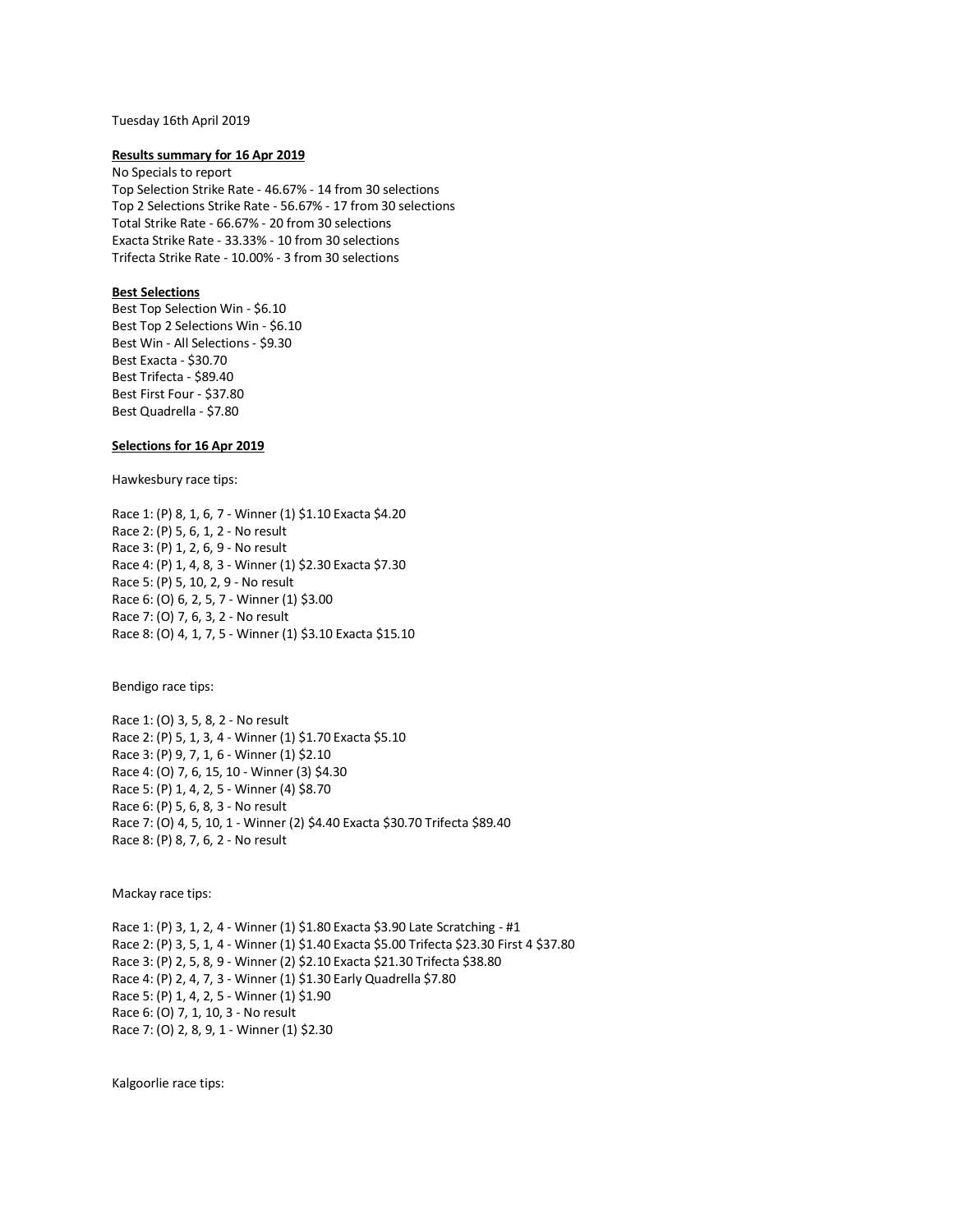Race 1: (P) 4, 2, 5, 1 - Winner (2) \$2.20 Exacta \$2.60 Race 2: (O) 7, 4, 8, 9 - Winner (1) \$3.60 Race 3: (O) 2, 4, 8, 6 - Winner (1) \$6.10 Race 4: (O) 5, 4, 3, 1 - No result Race 5: (O) 7, 4, 5, 2 - Winner (4) \$9.30 Exacta \$28.40 Race 6: (O) 8, 5, 3, 1 - No result Race 7: (O) 7, 3, 4, 9 - Winner (1) \$4.00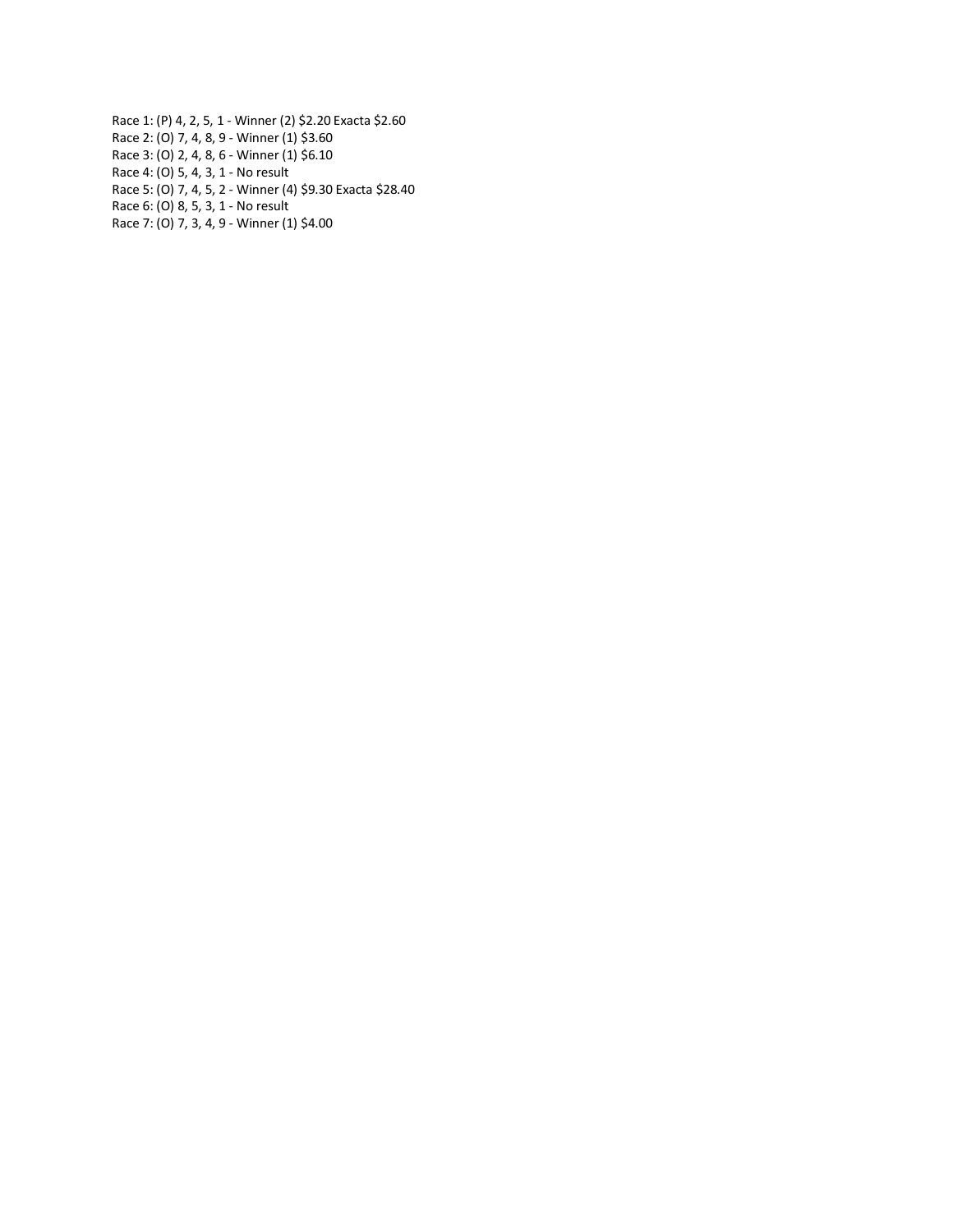Tuesday 9th April 2019

#### **Results summary for 09 Apr 2019**

Top Special (\*) Selection Strike Rate - 100.00% - 1 from 1 selections Top Selection Strike Rate - 23.33% - 7 from 30 selections Top 2 Selections Strike Rate - 40.00% - 12 from 30 selections Total Strike Rate - 70.00% - 21 from 30 selections Exacta Strike Rate - 36.67% - 11 from 30 selections Trifecta Strike Rate - 6.67% - 2 from 30 selections

## **Best Selections**

Best Top Selection Win - \$3.50 Best Top 2 Selections Win - \$9.40 Best Win - All Selections - \$24.20 Best Exacta - \$48.20 Best Trifecta - \$148.70 Best First Four - nil Best Quadrella - \$1016.60

## **Selections for 09 Apr 2019**

Hawkesbury race tips:

Race 1: (P) 4, 6, 8, 7 - Winner (4) \$3.80 Race 2: (O) 14, 5, 13, 9 - Winner (2) \$9.40 Race 3: (P) 1, 9, 13, 11 - Winner (4) \$7.20 Race 4: (P) 5, 7, 1, 2 - Winner (1) \$2.50 Exacta \$7.90 Early Quadrella \$1016.60 Race 5: (P) 5, 12, 4, 13 - Winner (3) \$6.50 Exacta \$35.40 Race 6: (O) 4, 5, 3, 1 - Winner (3) \$7.90 Exacta \$16.20 Race 7: (O) 3, 2, 9, 6 - Winner (2) \$3.40 Exacta \$11.60 Race 8: (P) 8, 15, 13, 4 - Winner (1) \$2.40 Quadrella \$532.10

Moruya race tips:

Race 1: (P) 3, 5, 2, 8 - No result Race 2: (P) 5, 4, 3, 6 - Winner (3) \$2.10 Exacta \$6.60 Race 3: (O) 12, 8, 7, 6 - No result Race 4: (O) 12, 7, 14, 8 - Winner (1) \$2.40 Exacta \$11.80 Race 5: (P) 9, 2, 5, 6 - Winner (4) \$24.20 Race 6: (P) 1, 3, 4, 6 - Winner (4) \$20.30 Race 7: (O) 5, 2, 8, 9 - No result

Ballarat race tips:

Race 1: (\*) 9, 5, 6, 7 - Winner (1) \$1.30 Exacta \$6.40 Race 2: (O) 12, 9, 13, 10 - No result Race 3: (P) 7, 12, 2, 5 - No result Race 4: (O) 13, 11, 4, 1 - Winner (1) \$1.70 Exacta \$11.40 Race 5: (P) 4, 6, 2, 3 - Winner (1) \$3.50 Race 6: (P) 4, 12, 3, 7 - Winner (1) \$2.00 Exacta \$14.90 Race 7: (O) 14, 12, 5, 3 - Winner (4) \$6.40 Race 8: (O) 11, 5, 12, 8 - Winner (2) \$1.80 Quadrella \$163.30

Townsville race tips: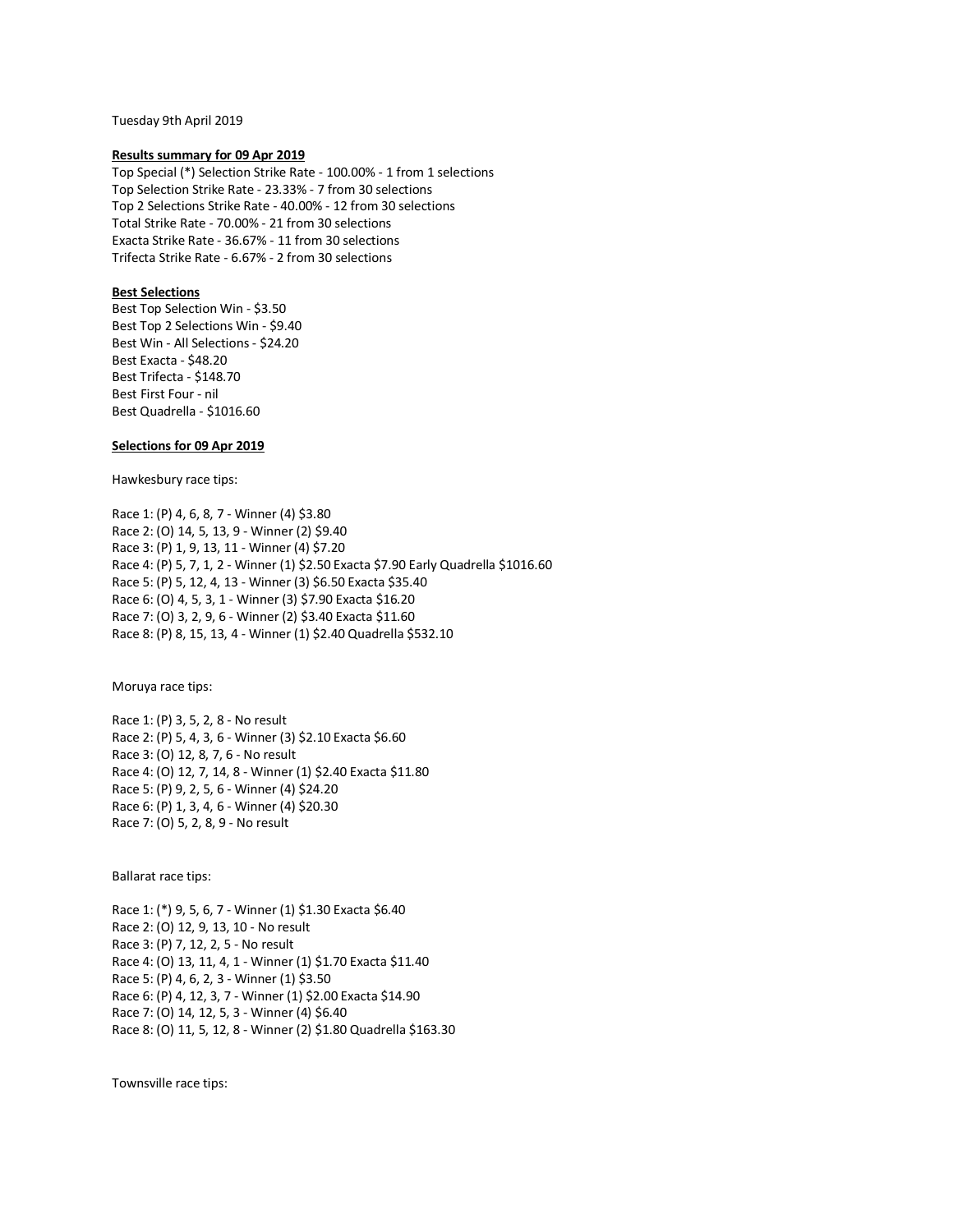Race 1: (P) 1, 3, 2, 8 - Winner (2) \$2.80 Exacta \$7.70 Trifecta \$10.60 Race 2: (O) 10, 9, 1, 3 - No result Race 3: (P) 1, 5, 3, 6 - Winner (2) \$3.90 Race 4: (O) 3, 9, 1, 11 - No result Race 5: (O) 2, 10, 4, 1 - Winner (3) \$8.50 Exacta \$48.20 Trifecta \$148.70 Race 6: (O) 3, 6, 2, 11 - No result Race 7: (O) 4, 7, 11, 6 - No result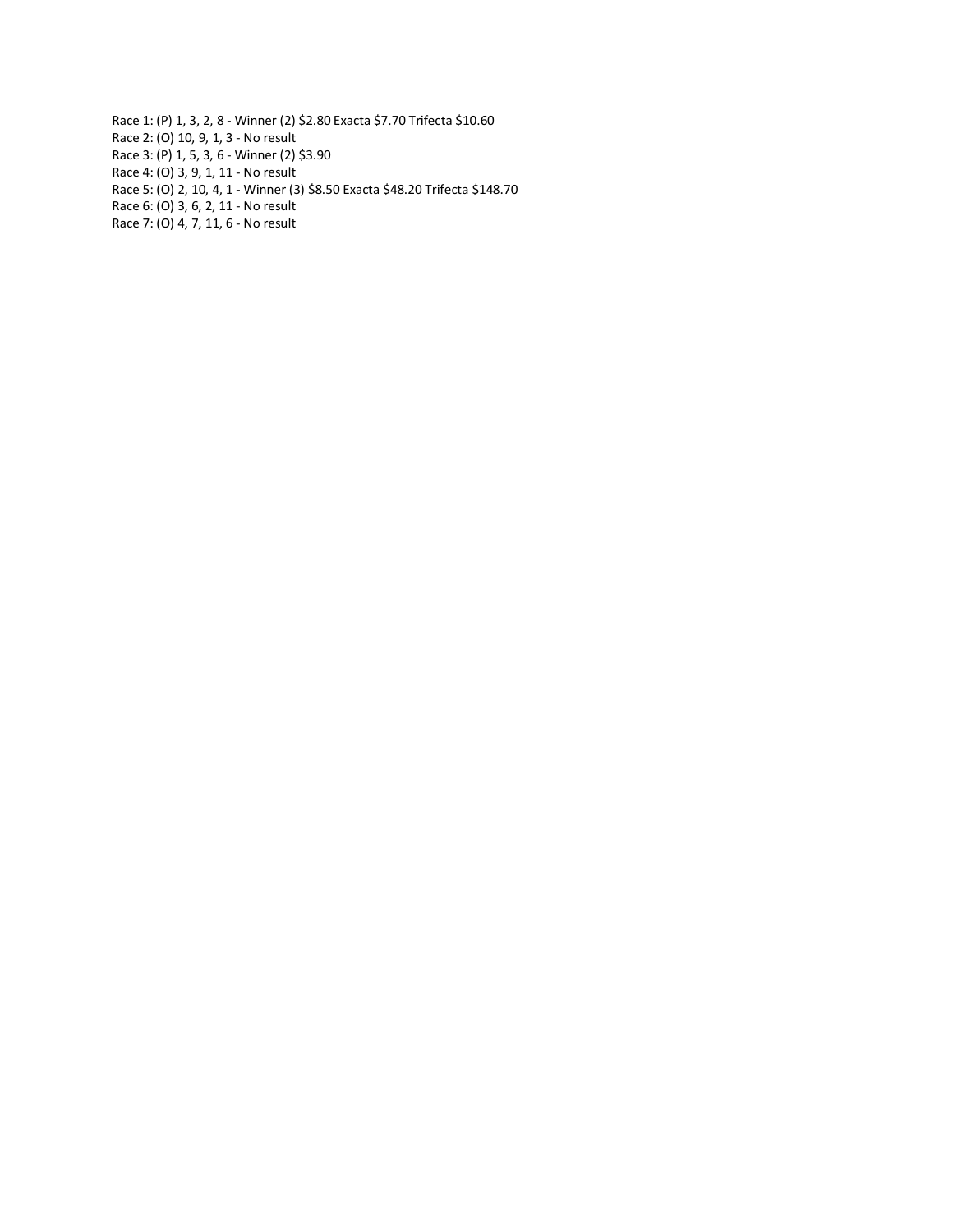#### Tuesday 2nd April 2019

#### **Results summary for 02 Apr 2019**

No Specials to report Top Selection Strike Rate - 34.78% - 8 from 23 selections Top 2 Selections Strike Rate - 47.83% - 11 from 23 selections Total Strike Rate - 56.52% - 13 from 23 selections Exacta Strike Rate - 34.78% - 8 from 23 selections Trifecta Strike Rate - 17.39% - 4 from 23 selections

## **Best Selections**

Best Top Selection Win - \$4.10 Best Top 2 Selections Win - \$6.80 Best Win - All Selections - \$6.80 Best Exacta - \$52.50 Best Trifecta - \$121.70 Best First Four - \$109.80 Best Quadrella - nil

## **Selections for 02 Apr 2019**

Grafton race tips:

Race 1: (O) 6, 5, 4, 2 - Winner (1) \$4.10 Exacta \$13.00 Race 2: (O) 5, 12, 8, 2 - Winner (1) \$4.00 Exacta \$41.60 Trifecta \$121.70 Race 3: (O) 2, 13, 8, 12 - No result Race 4: (O) 3, 13, 6, 4 - Winner (1) \$2.00 Race 5: (P) 2, 3, 13, 12 - Winner (1) \$2.80 Race 6: (O) 1, 3, 6, 2 - No result Race 7: (P) 1, 9, 4, 12 - No result Race 8: (O) 5, 7, 4, 3 - No result

Bendigo race tips:

Race 1: (O) 12, 5, 7, 2 - No result Race 2: (P) 9, 12, 10, 4 - Winner (3) \$4.30 Exacta \$24.80 Race 3: (P) 8, 7, 6, 4 - Winner (2) \$1.20 Race 4: (P) 13, 6, 14, 4 - No result Race 5: (P) 7, 10, 8, 4 - Winner (2) \$6.80 Exacta \$52.50 Trifecta \$75.50 Race 6: (P) 7, 6, 2, 3 - Winner (1) \$2.80 Exacta \$20.40 Race 7: (P) 6, 3, 1, 5 - Winner (1) \$2.60 Exacta \$10.10 Trifecta \$35.00 Race 8: (O) 10, 5, 9, 3 - No result

Warwick race tips:

Race 1: (P) 3, 1, 8, 5 - No result Race 2: (P) 13, 4, 9, 10 - Winner (1) \$1.60 Race 3: (P) 3, 2, 7, 4 - Winner (1) \$3.40 Race 4: (P) 3, 8, 9, 10 - Winner (3) \$4.00 Exacta \$11.20 Trifecta \$53.70 First 4 \$109.80 Race 5: (P) 6, 2, 8, 4 - No result Race 6: (O) 12, 4, 1, 5 - Winner (2) \$5.60 Exacta \$21.70 Race 7: (O) 4, 9, 13, 3 - No result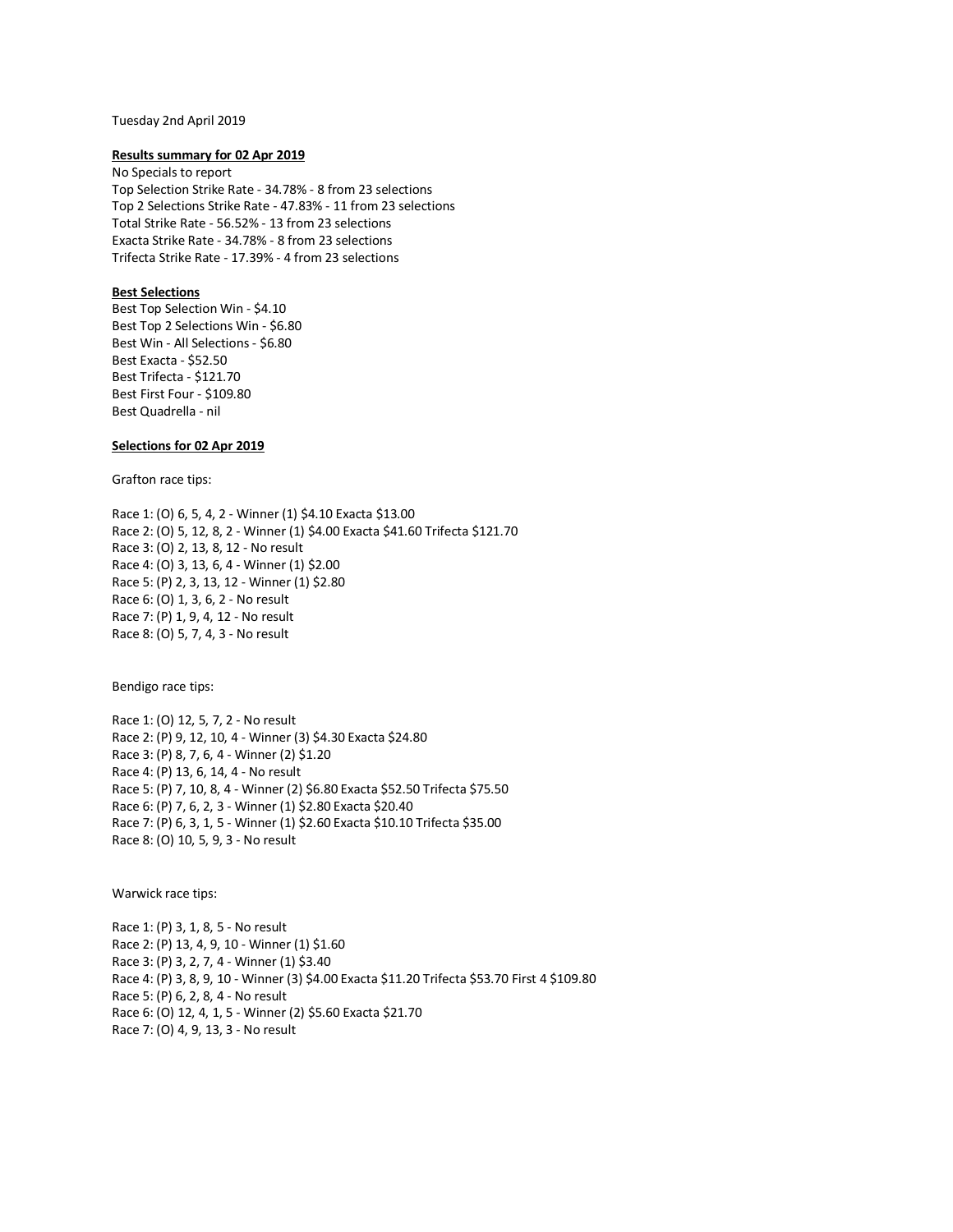#### Tuesday 26th March 2019

#### **Results summary for 26 Mar 2019**

No Specials to report Top Selection Strike Rate - 31.25% - 5 from 16 selections Top 2 Selections Strike Rate - 68.75% - 11 from 16 selections Total Strike Rate - 93.75% - 15 from 16 selections Exacta Strike Rate - 37.50% - 6 from 16 selections Trifecta Strike Rate - 18.75% - 3 from 16 selections

## **Best Selections**

Best Top Selection Win - \$5.00 Best Top 2 Selections Win - \$10.30 Best Win - All Selections - \$10.30 Best Exacta - \$28.70 Best Trifecta - \$48.54 Best First Four - \$292.40 Best Quadrella - \$427.00

## **Selections for 26 Mar 2019**

Coffs Harbour race tips:

Race 1: (P) 2, 4, 7, 12 - Winner (2) \$5.80 Race 2: (P) 2, 1, 4, 3 - Winner (2) \$2.60 Exacta \$8.80 Race 3: (O) 2, 8, 9, 1 - Winner (3) \$4.80 Race 4: (P) 4, 9, 3, 2 - Winner (1) \$3.90 Exacta \$28.70 Trifecta \$48.54 First 4 \$292.40 Early Quadrella \$335.20 Race 5: (O) 5, 3, 4, 2 - No result Race 6: (O) 13, 2, 3, 1 - Winner (3) \$5.90 Race 7: (O) 1, 8, 5, 6 - Winner (4) \$3.30 Race 8: (O) 9, 8, 10, 11 - Winner (2) \$4.10

Geelong race tips:

Race 1: (P) 7, 4, 1, 6 - Winner (1) \$1.40 Race 2: (O) 9, 10, 13, 11 - Winner (1) \$5.00 Exacta \$13.50 Race 3: (P) 12, 8, 7, 14 - Winner (1) \$1.60 Race 4: (P) 2, 5, 1, 4 - Winner (2) \$2.90 Early Quadrella \$56.60 Race 5: (P) 4, 3, 7, 8 - Winner (3) \$3.60 Exacta \$13.90 Trifecta \$46.20 First 4 \$100.00 Race 6: (P) 6, 4, 9, 5 - Winner (2) \$2.40 Exacta \$10.40 Trifecta \$20.40 Race 7: (O) 11, 7, 13, 1 - Winner (2) \$10.30 Race 8: (O) 9, 11, 5, 10 - Winner (1) \$3.90 Exacta \$10.50 Quadrella \$427.00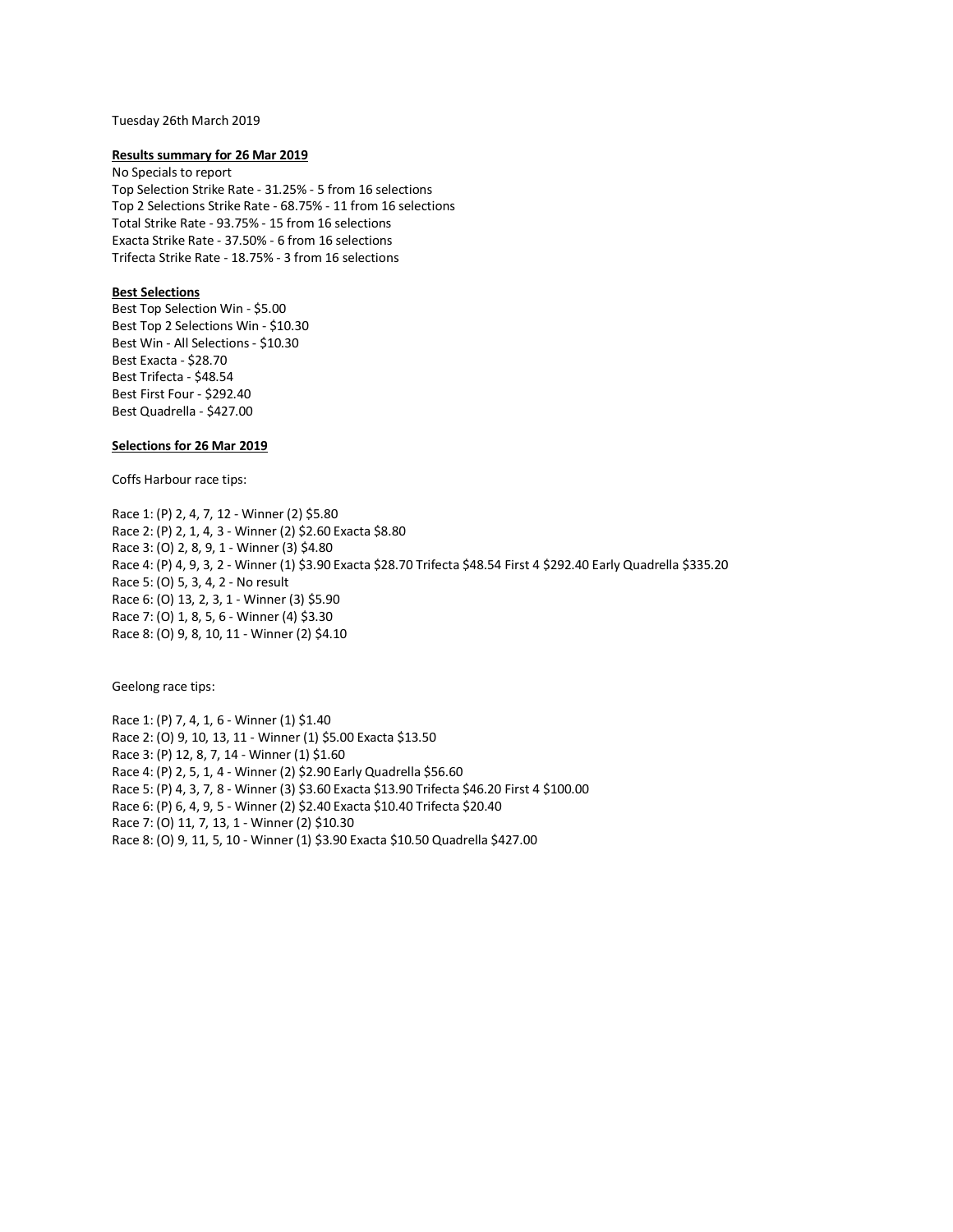## Tuesday 19th March 2019

#### **Results summary for 19 Mar 2019**

No Specials to report Top Selection Strike Rate - 31.25% - 5 from 16 selections Top 2 Selections Strike Rate - 43.75% - 7 from 16 selections Total Strike Rate - 87.50% - 14 from 16 selections Exacta Strike Rate - 62.50% - 10 from 16 selections Trifecta Strike Rate - 37.50% - 6 from 16 selections

## **Best Selections**

Best Top Selection Win - \$5.40 Best Top 2 Selections Win - \$5.40 Best Win - All Selections - \$16.40 Best Exacta - \$27.90 Best Trifecta - \$108.80 Best First Four - \$261.80 Best Quadrella - \$1848.40

### **Selections for 19 Mar 2019**

Murwillumbah race tips:

Race 1: (P) 6, 5, 2, 1 - Winner (1) \$1.80 Exacta \$5.60 Trifecta \$14.50 Race 2: (P) 2, 1, 5, 4 - Winner (1) \$1.70 Exacta \$2.70 Trifecta \$6.80 First 4 \$7.40 Race 3: (P) 2, 3, 5, 6 - Winner (1) \$2.60 Exacta \$9.60 Trifecta \$46.10 Race 4: (P) 3, 6, 1, 4 - Winner (1) \$1.90 Exacta \$5.70 Early Quadrella \$22.40 Race 5: (P) 4, 2, 10, 7 - Winner (3) \$7.60 Exacta \$15.40 Race 6: (P) 6, 5, 4, 9 - Winner (2) \$2.30 Exacta \$5.10 Trifecta \$9.40 Race 7: (P) 8, 9, 4, 3 - No result Race 8: (P) 3, 10, 2, 8 - Winner (3) \$5.40 Exacta \$17.60 Trifecta \$108.80 First 4 \$261.80

Bendigo race tips:

Race 1: (P) 7, 2, 5, 3 - Winner (4) \$16.40 Race 2: (P) 13, 3, 7, 6 - Winner (3) \$2.50 Race 3: (O) 12, 10, 8, 4 - Winner (3) \$5.80 Exacta \$9.10 Race 4: (O) 10, 6, 3, 12 - Winner (3) \$6.00 Early Quadrella \$1848.40 Race 5: (P) 4, 5, 7, 8 - Winner (4) \$8.10 Exacta \$27.90 Race 6: (P) 2, 3, 4, 5 - Winner (2) \$2.50 Exacta \$7.00 Trifecta \$22.90 Race 7: (P) 10, 6, 5, 1 - No result Race 8: (P) 3, 11, 9, 7 - Winner (1) \$5.40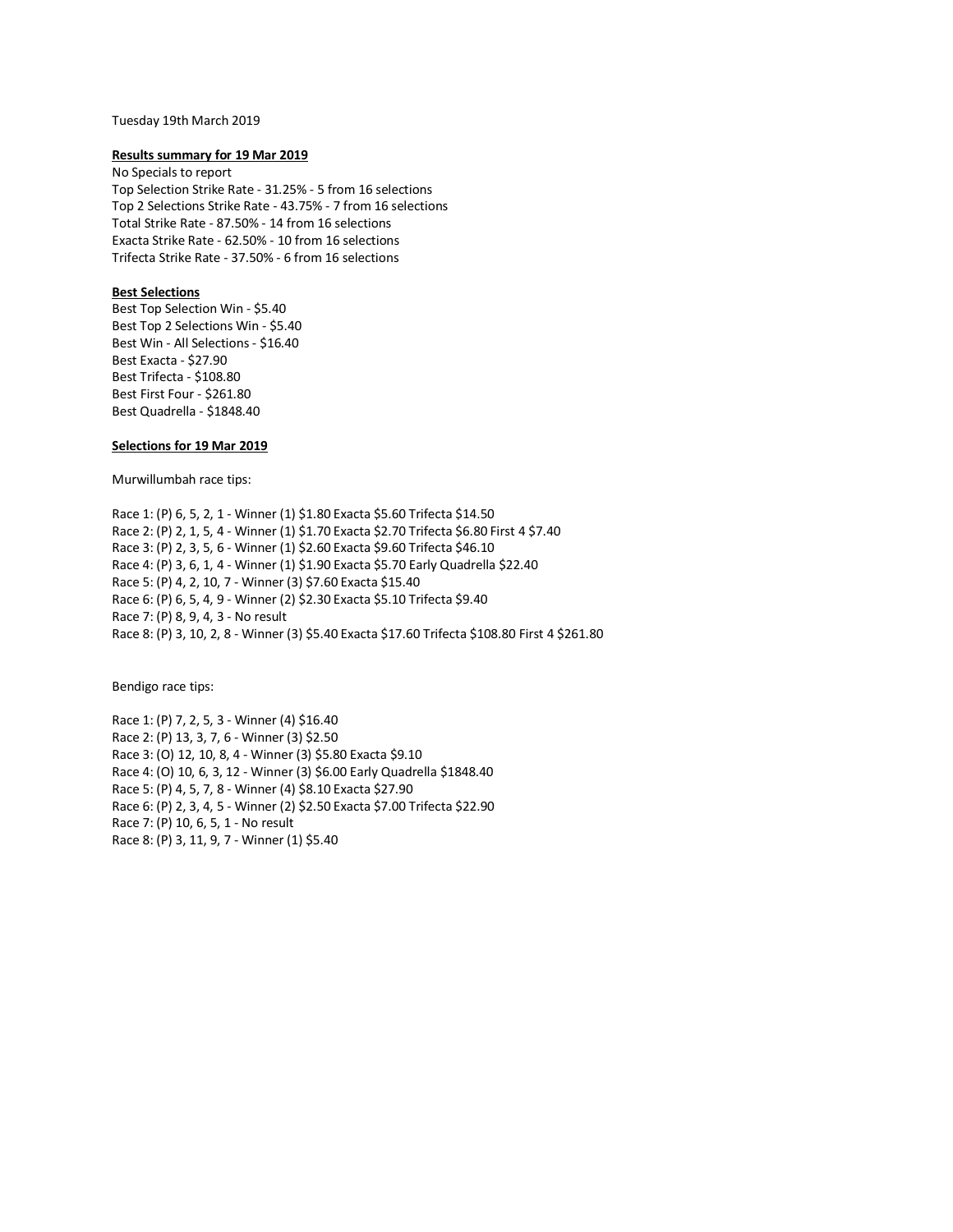#### Tuesday 12th March 2019

#### **Results summary for 12 Mar 2019**

No Specials to report Top Selection Strike Rate - 43.75% - 7 from 16 selections Top 2 Selections Strike Rate - 62.50% - 10 from 16 selections Total Strike Rate - 87.50% - 14 from 16 selections Exacta Strike Rate - 37.50% - 6 from 16 selections Trifecta Strike Rate - 25.00% - 4 from 16 selections

## **Best Selections**

Best Top Selection Win - \$9.30 Best Top 2 Selections Win - \$9.30 Best Win - All Selections - \$10.90 Best Exacta - \$50.60 Best Trifecta - \$102.60 Best First Four - \$176.80 Best Quadrella - \$370.3**0**

## **Selections for 12 Mar 2019**

Coffs Harbour race tips:

Race 1: (P) 1, 9, 10, 5 - No result Race 2: (P) 14, 11, 6, 8 - Winner (2) \$6.20 Race 3: (P) 1, 3, 7, 2 - No result Race 4: (O) 9, 7, 5, 1 - Winner (1) \$9.30 Exacta \$37.90 Race 5: (P) 9, 3, 1, 2 - Winner (2) \$6.30 Race 6: (P) 3, 5, 11, 1 - Winner (4) \$3.20 Race 7: (P) 1, 3, 2, 8 - Winner (1) \$2.60 Exacta \$11.20 Trifecta \$66.60 Race 8: (P) 2, 7, 5, 6 - Winner (2) \$3.90 Quadrella \$370.30

Echuca race tips:

Race 1: (P) 11, 10, 3, 4 - Winner (4) \$10.90 Exacta \$29.70 Race 2: (P) 6, 4, 7, 2 - Winner (3) \$6.40 Exacta \$50.60 Trifecta \$58.70 Race 3: (P) 8, 9, 13, 14 - Winner (1) \$6.60 Race 4: (O) 8, 5, 6, 7 - Winner (3) \$6.40 Exacta \$38.80 Trifecta \$102.60 Race 5: (P) 3, 5, 4, 10 - Winner (1) \$3.40 Race 6: (P) 1, 8, 4, 3 - Winner (1) \$1.90 Race 7: (P) 8, 5, 3, 1 - Winner (1) \$2.80 Race 8: (P) 3, 8, 2, 6 - Winner (1) \$3.30 Exacta \$11.00 Trifecta \$63.60 First 4 \$176.80 Quadrella \$72.60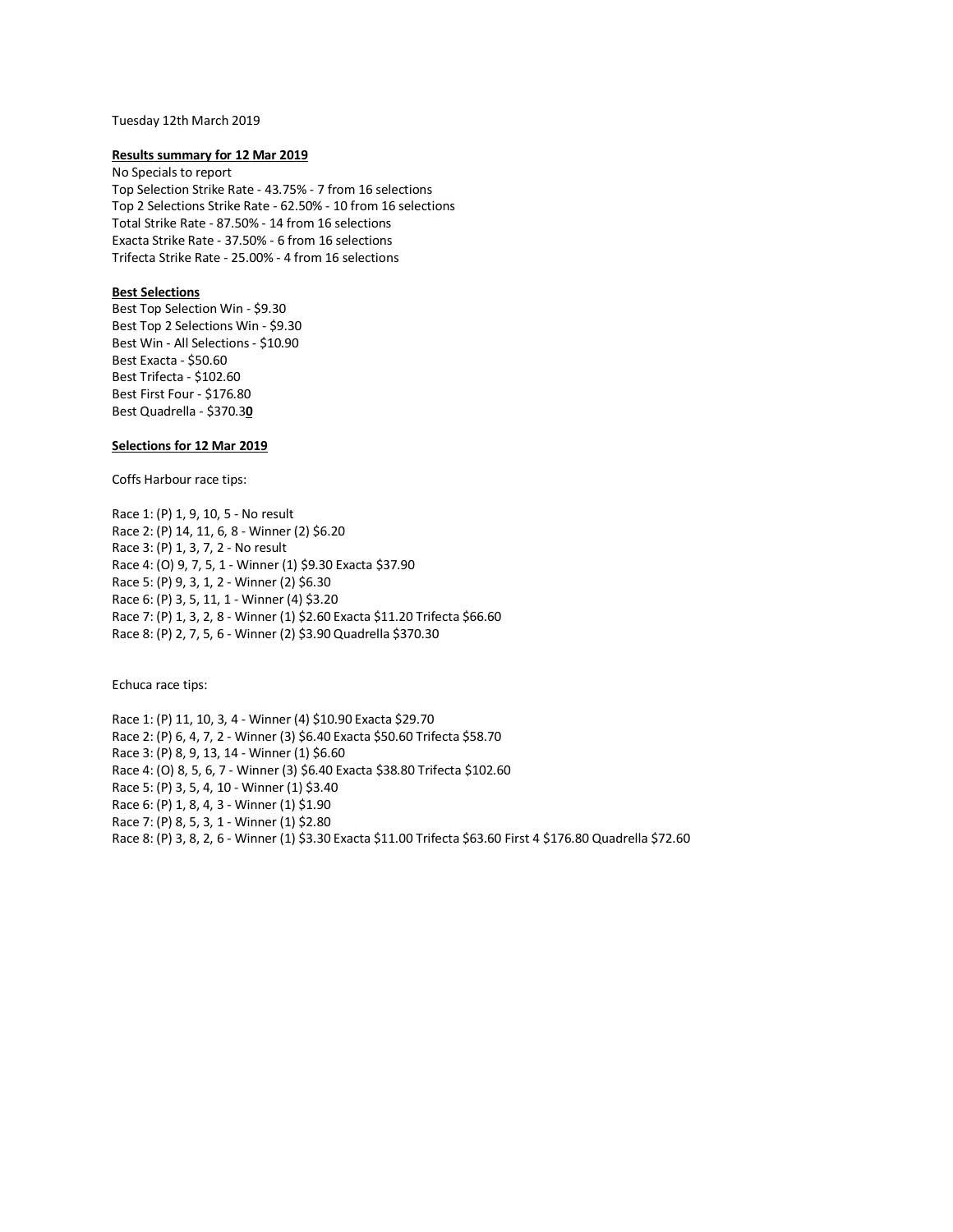Tuesday 5th March 2019

#### **Results summary for 05 Mar 2019**

Top Special (\*) Selection Strike Rate - 0.00% - 0 from 1 selections Top Selection Strike Rate - 31.03% - 9 from 29 selections Top 2 Selections Strike Rate - 41.38% - 12 from 29 selections Total Strike Rate - 72.41% - 21 from 29 selections Exacta Strike Rate - 48.28% - 14 from 29 selections Trifecta Strike Rate - 17.24% - 5 from 29 selections

## **Best Selections**

Best Top Selection Win - \$7.00 Best Top 2 Selections Win - \$7.00 Best Win - All Selections - \$8.80 Best Exacta - \$73.30 Best Trifecta - \$162.90 Best First Four - \$222.60 Best Quadrella - nil

### **Selections for 05 Mar 2019**

Kembla Grange race tips:

Race 1: (P) 4, 3, 1, 6 - Winner (3) \$5.90 Exacta \$37.10 Trifecta \$44.40 First 4 \$140.80 Race 2: (P) 1, 5, 2, 4 - Winner (3) \$3.30 Exacta \$10.30 Trifecta \$33.90 Race 3: (O) 10, 5, 8, 7 - Winner (1) \$3.90 Race 4: (P) 8, 3, 5, 1 - No result Race 5: (O) 1, 9, 8, 3 - Winner (1) \$1.50 Exacta \$7.50 Race 6: (O) 11, 5, 12, 6 - Winner (1) \$2.00 Exacta \$9.00 Race 7: (O) 6, 15, 12, 8 - No result

Seymour race tips:

Race 1: (\*) 9, 1, 2, 5 - No result Race 2: (O) 12, 7, 11, 3 - Winner (2) \$2.40 Race 3: (O) 5, 10, 11, 2 - Winner (4) \$3.50 Exacta \$51.90 Trifecta \$162.90 Race 4: (O) 7, 11, 6, 2 - Winner (1) \$2.40 Race 5: (O) 13, 2, 7, 10 - Winner (4) \$3.70 Exacta \$26.40 Race 6: (P) 2, 8, 6, 10 - No result Race 7: (O) 8, 9, 10, 3 - Winner (1) \$4.40 Race 8: (P) 13, 4, 5, 7 - Winner (2) \$3.80 Exacta \$7.90

Scone race tips:

Race 1: (P) 3, 7, 1, 2 - Winner (3) \$3.20 Exacta \$2.00 Trifecta \$13.20 First 4 \$8.40 Race 2: (P) 6, 7, 8, 2 - Winner (1) \$2.30 Exacta \$4.60 Race 3: (O) 2, 5, 4, 6 - Winner (4) \$7.80 Race 4: (O) 5, 4, 1, 8 - No result Race 5: (O) 1, 8, 5, 3 - Winner (4) \$4.30 Race 6: (O) 4, 9, 5, 7 - Winner (4) \$3.30 Race 7: (O) 10, 8, 6, 1 - Winner (1) \$2.90 Exacta \$24.50

Mackay race tips:

Race 1: (O) 6, 7, 5, 8 - No result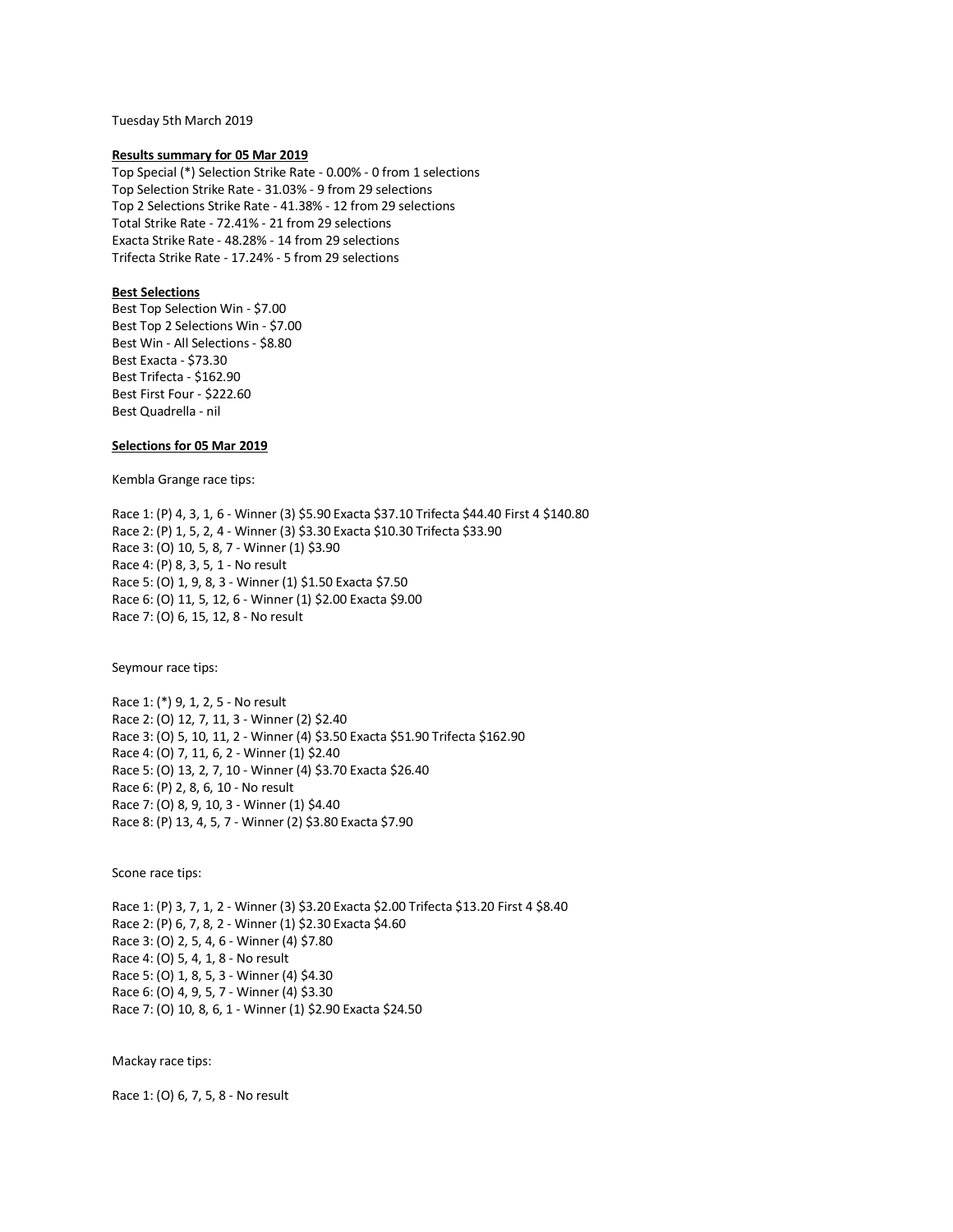- Race 2: (P) 3, 1, 9, 4 Winner (4) \$8.80 Exacta \$25.30 Trifecta \$52.70 First 4 \$222.60 Race 3: (O) 8, 7, 4, 6 - No result Race 4: (O) 2, 5, 3, 6 - Winner (1) \$2.60 Exacta \$6.70 Race 5: (O) 3, 6, 8, 7 - No result Race 6: (O) 1, 7, 3, 8 - Winner (1) \$7.00 Exacta \$73.30
- Race 7: (O) 6, 2, 10, 11 Winner (2) \$4.20 Exacta \$21.10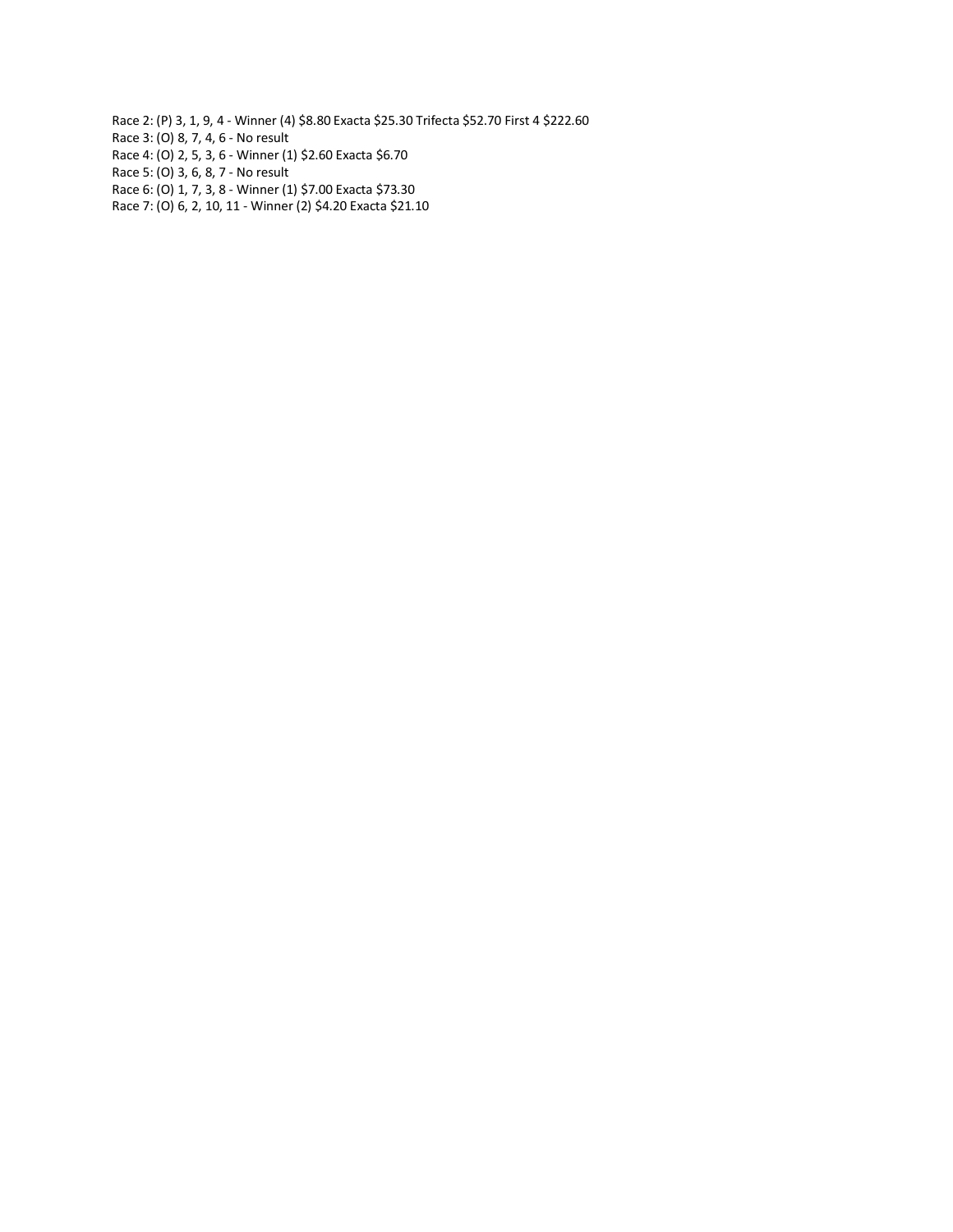Tuesday 26th February 2019

#### **Results summary for 26 Feb 2019**

Top Special (\*) Selection Strike Rate - 100.00% - 1 from 1 selections Top Selection Strike Rate - 40.63% - 13 from 32 selections Top 2 Selections Strike Rate - 53.13% - 17 from 32 selections Total Strike Rate - 68.75% - 22 from 32 selections Exacta Strike Rate - 25.00% - 8 from 32 selections Trifecta Strike Rate - 12.50% - 4 from 32 selections

## **Best Selections**

Best Top Selection Win - \$11.20 Best Top 2 Selections Win - \$11.20 Best Win - All Selections - \$11.20 Best Exacta - \$29.80 Best Trifecta - \$79.90 Best First Four - \$37.40 Best Quadrella - nil

# **Selections for 26 Feb 2019**

Cairns race tips:

Race 1: (O) 9, 3, 10, 8 - No result Race 2: (P) 3, 7, 1, 5 - Winner (3) \$4.20 Exacta \$8.50 Race 3: (O) 5, 6, 3, 1 - No result Race 4: (P) 6, 4, 8, 1 - Winner (4) \$4.10 Race 5: (P) 7, 1, 2, 8 - Winner (3) \$2.20 Exacta \$5.30 Trifecta \$13.90 Race 6: (O) 3, 1, 4, 5 - Winner (1) \$1.80 Race 7: (P) 5, 1, 9, 4 - Winner (1) \$2.60 Race 8: (O) 1, 6, 5, 4 - No result Race 9: (O) 1, 4, 5, 9 - Winner (2) \$5.00 Race 10: (O) 1, 5, 9, 12 - No result

Bendigo race tips:

Race 1: (P) 15, 6, 18, 9 - Winner (1) \$2.20 Race 2: (P) 11, 3, 5, 4 - Winner (1) \$1.60 Race 3: (O) 11, 7, 8, 2 - Winner (2) \$2.60 Exacta \$6.40 Race 4: (P) 2, 5, 4, 6 - Winner (1) \$1.70 Race 5: (P) 5, 2, 10, 1 - Winner (1) \$3.30 Race 6: (P) 1, 8, 5, 4 - No result Race 7: (P) 8, 7, 1, 10 - No result Race 8: (O) 2, 9, 5, 3 - Winner (1) \$2.70 Exacta \$15.90 Trifecta \$79.90

Tamworth race tips:

Race 1: (P) 1, 7, 10, 9 - Winner (1) \$1.40 Race 2: (\*) 9, 4, 8, 3 - Winner (1) \$1.80 Race 3: (O) 7, 1, 10, 2 - No result Race 4: (O) 2, 4, 5, 7 - Winner (3) \$4.00 Exacta \$15.10 Race 5: (O) 8, 9, 10, 5 - No result Race 6: (O) 3, 1, 6, 7 - Winner (1) \$11.20 Race 7: (O) 6, 5, 4, 1 - Winner (3) \$8.40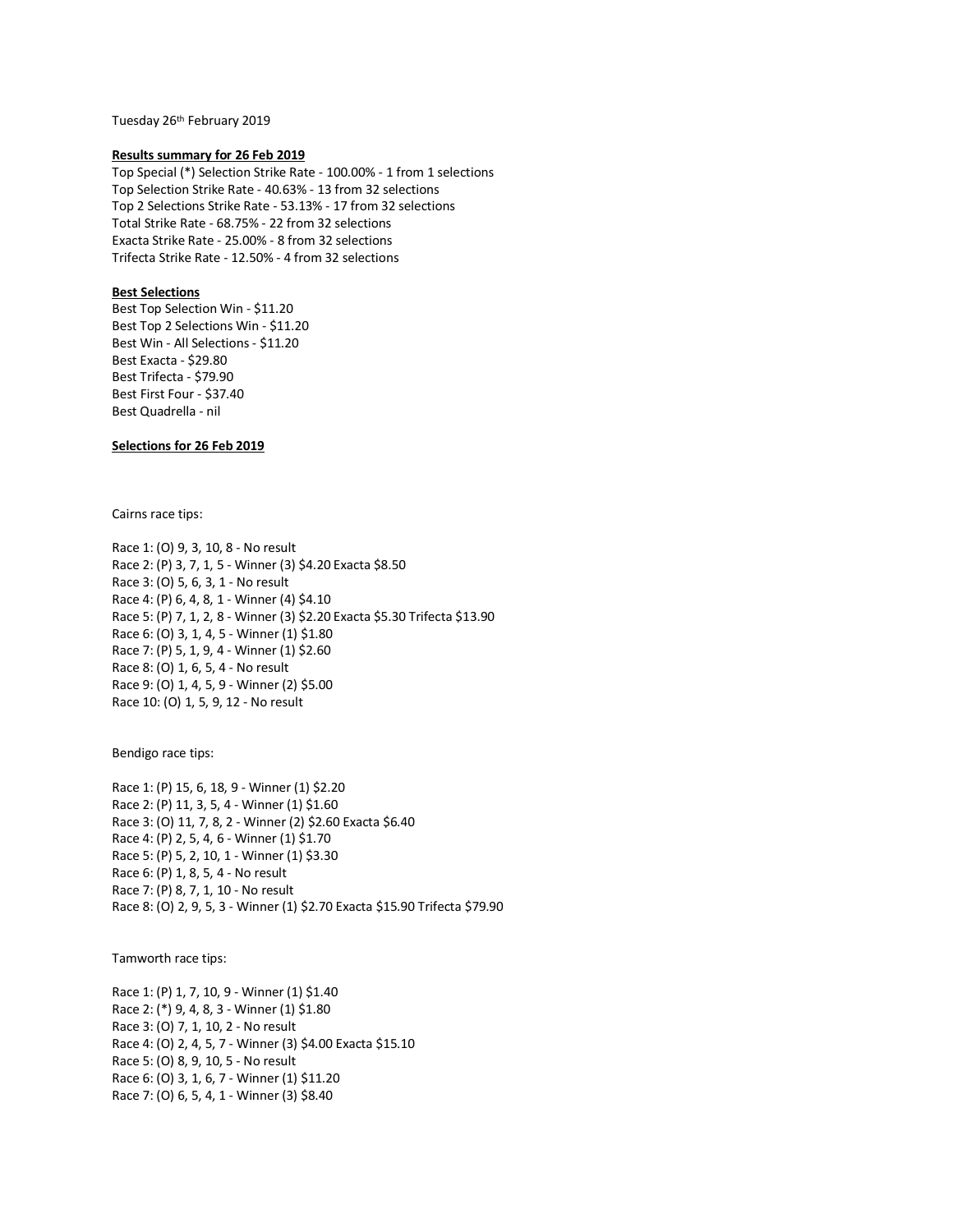Bathurst race tips:

Race 1: (P) 2, 5, 7, 6 - Winner (1) \$1.80 Race 2: (O) 4, 11, 9, 8 - No result Race 3: (P) 3, 1, 2, 4 - Winner (1) \$1.50 Exacta \$5.30 Trifecta \$17.40 Race 4: (P) 12, 3, 7, 8 - Winner (2) \$5.00 Exacta \$8.90 Trifecta \$20.60 First 4 \$37.40 Race 5: (P) 4, 5, 3, 1 - Winner (1) \$4.40 Exacta \$29.80 Race 6: (O) 4, 3, 8, 2 - Winner (2) \$8.70 Race 7: (O) 2, 4, 8, 10 - No result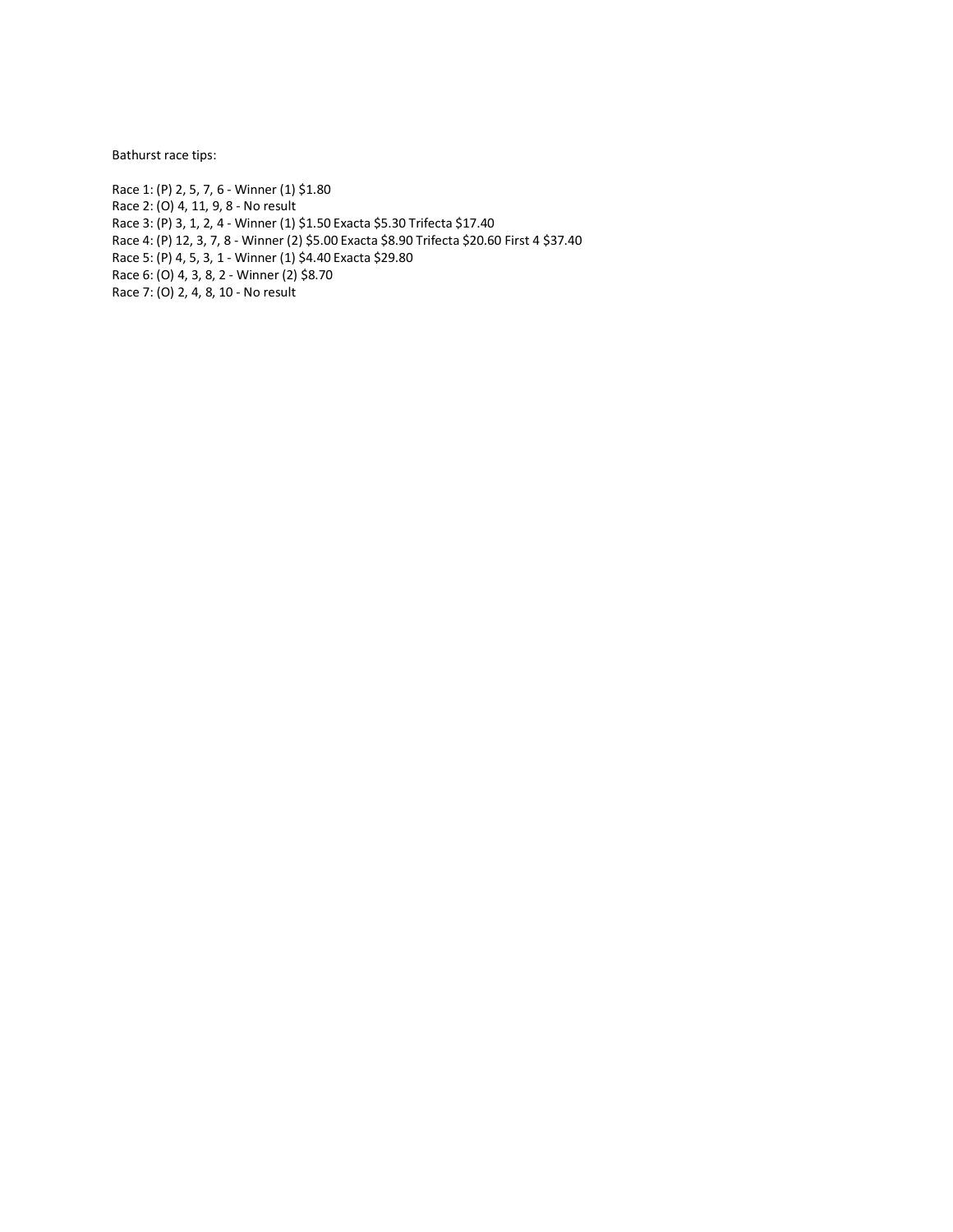# Tuesday 19th February 2019

#### **Results summary for 19 Feb 2019**

No Specials to report Top Selection Strike Rate - 25.00% - 4 from 16 selections Top 2 Selections Strike Rate - 50.00% - 8 from 16 selections Total Strike Rate - 93.75% - 15 from 16 selections Exacta Strike Rate - 56.25% - 9 from 16 selections Trifecta Strike Rate - 31.25% - 5 from 16 selections

### **Best Selections**

Best Top Selection Win - \$2.40 Best Top 2 Selections Win - \$9.60 Best Win - All Selections - \$11.10 Best Exacta - \$74.50 Best Trifecta - \$65.80 Best First Four - \$114.20 Best Quadrella - \$129.80

# **Selections for 19 Feb 2019**

Wyong race tips:

Race 1: (P) 5, 2, 3, 1 - Winner (2) \$4.70 Race 2: (P) 2, 3, 4, 6 - Winner (3) \$2.70 Exacta \$3.80 Race 3: (P) 5, 1, 4, 6 - Winner (2) \$2.90 Exacta \$17.50 Trifecta \$65.80 Race 4: (P) 2, 7, 5, 9 - Winner (4) \$6.30 Race 5: (P) 6, 8, 3, 1 - Winner (1) \$2.40 Race 6: (P) 1, 2, 8, 7 - Winner (2) \$2.60 Exacta \$14.10 Trifecta \$15.70 First 4 \$32.00 Race 7: (O) 6, 1, 8, 3 - Winner (3) \$11.10 Race 8: (P) 1, 2, 6, 5 - Winner (1) \$1.50 Exacta \$4.50 Trifecta \$21.70 Quadrella \$129.80

Seymour race tips:

Race 1: (P) 7, 6, 2, 1 - Winner (3) \$2.20 Race 2: (P) 8, 12, 10, 11 - Winner (1) \$1.30 Exacta \$5.60 Race 3: (P) 7, 6, 11, 2 - Winner (4) \$6.90 Exacta \$25.30 Trifecta \$64.00 First 4 \$114.20 Race 4: (P) 7, 13, 8, 10 - Winner (1) \$2.10 Exacta \$6.60 Trifecta \$36.50 Race 5: (O) 7, 8, 9, 1 - Winner (3) \$6.80 Exacta \$74.50 Race 6: (O) 6, 11, 4, 10 - Winner (2) \$9.60 Exacta \$33.90 Race 7: (O) 3, 5, 11, 4 - Winner (3) \$5.80 Late Scratching - #5 Race 8: (O) 11, 3, 8, 9 - No result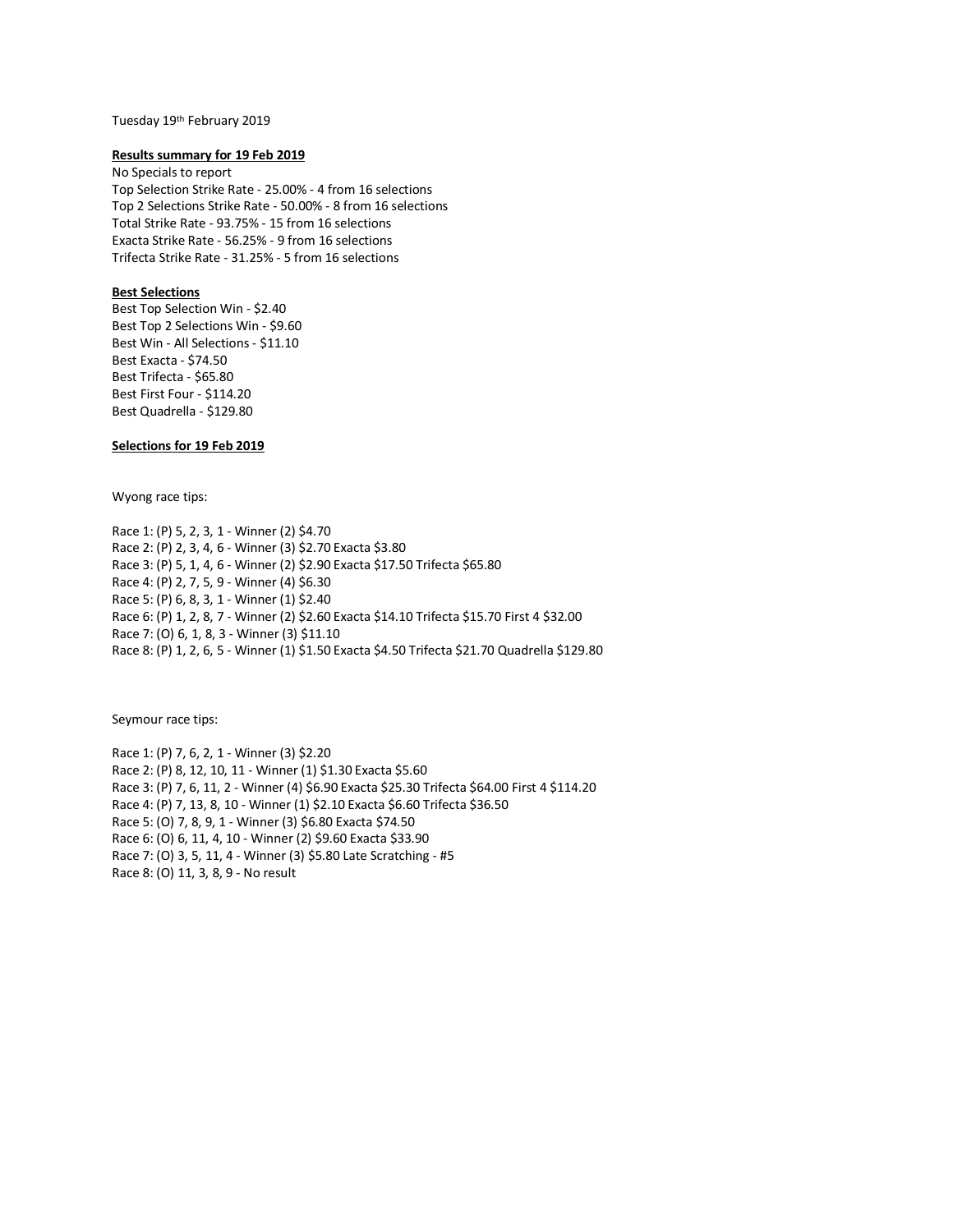Tuesday 12th February 2019

#### **Results summary for 12 Feb 2019**

Top Special (\*) Selection Strike Rate - 66.67% - 2 from 3 selections Top Selection Strike Rate - 45.16% - 14 from 31 selections Top 2 Selections Strike Rate - 51.61% - 16 from 31 selections Total Strike Rate - 80.65% - 25 from 31 selections Exacta Strike Rate - 67.74% - 21 from 31 selections Trifecta Strike Rate - 32.26% - 10 from 31 selections

## **Best Selections**

Best Top Selection Win - \$4.50 Best Top 2 Selections Win - \$4.50 Best Win - All Selections - \$17.60 Best Exacta - \$104.10 Best Trifecta - \$124.70 Best First Four - \$268.20 Best Quadrella - \$123.10

## **Selections for 12 Feb 2019**

Gosford race tips:

Race 1: (P) 4, 2, 7, 5 - Winner (1) \$1.30 Exacta \$9.70 Race 2: (\*) 1, 5, 2, 3 - Winner (2) \$3.30 Exacta \$33.60 Trifecta \$98.80 First 4 \$194.60 Race 3: (P) 1, 7, 5, 2 - No result Race 4: (P) 3, 9, 10, 2 - Winner (3) \$5.20 Exacta \$8.10 Race 5: (P) 3, 10, 5, 6 - Winner (4) \$3.40 Exacta \$10.00 Race 6: (O) 4, 1, 5, 7 - No result Race 7: (P) 1, 11, 4, 8 - Winner (1) \$1.40 Exacta \$3.60 Trifecta \$6.60 First 4 \$11.80 Race 8: (P) 4, 7, 2, 8 - Winner (3) \$4.00 Exacta \$15.40 Trifecta \$64.70

Kyneton race tips:

Race 1: (P) 7, 5, 3, 2 - Winner (4) \$4.00 Exacta \$29.80 Trifecta \$124.70 Race 2: (P) 8, 10, 5, 2 - Winner (1) \$1.60 Exacta \$14.30 Race 3: (P) 8, 7, 10, 9 - Winner (4) \$5.60 Race 4: (P) 10, 8, 13, 7 - Winner (1) \$1.60 Exacta \$4.70 Race 5: (P) 7, 6, 5, 4 - Winner (1) \$1.80 Exacta \$4.70 Trifecta \$17.30 Race 6: (P) 3, 2, 6, 9 - Winner (1) \$1.70 Exacta \$4.80 Trifecta \$86.80 First 4 \$211.40 Race 7: (P) 3, 7, 2, 10 - Winner (4) \$9.90 Exacta \$26.20 Race 8: (O) 12, 5, 8, 4 - Winner (4) \$2.50 Quadrella \$123.10

Mackay race tips:

Race 1: (P) 1, 3, 4, 2 - No result Race 2: (\*) 2, 4, 3, 8 - Winner (1) \$1.20 Exacta \$4.40 Race 3: (P) 1, 3, 6, 5 - Winner (1) \$2.40 Exacta \$11.30 Race 4: (O) 7, 4, 2, 9 - Winner (4) \$17.60 Exacta \$104.10 Race 5: (P) 2, 5, 8, 7 - No result Race 6: (P) 4, 2, 6, 8 - No result Race 7: (P) 3, 7, 8, 6 - Winner (1) \$4.50 Exacta \$16.30 Trifecta \$99.80 First 4 \$268.20 Race 8: (P) 3, 6, 5, 1 - Winner (1) \$1.40 Exacta \$4.90 Trifecta \$13.90 First 4 \$31.00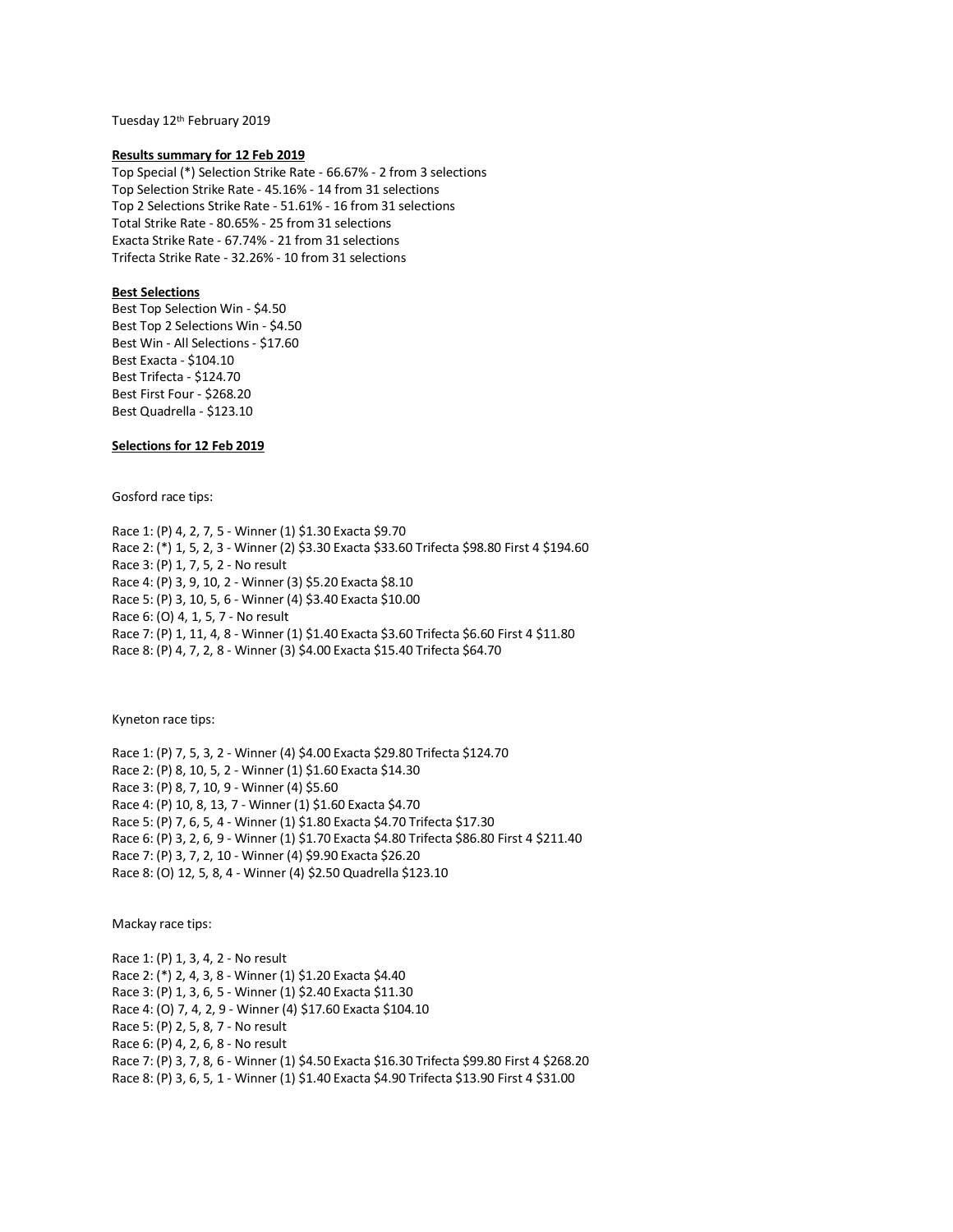Lismore race tips:

Race 1: (P) 1, 5, 7, 4 - Winner (1) \$2.60 Exacta \$6.30 Trifecta \$19.90 First 4 \$35.00 Race 2: (P) 1, 3, 5, 7 - Winner (1) \$2.10 Race 3: (\*) 3, 7, 9, 11 - Winner (1) \$1.50 Exacta \$4.40 Trifecta \$9.90 Race 4: (O) 1, 4, 9, 3 - Winner (2) \$2.80 Race 5: (O) 5, 14, 6, 7 - Winner (1) \$1.30 Exacta \$15.40 Race 6: (O) 7, 5, 6, 3 - No result Race 7: (O) 5, 6, 14, 4 - Winner (4) \$9.20 Exacta \$79.80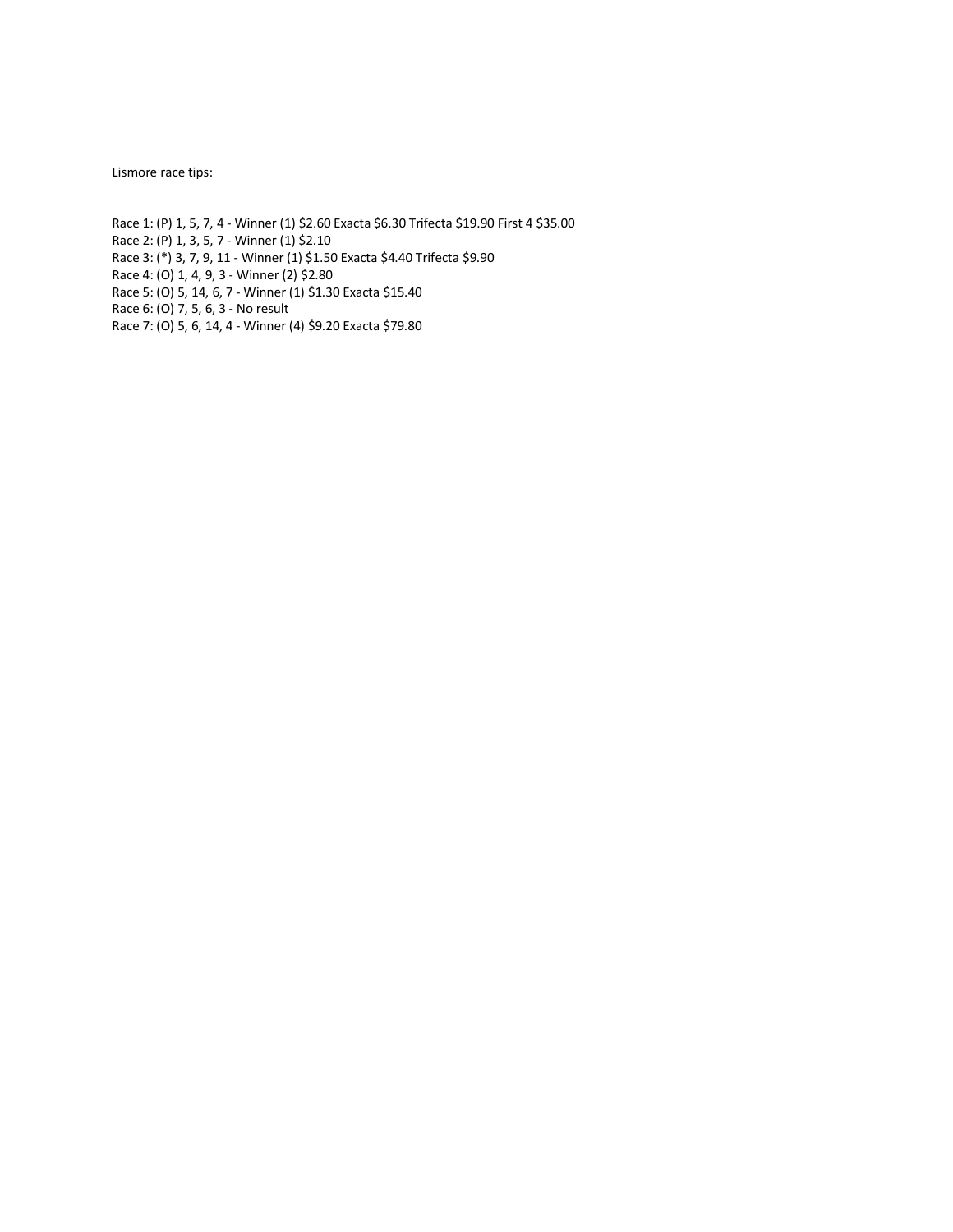Tuesday 5th February 2019

#### **Results summary for 05 Feb 2019**

Top Special (\*) Selection Strike Rate - 100.00% - 1 from 1 selections Top Selection Strike Rate - 37.50% - 6 from 16 selections Top 2 Selections Strike Rate - 62.50% - 10 from 16 selections Total Strike Rate - 93.75% - 15 from 16 selections Exacta Strike Rate - 75.00% - 12 from 16 selections Trifecta Strike Rate - 43.75% - 7 from 16 selections

## **Best Selections**

Best Top Selection Win - \$15.70 Best Top 2 Selections Win - \$15.70 Best Win - All Selections - \$15.70 Best Exacta - \$68.90 Best Trifecta - \$246.00 Best First Four - \$120.80 Best Quadrella - \$206.70

## **Selections for 05 Feb 2019**

Kembla Grange Race Tips:

Race 1: (P) 2, 4, 3, 1 - Winner (2) \$3.70 Exacta \$7.70 Trifecta \$24.90 Race 2: (P) 7, 5, 9, 1 - Winner (1) \$1.70 Exacta \$8.30 Trifecta \$12.80 First 4 \$9.60 Race 3: (O) 4, 3, 13, 5 - Winner (1) \$2.30 Race 4: (P) 6, 1, 8, 4 - Winner (3) \$2.80 Exacta \$12.20 Trifecta \$37.00 First 4 \$120.80 Early Quadrella \$103.50 Race 5: (P) 1, 2, 3, 8 - Winner (2) \$5.50 Exacta \$23.10 Trifecta \$87.60 Race 6: (O) 3, 10, 5, 1 - Winner (1) \$3.30 Exacta \$11.50 Race 7: (P) 6, 2, 7, 1 - No result Race 8: (O) 7, 8, 12, 6 - Winner (4) \$5.30 Exacta \$17.00

Warrnambool Race Tips:

Race 1: (P) 5, 1, 2, 10 - Winner (1) \$15.70 Exacta \$68.90 Trifecta \$246.00 Race 2: (P) 1, 4, 2, 3 - Winner (3) \$2.70 Exacta \$8.60 Race 3: (P) 4, 1, 5, 3 - Winner (3) \$4.70 Exacta \$10.20 Trifecta \$21.50 First 4 \$40.40 Race 4: (\*) 9, 3, 5, 1 - Winner (1) \$1.50 Exacta \$3.20 Early Quadrella \$1113.60 Race 5: (P) 5, 7, 11, 2 - Winner (3) \$6.60 Race 6: (P) 1, 7, 4, 2 - Winner (1) \$1.60 Race 7: (P) 4, 6, 2, 1 - Winner (2) \$4.70 Exacta \$11.80 Trifecta \$59.10 First 4 \$88.00 Race 8: (P) 1, 6, 2, 7 - Winner (2) \$3.00 Exacta \$8.40 Quadrella \$206.70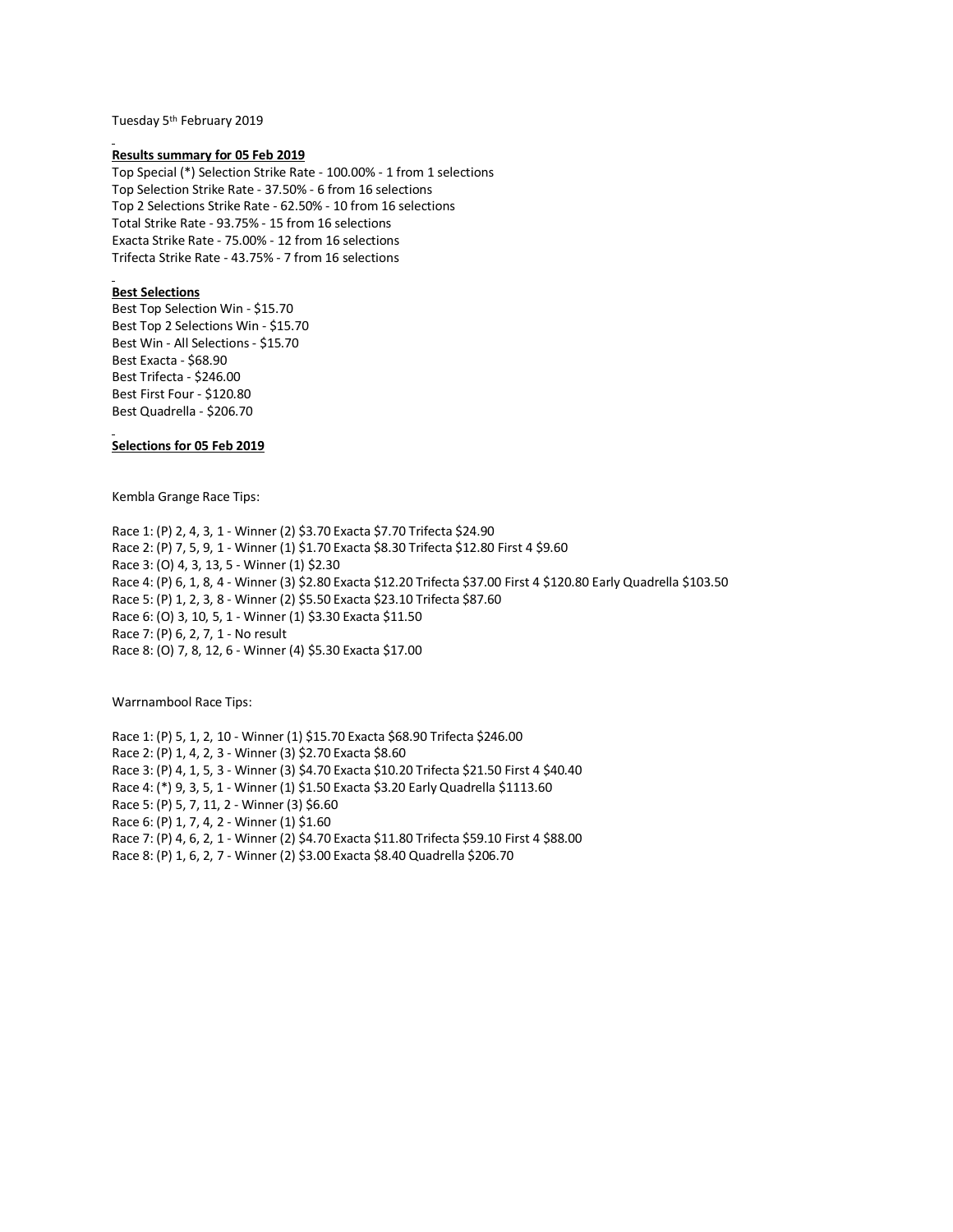Tuesday 29th January 2019

#### **Results summary for 29 Jan 2019**

Top Special (\*) Selection Strike Rate - 100.00% - 1 from 1 selections Top Selection Strike Rate - 40.00% - 12 from 30 selections Top 2 Selections Strike Rate - 56.67% - 17 from 30 selections Total Strike Rate - 73.33% - 22 from 30 selections Exacta Strike Rate - 33.33% - 10 from 30 selections Trifecta Strike Rate - 13.33% - 4 from 30 selections

## **Best Selections**

Best Top Selection Win - \$4.80 Best Top 2 Selections Win - \$8.30 Best Win - All Selections - \$14.00 Best Exacta - \$74.60 Best Trifecta - \$168.70 Best First Four - nil Best Quadrella - nil

# **Selections for 29 Jan 2019**

Wodonga Race Tips:

Race 1: (P) 5, 1, 6, 2 - Winner (4) \$3.40 Exacta \$12.10 Trifecta \$53.10 Race 2: (O) 7, 2, 5, 6 - No result Race 3: (P) 9, 3, 2, 6 - Winner (3) \$3.50 Race 4: (P) 5, 2, 10, 6 - Winner (2) \$4.40 Exacta \$10.70 Trifecta \$34.20 Race 5: (P) 2, 11, 1, 5 - No result Race 6: (P) 4, 5, 3, 7 - Winner (2) \$5.00 Exacta \$10.10 Race 7: (P) 7, 2, 4, 1 - Winner (1) \$4.30 Race 8: (O) 8, 9, 5, 4 - Winner (1) \$4.10 Exacta \$24.70 Trifecta \$168.70

Muswellbrook Race Tips:

Race 1: (O) 11, 5, 4, 14 - Winner (1) \$2.30 Exacta \$9.90 Race 2: (P) 1, 4, 3, 6 - No result Race 3: (O) 1, 14, 4, 5 - Winner (4) \$4.20 Exacta \$10.80 Race 4: (O) 11, 7, 5, 8 - No result Race 5: (P) 10, 12, 3, 1 - Winner (1) \$1.60 Exacta \$3.30 Race 6: (O) 2, 7, 1, 5 - No result Race 7: (P) 4, 2, 10, 11 - Winner (1) \$2.00

Bathurst Race Tips:

Race 1: (\*) 8, 7, 10, 4 - Winner (1) \$2.10 Race 2: (P) 7, 5, 4, 2 - No result Race 3: (P) 5, 12, 6, 11 - Winner (2) \$6.00 Race 4: (O) 5, 6, 3, 9 - No result Race 5: (O) 1, 5, 2, 7 - Winner (1) \$3.90 Race 6: (P) 5, 6, 11, 1 - Winner (4) \$3.20 Race 7: (O) 2, 9, 7, 14 - Winner (1) \$2.10

Geraldton Race Tips: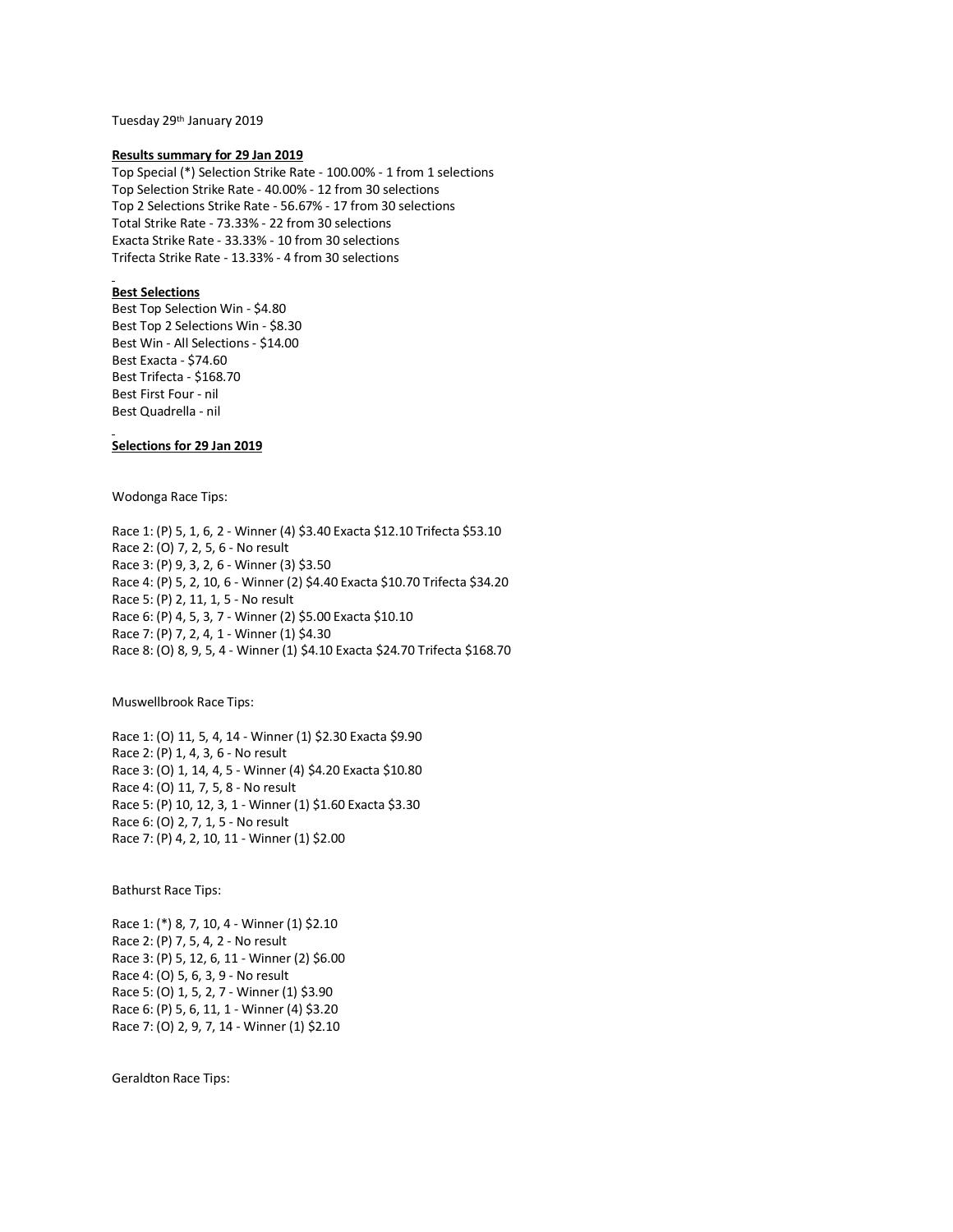Race 1: (P) 4, 7, 6, 8 - Winner (1) \$1.60 Exacta \$15.00 Trifecta \$49.70 Race 2: (P) 10, 7, 4, 2 - Winner (2) \$8.30 Exacta \$74.60 Race 3: (O) 2, 11, 8, 3 - Winner (3) \$14.00 Race 4: (O) 10, 5, 13, 11 - Winner (1) \$4.80 Early Quadrella \$1224.60 Race 5: (O) 2, 6, 7, 11 - No result Race 6: (O) 8, 1, 7, 4 - Winner (1) \$4.10 Race 7: (O) 4, 8, 2, 11 - Winner (1) \$2.80 Exacta \$18.80 Race 8: (O) 8, 11, 6, 5 - Winner (2) \$6.00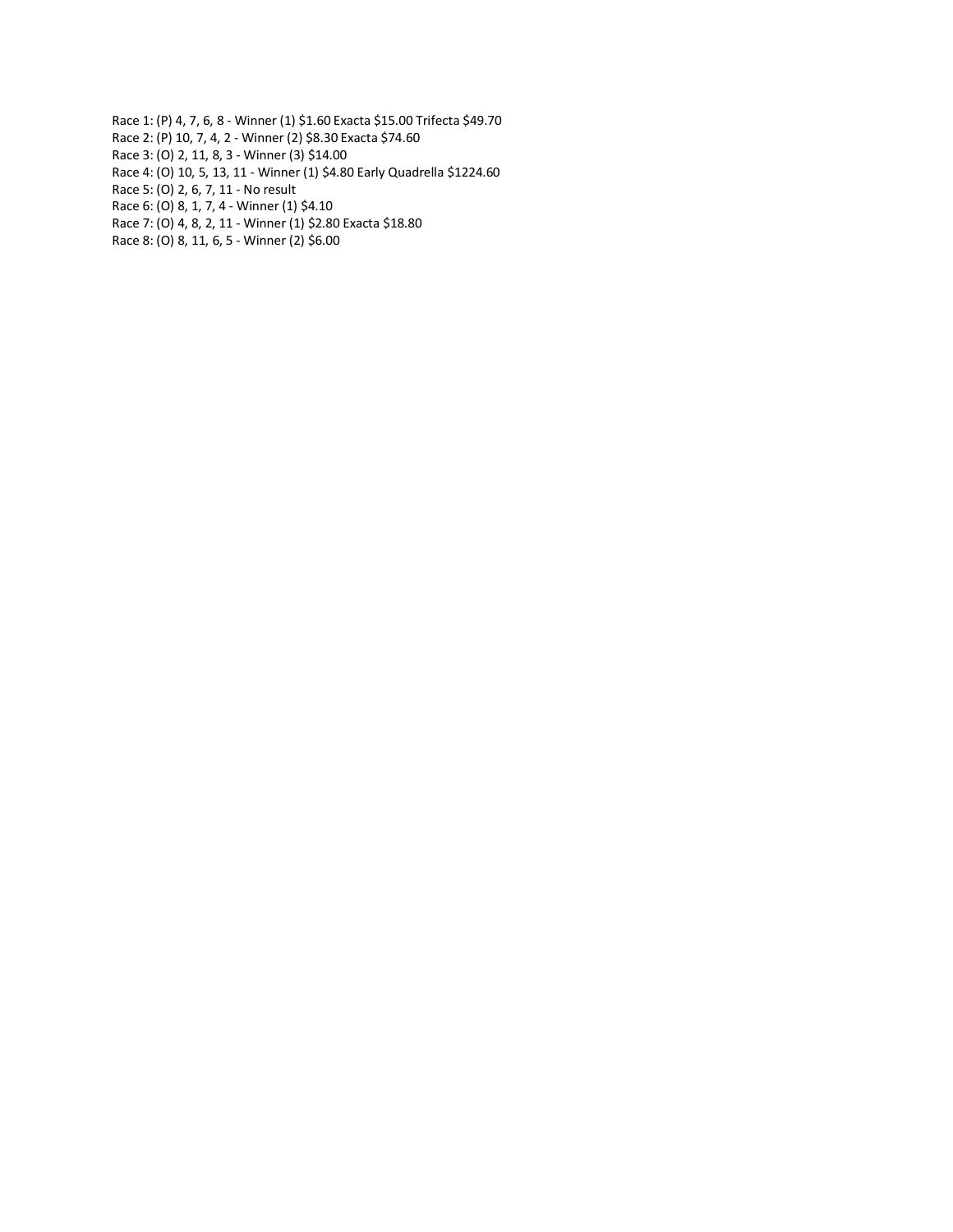Tuesday 22nd January 2019

#### **Results summary for 22 Jan 2019**

Top Special (\*) Selection Strike Rate - 100.00% - 1 from 1 selections Top Selection Strike Rate - 26.09% - 6 from 23 selections Top 2 Selections Strike Rate - 39.13% - 9 from 23 selections Total Strike Rate - 69.57% - 16 from 23 selections Exacta Strike Rate - 39.13% - 9 from 23 selections Trifecta Strike Rate - 21.74% - 5 from 23 selections

## **Best Selections**

Best Top Selection Win - \$4.40 Best Top 2 Selections Win - \$5.50 Best Win - All Selections - \$12.10 Best Exacta - \$56.20 Best Trifecta - \$48.30 Best First Four - \$72.80 Best Quadrella - \$671.60

## **Selections for 22 Jan 2019**

Wagga Race Tips:

Race 1: (P) 5, 1, 4, 6 - No result Race 2: (P) 2, 14, 1, 16 - Winner (2) \$1.90 Exacta \$16.90 Trifecta \$48.30 Race 3: (P) 5, 2, 6, 4 - Winner (4) \$8.20 Race 4: (P) 5, 13, 11, 4 - No result Race 5: (P) 11, 10, 4, 2 - Winner (1) \$1.40 Exacta \$3.60 Race 6: (P) 3, 4, 1, 7 - No result Race 7: (P) 1, 9, 4, 3 - Winner (1) \$4.10 Race 8: (P) 3, 6, 5, 9 - No result

Warrnambool Race Tips:

Race 1: (P) 5, 6, 1, 4 - Winner (3) \$3.40 Exacta \$9.30 Trifecta \$23.20 First 4 \$72.80 Race 2: (P) 5, 1, 7, 3 - Winner (1) \$2.50 Exacta \$9.80 Trifecta \$16.30 First 4 \$25.60 Race 3: (P) 1, 4, 7, 2 - Winner (4) \$12.10 Race 4: (P) 11, 3, 6, 7 - No result Race 5: (P) 7, 4, 1, 10 - Winner (4) \$9.10 Exacta \$56.20 Race 6: (P) 2, 1, 4, 9 - No result Race 7: (\*) 2, 8, 5, 9 - Winner (1) \$1.40 Race 8: (P) 6, 12, 8, 2 - No result

Cairns Race Tips:

Race 1: (P) 1, 3, 6, 2 - Winner (4) \$7.50 Exacta \$11.60 Trifecta \$25.30 First 4 \$25.00 Race 2: (P) 6, 2, 11, 8 - Winner (1) \$4.40 Exacta \$19.80 Race 3: (P) 6, 3, 1, 7 - Winner (1) \$1.80 Exacta \$6.60 Trifecta \$9.20 Race 4: (P) 5, 2, 7, 6 - Winner (3) \$7.00 Race 5: (P) 1, 5, 3, 4 - Winner (2) \$1.90 Race 6: (O) 6, 7, 4, 2 - Winner (2) \$5.50 Exacta \$34.10 Race 7: (O) 4, 9, 2, 1 - Winner (4) \$4.70 Quadrella \$671.60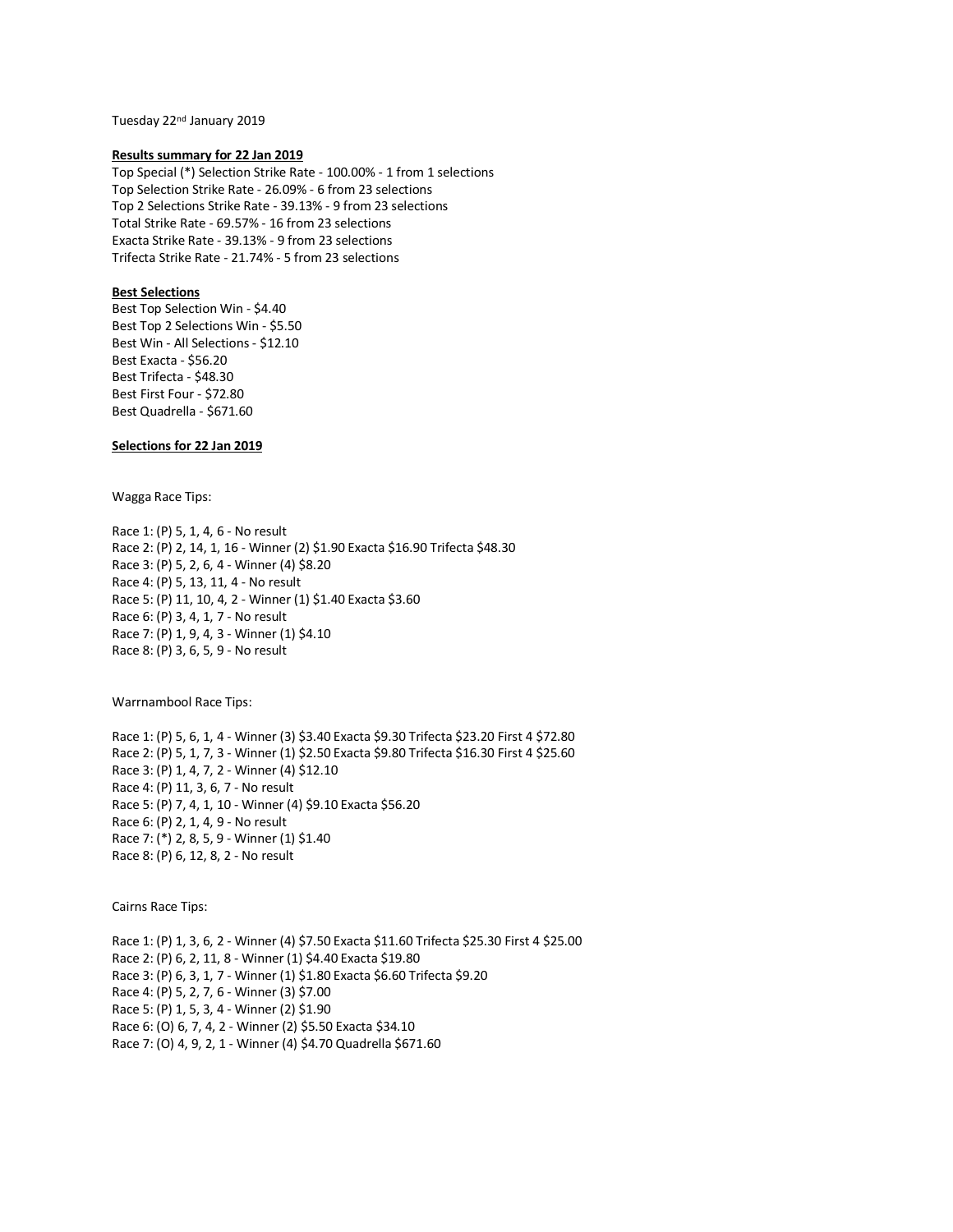Tuesday 15 th January 2019

#### **Results summary for 15 Jan 2019**

Top Special (\*) Selection Strike Rate - 0.00% - 0 from 1 selections Top Selection Strike Rate - 33.33% - 5 from 15 selections Top 2 Selections Strike Rate - 53.33% - 8 from 15 selections Total Strike Rate - 73.33% - 11 from 15 selections Exacta Strike Rate - 33.33% - 5 from 15 selections Trifecta Strike Rate - 26.67% - 4 from 15 selections

## **Best Selections**

Best Top Selection Win - \$2.80 Best Top 2 Selections Win - \$6.80 Best Win - All Selections - \$6.80 Best Exacta - \$16.60 Best Trifecta - \$45.90 Best First Four - \$82.90 Best Quadrella - nil

# **Selections for 15 Jan 2019**

Gunnedah Race Tips:

Race 1: (O) 12, 7, 10, 9 - No result Race 2: (O) 2, 4, 7, 5 - Winner (3) \$2.50 Exacta \$16.60 Trifecta \$44.00 Race 3: (O) 4, 3, 5, 1 - No result Race 4: (O) 11, 14, 12, 15 - No result Race 5: (P) 5, 12, 7, 9 - Winner (1) \$1.50 Exacta \$7.80 Trifecta \$12.10 Race 6: (O) 4, 3, 1, 11 - Winner (2) \$4.20 Race 7: (P) 1, 3, 4, 11 - Winner (2) \$6.80

Mackay Race Tips:

Race 1: (\*) 3, 1, 2, 4 - Winner (3) \$3.80 Race 2: (P) 4, 6, 3, 5 - Winner (1) \$2.80 Race 3: (P) 2, 5, 3, 4 - Winner (1) \$2.60 Exacta \$15.40 Trifecta \$45.90 First 4 \$82.90 Race 4: (P) 1, 2, 3, 6 - Winner (1) \$1.20 Exacta \$3.40 Trifecta \$7.30 First 4 \$16.60 Race 5: (O) 8, 5, 4, 9 - Winner (2) \$2.10 Race 6: (P) 1, 2, 9, 4 - No result Race 7: (P) 3, 2, 1, 4 - Winner (3) \$3.60 Exacta \$13.80 Race 8: (P) 1, 9, 2, 5 - Winner (1) \$1.50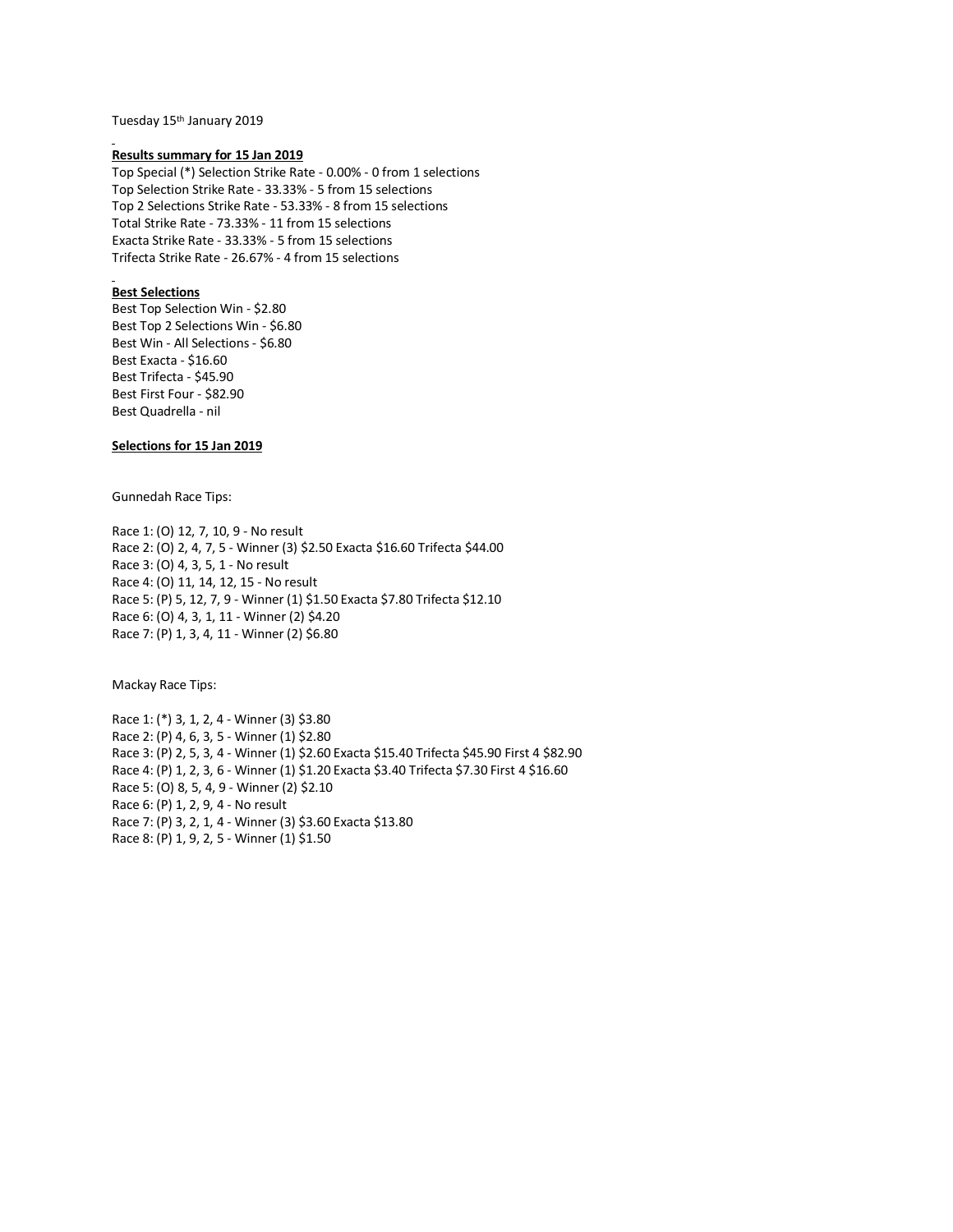Tuesday 8th January 2019

#### **Results summary for 08 Jan 2019**

Top Special (\*) Selection Strike Rate - 20.00% - 1 from 5 selections Top Selection Strike Rate - 24.14% - 7 from 29 selections Top 2 Selections Strike Rate - 44.83% - 13 from 29 selections Total Strike Rate - 75.86% - 22 from 29 selections Exacta Strike Rate - 48.28% - 14 from 29 selections Trifecta Strike Rate - 27.59% - 8 from 29 selections

#### **Best Selections**

Best Top Selection Win - \$4.40 Best Top 2 Selections Win - \$7.20 Best Win - All Selections - \$11.00 Best Exacta - \$89.50 Best Trifecta - \$174.20 Best First Four - \$2150.60 Best Quadrella - \$1061.20

**Selections for 08 Jan 2019**

Yarra Valley Race Tips:

Race 1: (\*) 2, 9, 8, 4 - Winner (4) \$7.00 Exacta \$15.00 Trifecta \$39.60 Race 2: (P) 9, 5, 7, 8 - Winner (4) \$6.10 Exacta \$17.70 Race 3: (P) 6, 11, 5, 3 - Winner (3) \$11.00 Exacta \$89.50 Trifecta \$174.20 First 4 \$2150.60 Race 4: (P) 7, 2, 5, 8 - Winner (1) \$1.90 Exacta \$3.60 Trifecta \$12.70 Race 5: (P) 2, 1, 3, 7 - Winner (1) \$3.40 Race 6: (O) 4, 2, 1, 3 - Winner (2) \$7.20 Exacta \$33.40 Race 7: (O) 7, 2, 8, 4 - Winner (3) \$6.70 Race 8: (O) 9, 7, 14, 10 - Winner (1) \$4.40 Exacta \$40.10 Quadrella \$1061.20

Cessnock Race Tips:

Race 1: (P) 3, 1, 4, 5 - Winner (2) \$2.90 Exacta \$15.20 Trifecta \$58.70 Race 2: (P) 3, 8, 2, 1 - Winner (4) \$1.80 Exacta \$4.70 Race 3: (P) 2, 3, 7, 5 - No result Race 4: (P) 5, 3, 4, 2 - No result Race 5: (P) 2, 1, 9, 4 - No result Race 6: (\*) 4, 9, 5, 10 - Winner (1) \$1.70 Race 7: (P) 8, 4, 12, 6 - Winner (3) \$3.30 Exacta \$18.70

Orange Race Tips

Race 1: (O) 1, 6, 3, 5 - Winner (2) \$2.90 Exacta \$16.00 Race 2: (\*) 1, 4, 2, 8 - No result Race 3: (P) 2, 1, 5, 3 - Winner (2) \$4.20 Exacta \$14.00 Trifecta \$36.30 Race 4: (P) 7, 1, 6, 9 - Winner (2) \$2.70 Exacta \$6.60 Trifecta \$19.60 Race 5: (P) 5, 4, 3, 2 - Winner (1) \$2.30 Exacta \$11.40 Trifecta \$18.60 Race 6: (\*) 7, 1, 9, 3 - Winner (4) \$6.80 Race 7: (O) 3, 12, 13, 9 - No result

Gatton Race Tips

Race 1: (P) 4, 9, 6, 3 - Winner (3) \$3.90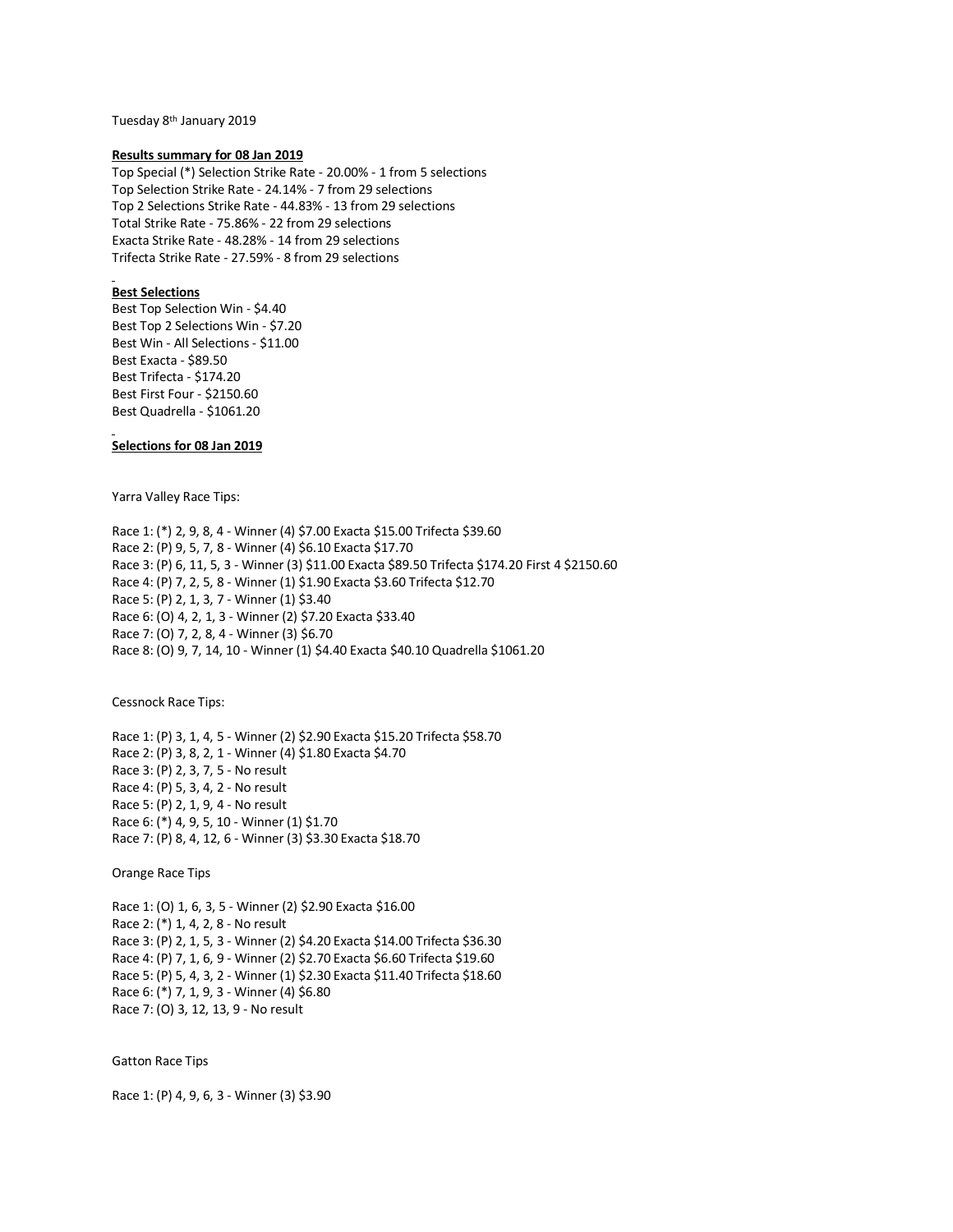Race 2: (P) 5, 1, 3, 2 - Winner (1) \$2.10 Race 3: (P) 3, 2, 6, 1 - No result Race 4: (P) 9, 1, 6, 7 - Winner (2) \$2.60 Race 5: (P) 6, 4, 3, 8 - Winner (3) \$4.00 Exacta \$54.20 Trifecta \$131.80 First 4 \$177.80 Race 6: (P) 1, 4, 5, 2 - Winner (1) \$3.70 Race 7: (\*) 6, 1, 12, 3 - No result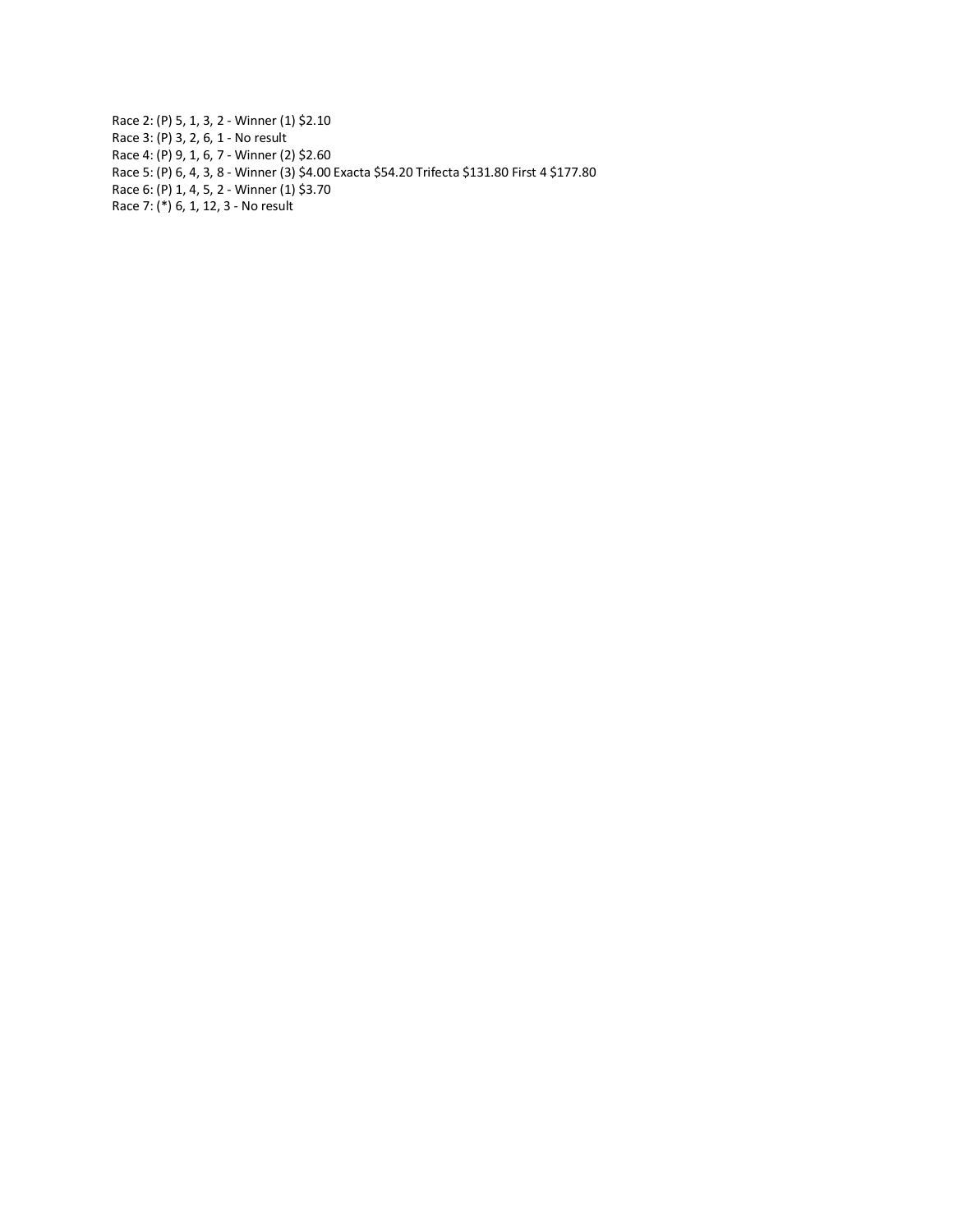Tuesday 1st January 2019

#### **Results summary for 01 Jan 2019**

Top Special (\*) Selection Strike Rate - 83.33% - 5 from 6 selections Top Selection Strike Rate - 31.51% - 23 from 73 selections Top 2 Selections Strike Rate - 53.42% - 39 from 73 selections Total Strike Rate - 72.60% - 53 from 73 selections Exacta Strike Rate - 31.51% - 23 from 73 selections Trifecta Strike Rate - 20.55% - 15 from 73 selections

## **Best Selections**

Best Top Selection Win - \$18.90 Best Top 2 Selections Win - \$18.90 Best Win - All Selections - \$18.90 Best Exacta - \$140.10 Best Trifecta - \$378.90 Best First Four - \$74.60 Best Quadrella - nil

## **Selections for 01 Jan 2019**

Mornington Race Tips:

Race 1: (P) 6, 4, 2, 7 - Winner (3) \$8.30 Exacta \$19.80 Trifecta \$55.60 Race 2: (\*) 9, 5, 2, 1 - Winner (1) \$1.40 Exacta \$5.20 Trifecta \$13.10 First 4 \$22.60 Race 3: (P) 4, 3, 2, 9 - Winner (2) \$5.60 Exacta \$32.10 Race 4: (P) 5, 8, 2, 3 - No result Race 5: (P) 4, 8, 2, 3 - Winner (2) \$8.20 Race 6: (P) 6, 5, 4, 7 - Winner (3) \$3.90 Race 7: (O) 6, 1, 4, 10 - No result

Flemington Race Tips:

Race 1: (P) 5, 3, 2, 8 - No result Race 2: (P) 2, 5, 6, 4 - Winner (3) \$3.50 Exacta \$13.90 Trifecta \$38.60 Race 3: (P) 3, 1, 11, 4 - Winner (2) \$2.30 Race 4: (P) 8, 10, 12, 7 - No result Race 5: (P) 3, 2, 9, 12 - Winner (1) \$3.60 Race 6: (P) 1, 7, 6, 5 - Winner (2) \$3.40 Race 7: (P) 3, 14, 1, 6 - Winner (1) \$1.90 Race 8: (P) 3, 8, 11, 2 - No result

Randwick Race Tips

Race 1: (\*) 3, 2, 5, 6 - Winner (1) \$1.70 Exacta \$5.60 Race 2: (P) 2, 6, 3, 7 - Winner (1) \$4.20 Race 3: (P) 4, 2, 5, 3 - No result Race 4: (P) 1, 9, 4, 10 - Winner (4) \$4.20 Race 5: (P) 3, 4, 2, 7 - Winner (1) \$1.30 Exacta \$5.40 Trifecta \$10.40 Race 6: (P) 1, 5, 6, 10 - Winner (1) \$2.10 Race 7: (P) 11, 9, 5, 10 - Winner (1) \$2.90 Race 8: (P) 9, 5, 8, 4 - No result

Burrumbeet Race Tips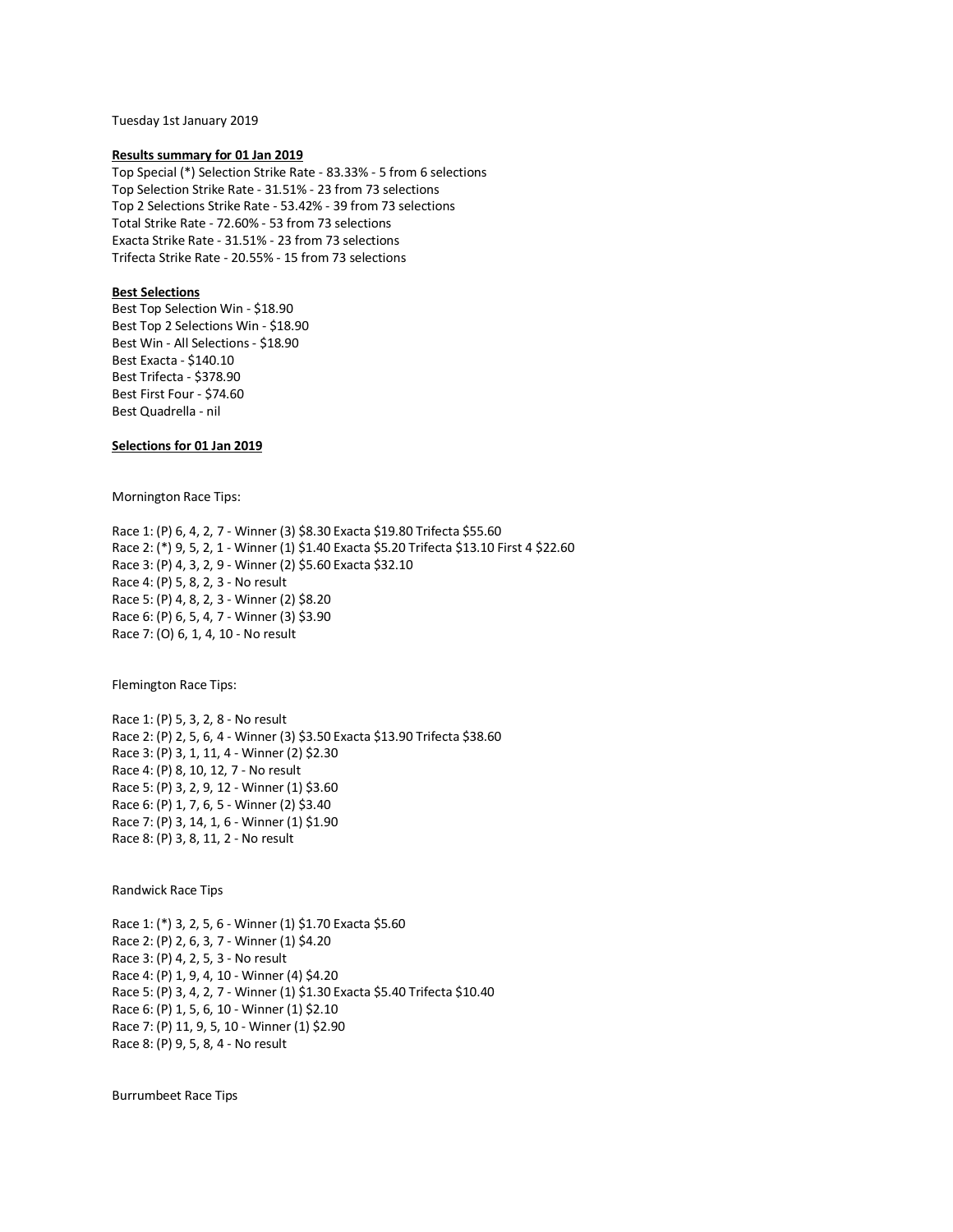Race 1: (P) 9, 1, 8, 5 - Winner (3) \$3.50 Exacta \$7.90 Race 2: (P) 3, 7, 6, 8 - No result Race 3: (P) 5, 4, 1, 3 - Winner (1) \$2.00 Exacta \$6.30 Trifecta \$17.30 First 4 \$11.80 Race 4: (P) 1, 2, 8, 3 - Winner (1) \$1.90 Race 5: (\*) 9, 1, 2, 4 - Winner (1) \$1.60 Exacta \$11.60 Race 6: (P) 1, 7, 2, 11 - Winner (4) \$17.00 Race 7: (O) 1, 9, 8, 4 - No result

Inverell Race Tips:

Race 1: (P) 1, 11, 10, 9 - No result Race 2: (P) 5, 9, 10, 3 - No result Race 3: (P) 4, 6, 2, 9 - Winner (2) \$3.50 Exacta \$23.00 Trifecta \$168.90 Race 4: (P) 3, 6, 5, 4 - Winner (2) \$7.40 Race 5: (P) 7, 3, 11, 8 - Winner (2) \$2.90 Race 6: (P) 1, 9, 3, 12 - Winner (1) \$1.60 Race 7: (\*) 6, 2, 9, 4 - No result Race 8: (O) 13, 9, 10, 2 - Winner (1) \$18.90

Longford Race Tips:

Race 1: (P) 1, 8, 3, 2 - Winner (1) \$2.10 Exacta \$4.80 Trifecta \$20.70 Race 2: (P) 8, 6, 1, 3 - Winner (2) \$3.20 Race 3: (O) 2, 6, 1, 3 - No result Race 4: (P) 4, 1, 3, 7 - Winner (3) \$2.50 Race 5: (P) 7, 2, 5, 1 - No result Race 6: (P) 2, 9, 1, 5 - Winner (4) \$6.30 Exacta \$36.60 Trifecta \$81.70 Race 7: (P) 3, 5, 7, 1 - Winner (2) \$1.90

Murray Bridge Race Tips

Race 1: (P) 2, 5, 9, 7 - Winner (1) \$1.70 Exacta \$2.30 Trifecta \$22.50 First 4 \$74.60 Race 2: (P) 9, 3, 8, 7 - Winner (4) \$7.80 Exacta \$26.90 Race 3: (P) 2, 8, 6, 10 - Winner (1) \$1.60 Race 4: (P) 3, 1, 7, 5 - Winner (4) \$10.00 Exacta \$140.10 Trifecta \$378.90 Race 5: (P) 6, 5, 3, 7 - Winner (2) \$11.90 Exacta \$32.00 Trifecta \$144.20 Race 6: (P) 14, 5, 1, 2 - No result Race 7: (P) 4, 1, 7, 11 - Winner (3) \$2.90

Beaudesert Race Tips

Race 1: (P) 3, 2, 4, 1 - Winner (2) \$3.30 Exacta \$13.70 Trifecta \$43.60 Race 2: (P) 6, 11, 9, 13 - Winner (2) \$8.30 Exacta \$53.50 Trifecta \$124.60 Race 3: (P) 2, 3, 1, 7 - No result Race 4: (P) 4, 5, 2, 1 - Winner (1) \$2.50 Exacta \$37.30 Race 5: (P) 5, 9, 1, 2 - Winner (2) \$2.50 Race 6: (P) 8, 7, 10, 4 - No result Race 7: (\*) 2, 11, 3, 12 - Winner (1) \$1.30 Exacta \$11.60

Gilgandra Race Tips

Race 1: (O) 6, 4, 7, 1 - Winner (3) \$3.90 Race 2: (O) 4, 2, 6, 1 - No result